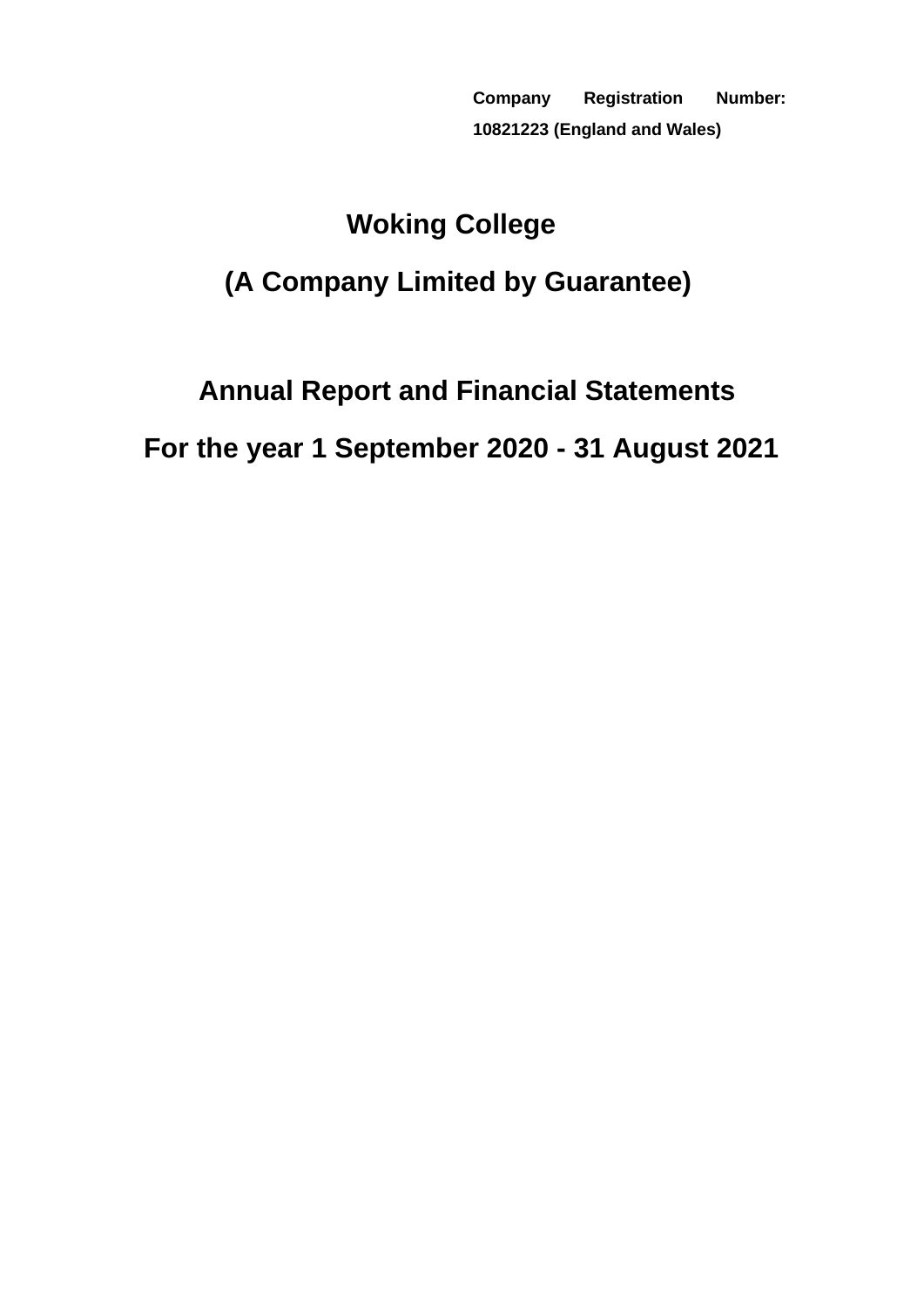# **Contents**

|                                                                                     | Page |
|-------------------------------------------------------------------------------------|------|
| Reference and Administrative Details                                                | 1    |
| Trustees' Report                                                                    | 2    |
| Governance Statement                                                                | 13   |
| Statement on Regularity, Proprietary and Compliance                                 | 19   |
| <b>Statement of Trustees' Responsibilities</b>                                      | 20   |
| Independent Auditor's Report on the Financial Statements                            | 21   |
| Independent Reporting Accountant's Report on Regularity, Proprietary and Compliance | 25   |
| Statement of Financial Activities including Income & Expenditure Account            | 27   |
| <b>Balance Sheet</b>                                                                | 29   |
| <b>Statement of Cash Flows</b>                                                      | 30   |
| Notes to the Financial Statements                                                   | 31   |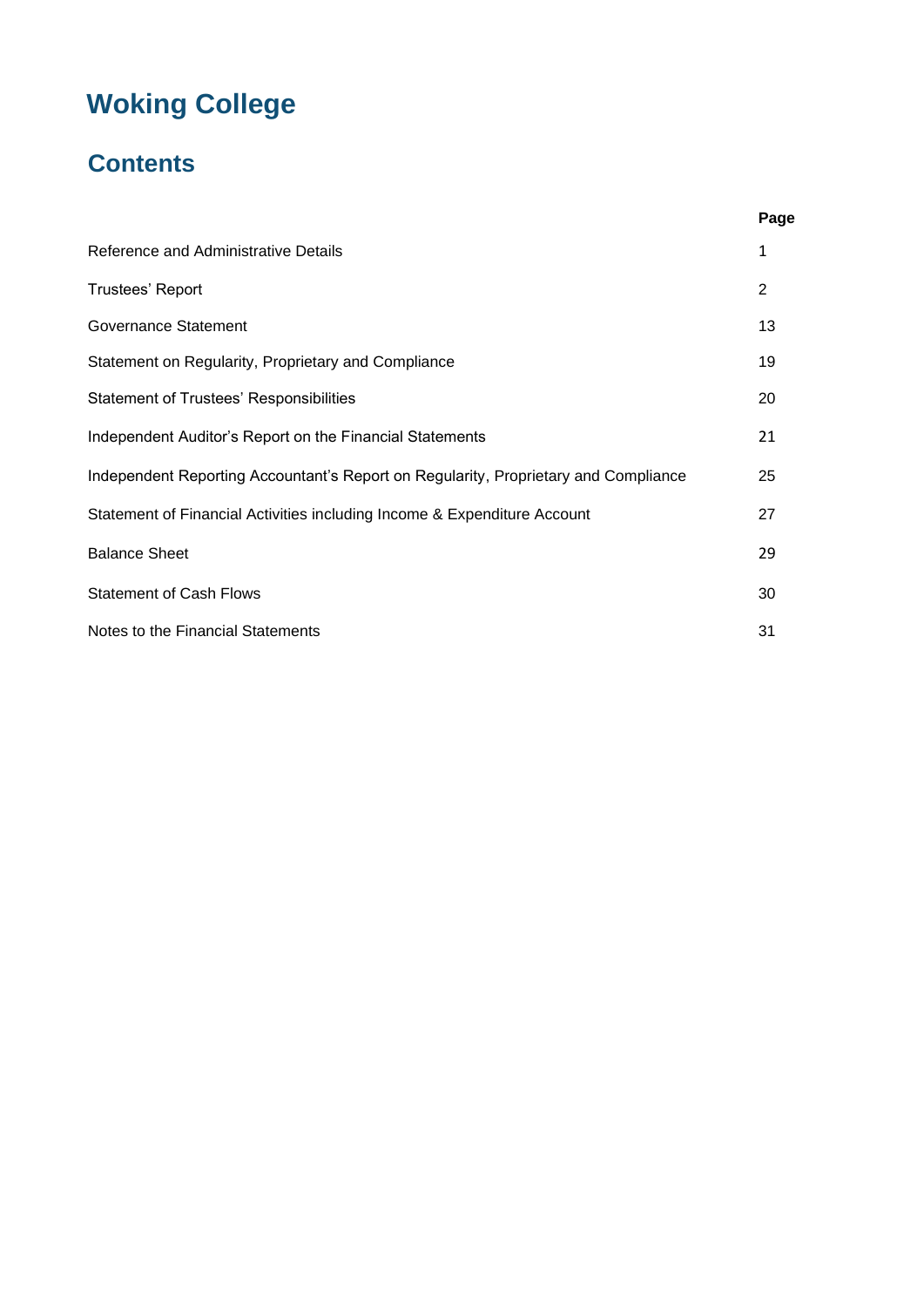# **Reference and Administrative Details**

**Members**

## **Trustees**

**Senior Leadership Team**

Principal Mr B Freeman Deputy Principal Mr N Razaq Assistant Principal Ms L Cook Finance Director<br>Director of Learning and Teaching Mr T Wilks (Appointed 1.9.21) Director of Learning and Teaching Director of Support for Learning Ms H Clarke

#### **Clerk to the Trustees** Mrs B Maude

**Company Name** Woking College

**Company Registration Number** 10821223 (England and Wales)

**Principal and Registered Office** Rydens Way, Woking GU22 9DL

Mr M. Ingram Revd. Dr D. R. Marks Mrs G. Mather Mr L. Oates

Mrs Y Aslam Mrs E Cussans (Resigned 11.11.20) Mr B Freeman (Principal and Accounting Officer) Mr R Kemp Mr A MacAulay (Appointed 11.11.20) Mrs A Middleton (Appointed 11.11.20) Mr H J Miles Mr C Mitchell Mr J Moffat (Resigned 31.12.20) Dr M Mulheron Dr R Sellahewa (Appointed 11.11.20) Mr B Smith Mr T A Stokes (Chair, appointed 1.9.20)

**Auditors Azets Audit Services** Gladstone House 77-79 High Street Egham **Surrey** TW20 9HY

**Bankers** Lloyds Bank PLC 2 City Place, Beehive Ring Road Gatwick, RH6 0PA

**Solicitors** Eversheds Sutherland 1 Wood St, London EC2V 7WS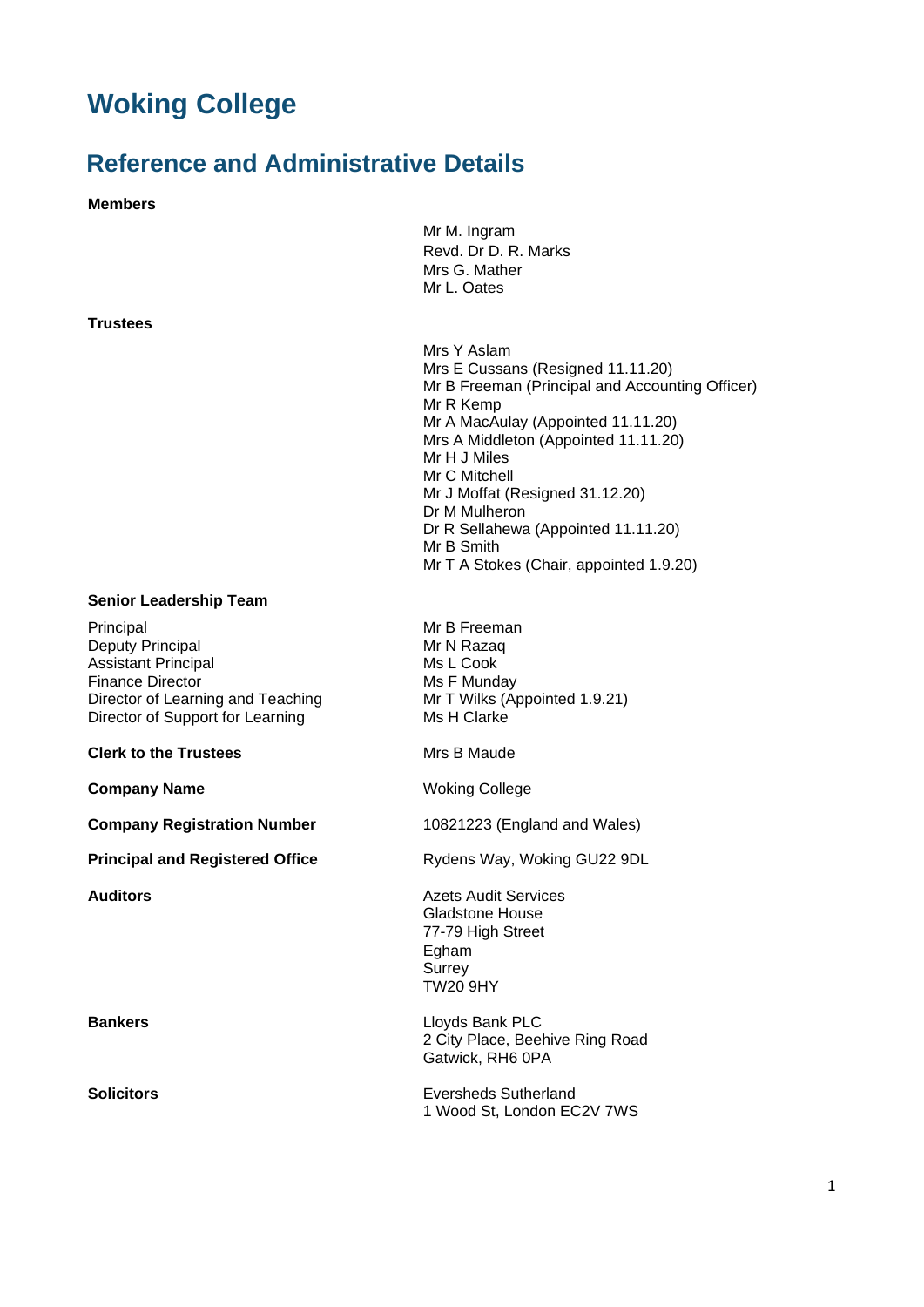# **Trustees Report**

The Trustees present their Annual Report together with the Financial Statements and Auditor's Report of the charitable company for the year 1 September 2020 to 31 August 2021. The Annual Report serves the purposes of both a Trustees' Report, and a Directors' Report under Company Law.

Woking College, operates as a Single Academy Trust, and is one of the top-performing Sixth Form Colleges in the country specialising in academic and vocational courses for 16-19-year olds. During the year it had approximately 1,400 students on roll. In addition, the Trust has a number of part-time courses (predominantly English for Speakers of Other Languages) which serve the local community and currently have around 200 students enrolled on a part-time basis.

## **Structure, Governance and Management**

### **Constitution**

The Trust is a company limited by guarantee and an exempt charity. The charitable company's memorandum and articles of association are the primary governing documents of the Trust. The Trustees of Woking College are also the directors of the charitable company for the purposes of Company Law. The charitable company operates as Woking College.

Details of the Trustees who served during the year, and to the date these accounts are approved are included in the Reference and Administrative Details on page 1.

### **Members' Liability**

Each member of the charitable company undertakes to contribute to the assets of the charitable company in the event of it being wound up while they are a member, or within one year after they cease to be a member, such amount as may be required, not exceeding £10, for the debts and liabilities contracted before they ceased to be a member.

#### **Trustees' Indemnities**

Trustees benefit from indemnity insurance purchased at the Trust's expense to cover the liability of the Trustees which by virtue of any rule of law would otherwise attach to them in respect of negligence, default or breach of duty of which they may be guilty in relation to the Trust, provided that any such insurance shall not extend to any claim arising from any act or omission which the Trustees knew to be a breach of trust or breach of duty or not, and provided also that any such insurance shall not extend to the costs of any unsuccessful defence to a criminal prosecution brought against the Trustees in their capacity as directors of the Trust.

#### **Method of Recruitment and Appointment or Election of Trustees**

Eligibility to act as a trustee of the Trust is within the constitutional framework and clauses 45-80 of the articles of association.

The Trust looks to ensure a mix of skills and selects new Trustees on the basis of background, experience and specialist skills to provide the Trust with the best possible advice and support. An annual skills audit is undertaken to identify any skills gaps in the Board of Trustees and to inform the recruitment of new Trustees to fill identified skills gaps.

The Trust Board are provided with training presentations as part of Trustee meetings on educational, collegeorganisational or other topical issues according to need.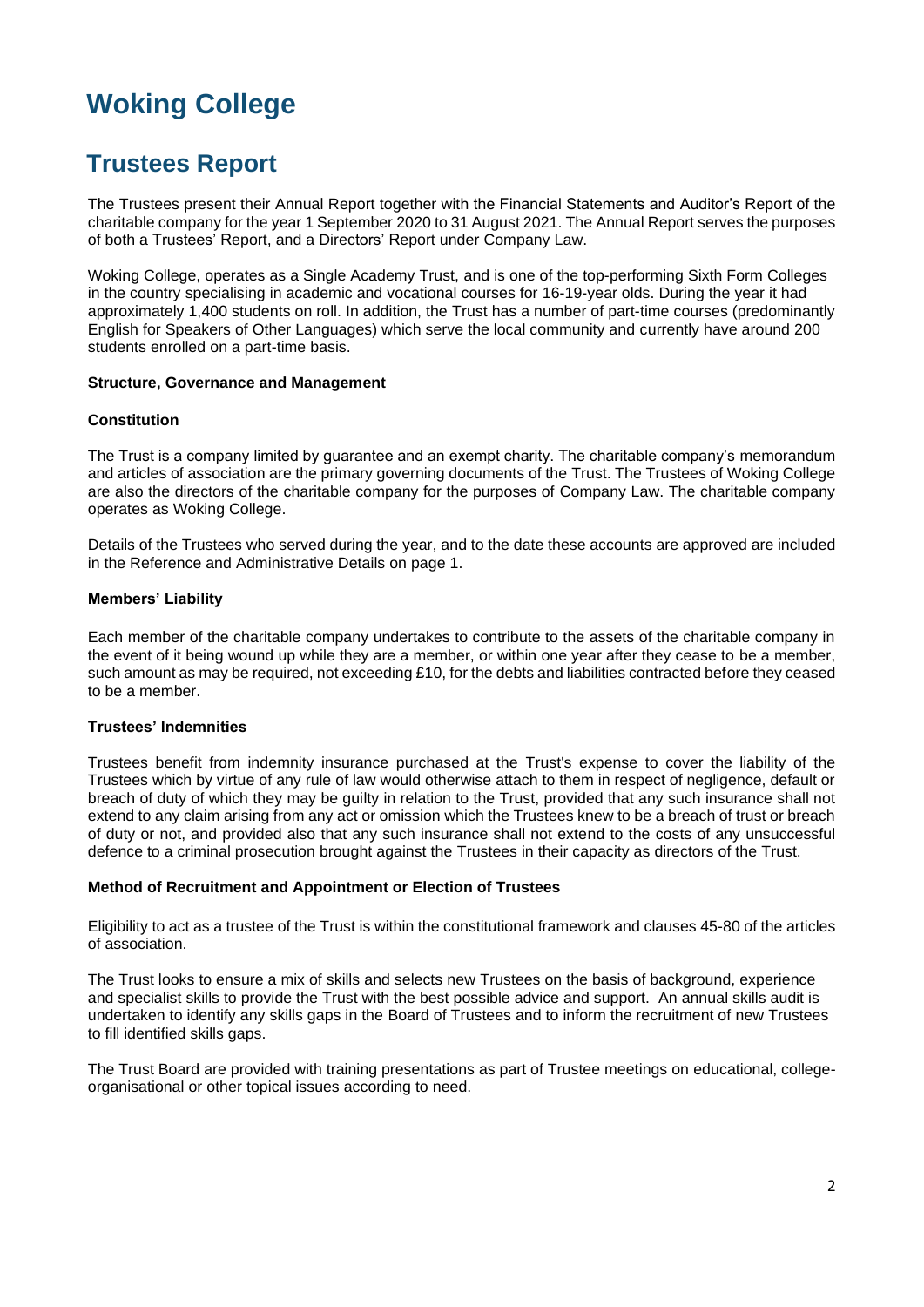# **Trustees Report (Continued)**

### **Policies and Procedures Adopted for the Induction and Training of Trustees**

The Board of Trustees is responsible for ensuring that appropriate training is provided as required. All new Trustees attend induction training and receive a Trustees' Handbook including all relevant guidance to their role. Trustees are provided with support from the Clerk to the trustees who circulates regular sector briefings and updates and details of relevant external training and networking opportunities to Trustees.

An annual governance conference is held each September to update Trustees on latest developments within the Trust and to review past and future practice with College middle-leaders.

#### **Organisational Structure**

The Senior Leadership Team (SLT) consists of the Principal, Deputy Principal, Assistant Principal, Director of Learning and Teaching, Director of Support for Learning and Finance Director. The SLT is also the Risk Management Group. The College Operations Group consists of the Deputy Principal, Assistant Principal, Director of Learning and Teaching, Director of Support for Learning and three Associate Directors.

The Committee structure of the Board of Trustees consists of a combined Finance and Audit Committee as well as a Succession Planning Working Group. There is a Scheme of Delegation (which is on the College website) which shows which decisions are reserved for the Board of Trustees and those delegated to management.

### **Arrangements for setting pay and remuneration of key management personnel**

At Woking College, the Accounting Officer (Principal) is the only person defined as a senior post holder. Decisions relating to senior post holder appointments and remuneration are made by the Trustees after detailed review of performance and affordability as well as benchmarking data by a working group of Trustees who review the remuneration.

Decisions relating to other members of senior leadership are taken by the Principal having regard to benchmarking data, Sixth Form Colleges Association pay increases and affordability.

Trustees / Members do not receive any remuneration.

#### **Trade union facility tim[e](http://www.legislation.gov.uk/uksi/2017/328/made)**

#### **Relevant union officials**

| Number of employees who were relevant union<br>officials during the relevant period | Full-time equivalent employee number |
|-------------------------------------------------------------------------------------|--------------------------------------|
| Nil                                                                                 | Nil                                  |

As there were no relevant union officials during the relevant period no further disclosure is required.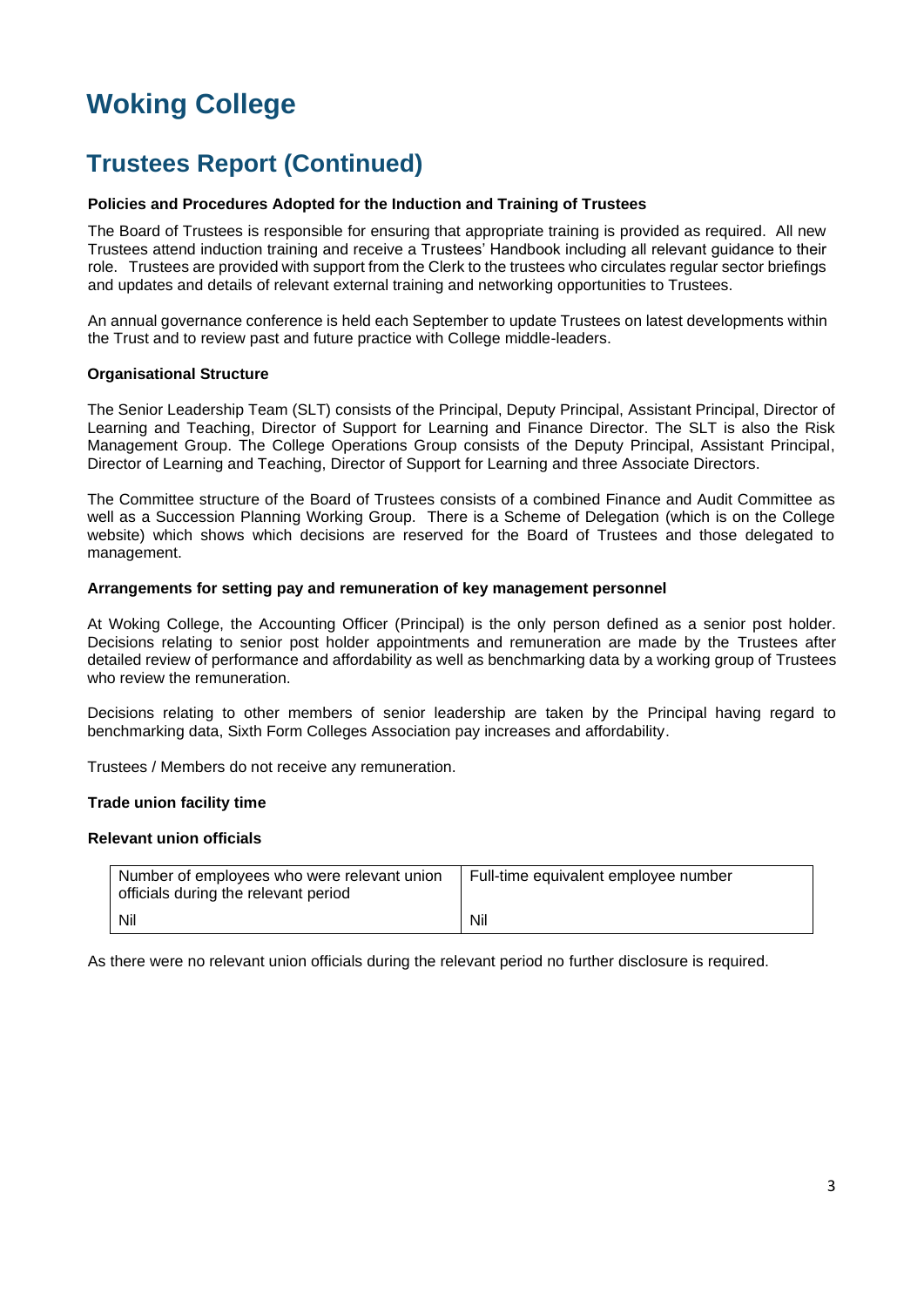# **Trustees Report (Continued)**

#### **Related Parties and other Connected Charities and Organisations**

The College has no formal related parties and is not connected with any other charity or organisation. However, the Trust works closely with local schools and is a member of the S7 Consortium of Sixth Form Colleges, which provides training and other cross-college activities.

The College has links with local sporting clubs, including Woking Town Football Club and charities who hire College facilities and with The Lightbox art gallery (Registered Charity Number 1073543) where an annual art and fashion exhibition is held by the College.

#### **Objectives and Activities**

### **Objects and Aims**

The Trust's objects, as set out in the Memorandum of Association, are to advance for the public benefit, education in the United Kingdom, in particular but without prejudice to the generality of the foregoing, by establishing, maintaining, carrying on, managing and developing a curriculum appropriate to the needs of its students. In addition, the Trust is to promote for the benefit of the inhabitants of Woking and the surrounding area the provision of facilities for recreation or other leisure time occupation of individuals who have need of such facilities by reason of their youth, age, infirmity or disablement, financial hardship or social and economic circumstances or for the public at large in the interests of social welfare and with the object of improving the condition of life for local people.

The objective is to provide education for students of all abilities to improve their life chances**,** allowing them to take the opportunities that are available to them. We aim to enhance our students' future choices though the provision of a learning environment in which they will maximise their examination success. These successes should happen within a culture in which the learning of wider knowledge, skills and values are cherished and supported and attention is paid to individual wellbeing - to the benefit of individual students and the societies in which they will live.

Our mission will be achieved if, following effective advice and guidance, all students are enrolled onto the right courses, for them as individuals and they then benefit from high-quality teaching and assessment. At Woking College stretch and challenge in learning will be embraced, students will be encouraged to be independent learners with a sense of ownership in their work and progress; this will be supported with a steadfast belief in the ongoing personal development for all members of the College community.

Woking College will remain an inclusive, diverse, open access Sixth Form College with a positive sense of community and strong links to the local area, accepting students from across Surrey. We want to further enhance the vibrancy of the College and continue to engender an excitement for learning. We will help students to become critical thinkers able to deal with the challenges of an uncertain world in order to nurture the next generation of leaders, carers and active citizens. Woking College sees the quality of Learning, Teaching and Assessment as essential to its mission; to become recognised in the wider community as a leader in Sixth Form pedagogy.

Consistent with other academies in the United Kingdom, Woking College aims to raise educational outcomes and to increase student numbers to meet demand.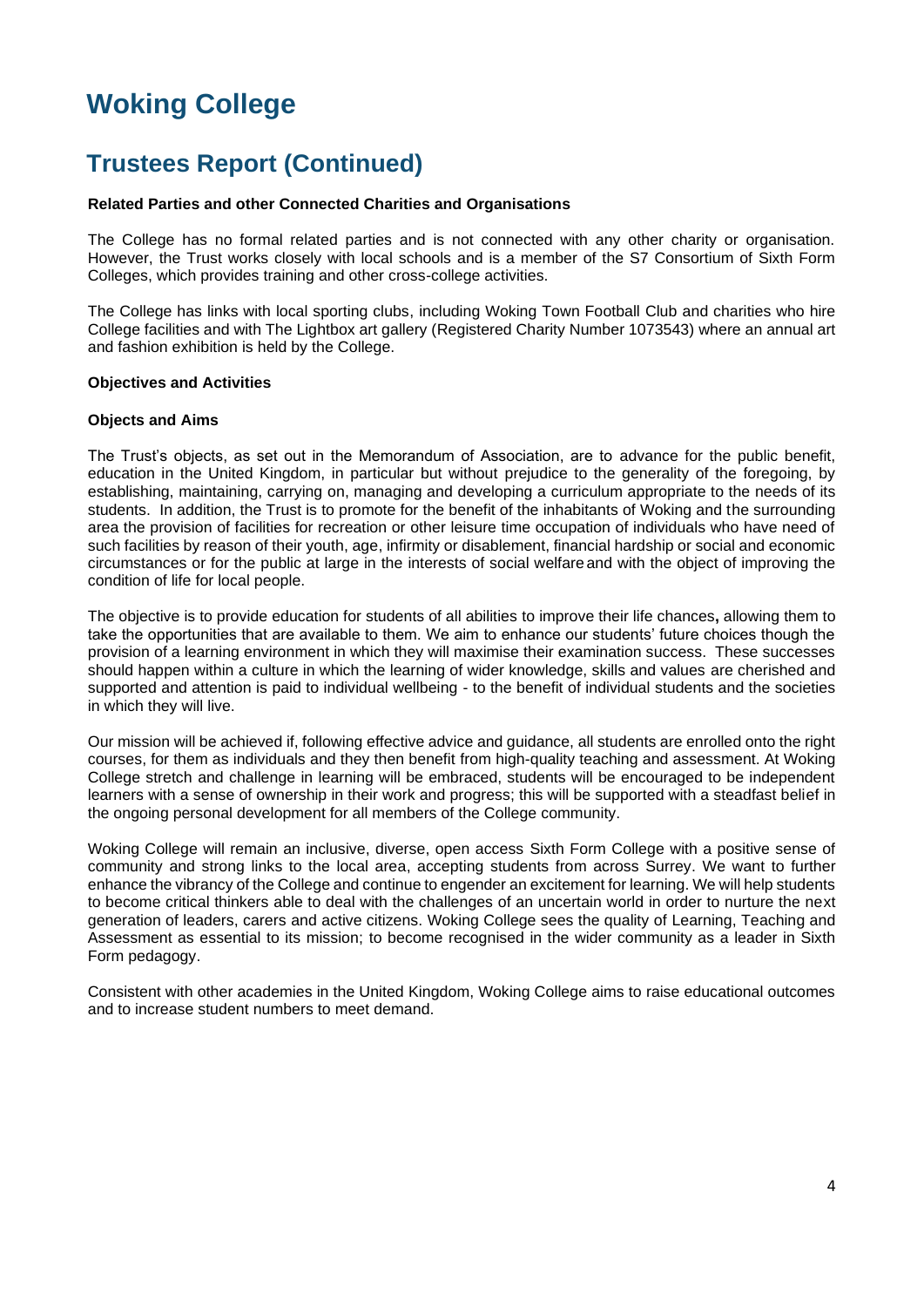# **Trustees Report (Continued)**

#### **Objectives, strategies and activities**

In May 2021, the College adopted a strategic plan for the period 1 September 2021 – 31 August 2025. The Board of Trustees monitors the performance of the College against these plans. The plans are reviewed and updated each year. Key strategic objectives are:

- Maintenance of the highest quality learning and teaching through regular and effective sharing of best practice, encouraging innovation in Learning, Teaching and Assessment as well as ensuring quality assurance process are reflective, robust and clearly drive year-on-year improvement in practice.
- Preparing young people for all of our sustainable futures by effectively supporting independent learning and homework tasks throughout their time at College as well as providing highly effective careers guidance and a pastoral programme that addresses and promotes the wider skills, attitudes and attributes needed by young people after College.
- Community and wellbeing; A comprehensive range of pastoral and other wellbeing support and community activities, will allow us to make every effort to promote positive mental health and so allowing all to carry out their roles to the best of their abilities. Engagement in the local community through work experience, voluntary work and working with local organisations will allow the College to be seen as an important local resource and an institution of which the town of Woking can be proud.
- Resources for stability and growth; Funding for learning and teaching resources, including ICT and provision for pastoral support will be maintained so that teachers and students will continue to have up-to-date bespoke resources which contribute to educational progression and individual wellbeing. The College will continue to fund necessary and modernising resources alongside a process of innovation bids from teaching departments, which build their position as leaders in sixth form education both locally and nationally.

## **Public Benefit**

Woking College is an exempt charity under Part 3 of the Charities Act 2011 and is regulated by the Secretary of State for Education. The members of the Governing Body, who are Trustees of the charity, are disclosed on page 1.

In setting and reviewing the College's strategic objectives, the Board of Trustees has had due regard for the Charity Commission's guidance on public benefit and particularly upon its supplementary guidance on the advancement of education. The guidance sets out the requirement that all organisations wishing to be recognised as charities must demonstrate, explicitly, that their aims are for the public benefit.

In delivering its mission, the College provides the following identifiable public benefits through the advancement of education:

- High-quality teaching
- Widening participation
- Excellent progression/employment record for students
- Strong student support systems
- Links with employers, industry and commerce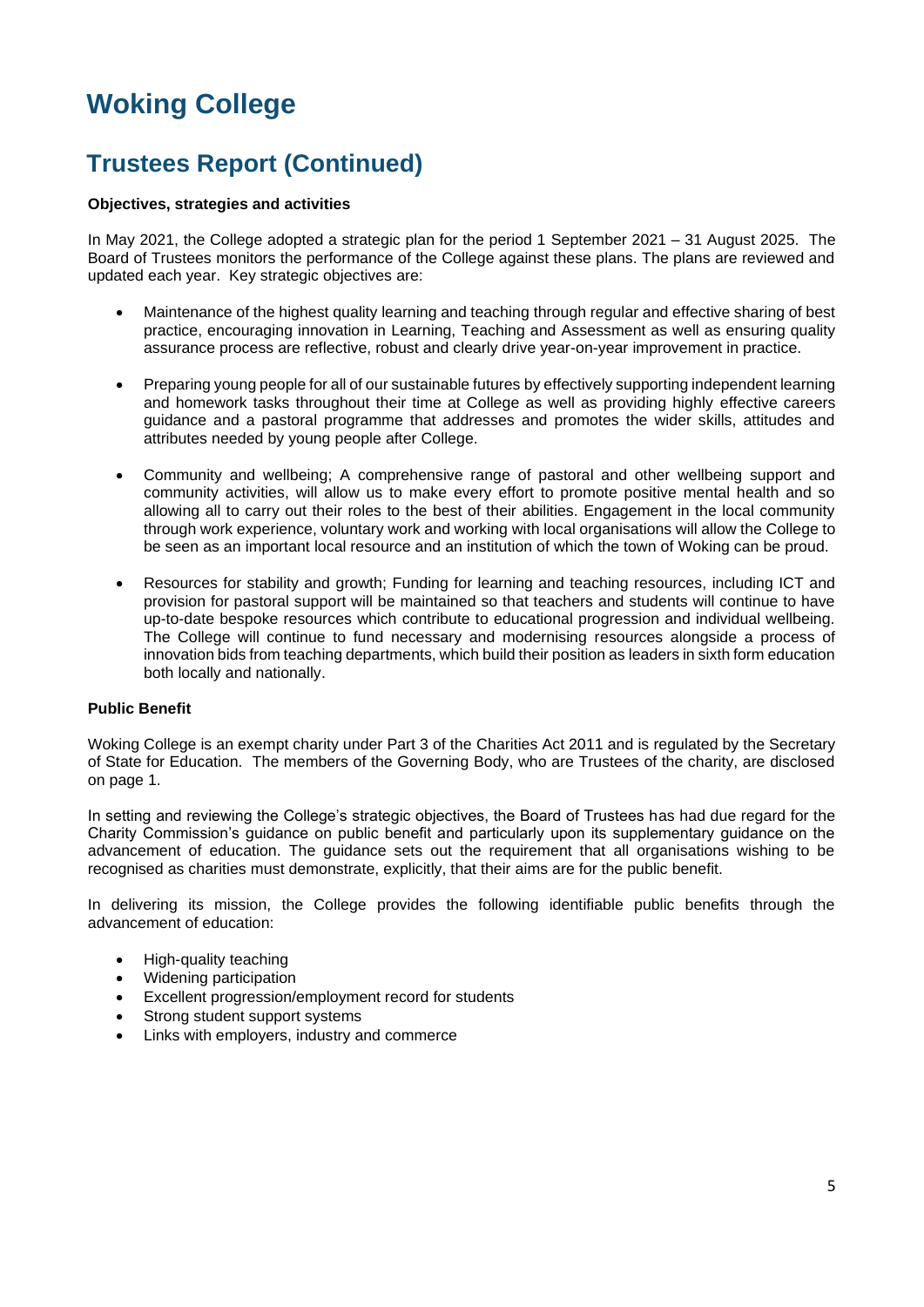# **Trustees Report (Continued)**

## **Strategic Report**

## **Achievements and Performanc[e](http://charitysorp.org/media/619101/frs102_complete.pdf)**

The achievements in 2020/21 in relation to the Trust's main strategic objectives include:

- 579 (2019/20: 599) Advanced level students completed their course and of these, 70 (85) went into employment, 58 (2019/20: 48) students have been accepted into Apprenticeships, 332 (2019/20: 353) have commenced further or higher education, 110 (2019/20: 94) students have taken a Gap Year and 5 (2019/20: 11) Level 3 students have gone to other FE colleges.
- Students entering Higher Education (including those students taking a Gap Year) is estimated to be 76% (2019/20: 75%). If those on a Gap Year are excluded, it is 56% (2019/20: 59%).
- 332 (2019/20: 353) students applied for higher education courses, and of these 86% (2019/20: 78%) gained their first choice, 4% (2019/20: 6%) gained their insurance choice.
- 97 (2019/20: 109) Level 2 students completed their course and of these 85% (86%) continued with their education, 4% (2019/20: 6%) went into employment and 7% (2019/20: 5%) started apprenticeships. Of those who remained in education 85% (2019/20: 89%) chose to do so at Woking College.
- 48% of students who joined as Level 2 and remained to complete Level 3 progress to university, an additional 15% are taking a gap year with 24% going into employment and 11% an apprenticeship.

The COVID-19 pandemic resulted in the College being closed from 5<sup>th</sup> January 2021 until 8<sup>th</sup> March 2021 in line with government guidelines. Teaching however, continued throughout this lockdown period remotely via Microsoft Teams. Feedback from parents and students regarding the content of these lessons and the related assignments was incredibly positive.

Students eligible for Free School Meals received a weekly payment for the duration of the lockdown, including, the half terms and summer holidays. The overspend incurred by the Trust in providing this facility was £13k. In addition, the College incurred additional COVID-related expenditure in the form of increased cleaning costs (which included a deep clean), privacy desk screens, face masks and shields, sanitiser, as well as mirrors and timers used for onsite COVID testing and bins to dispose of COVID testing materials.

The Trustees use the following measures to assess the success of the activities of the College;

- Student achievement including value added performance
- Percentage of students passing
- Attendance data
- Retention data
- Student enrolment data
- College's compliance with all legal requirements including Equality and Diversity, Health and Safety, Safeguarding, Data Protection including GDPR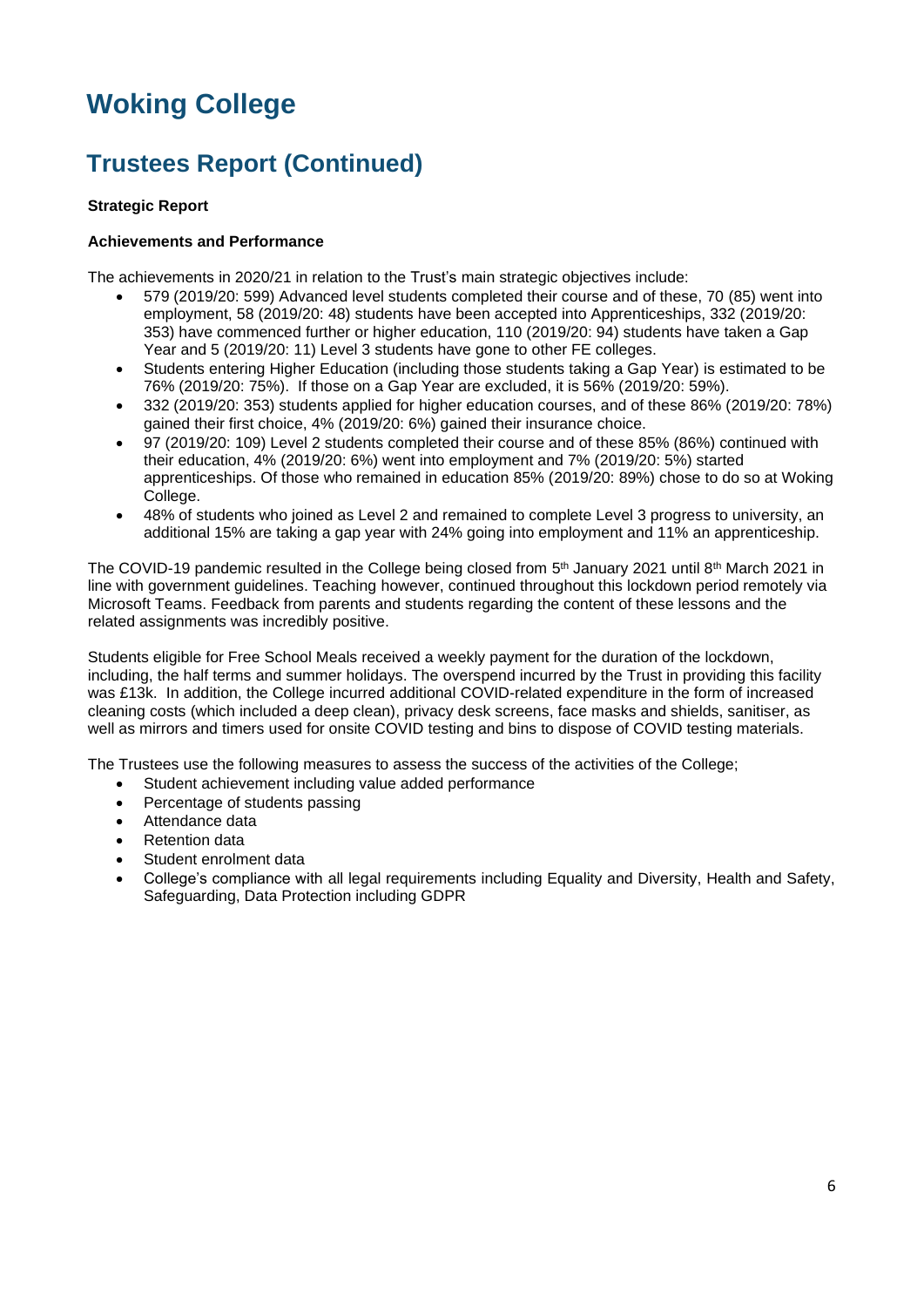# **Trustees Report (Continued)**

### **Key Performance Indicators**

Given the fact that grades were centre assessed this year, there will be no meaningful benchmark for the current year, therefore we will continue to use the same top level KPI's as presented in the prior year. Further granular detail is included in the annual Self-Assessment Report.

|                                                    |       | 16-18 |       |       | $19+$ |       |
|----------------------------------------------------|-------|-------|-------|-------|-------|-------|
| <b>Overall Success/</b><br><b>Achievement Rate</b> | 18/19 | 19/20 | 20/21 | 18/19 | 19/20 | 20/21 |
| Enrolments                                         | 3.352 | 2.975 | 2.636 | 567   | 577   | 416   |
| Achievement rate (%)                               | 91.0  | 94.3  | 92.6  | 88.7  | 92.2  | 82.7  |
| Pass rate (%)                                      | 98.2  | 99.0  | 98.5  | 90.1  | 94.3  | 83.3  |
| Attendance (%)                                     | 97.3  | 97.8  | 96.8  |       |       |       |
| Retention (%)                                      | 92.7  | 95.2  | 94.0  | 98.4  | 97.7  | 99.3  |
| High Pass rate (%)                                 | 62.9  | 70.7  | 65.6  |       |       |       |

## **Going Concern**

The Trust has achieved an operational deficit after depreciation but has retained reserves. After making appropriate enquiries, the Trustees have a reasonable expectation that the Trust has adequate resources to continue in operational existence for the foreseeable future. For this reason, the Trust continues to adopt the going concern basis in preparing the financial statements. Further details regarding the adoption of the 'going concern' basis can be found in the Statement of Accounting Policies on page 29.

### **Financial Review**

The majority of the Trust's income is obtained from the Education and Skills Funding Agency (ESFA) in the form of recurrent grants. The grants received from the ESFA and the associated expenditure is shown as restricted funds in the Statement of Financial Activities.

During the year, the College opted in to receive its allocation of £73k of the Catch-up premium. The funding is intended to support 16-19-year-old students who have not yet achieved a grade 5 GCSE in English and/or maths. Students with Special Educational Needs and Disabilities (SEND) - including those aged 19 to 24 who require additional tuition to help them catch up with their studies are also supported by this provision.

The College used this funding to provide:

- Small group teaching to targeted students in GCSE English and Maths
- Individual and small group support to targeted students for mentoring and general educational support purposes, drawn from students without GCSE English or maths
- One full time additional learning mentor role to provide support to all students with disclosed learning needs. This support is a mix of 1 to 1 and small group work
- Easter revision conferences across a variety of subjects for small groups of students.

In addition, a Student Wellbeing Officer was recruited into a senior pastoral role in order assist and triage cases where students are experiencing mental health or other difficulties. The College took the view during the first lockdown that this additional support would be required given the context of the pandemic.

The College also received £34k funding for COVID mass testing during the period of 4th January 2021 and 1 April 2021.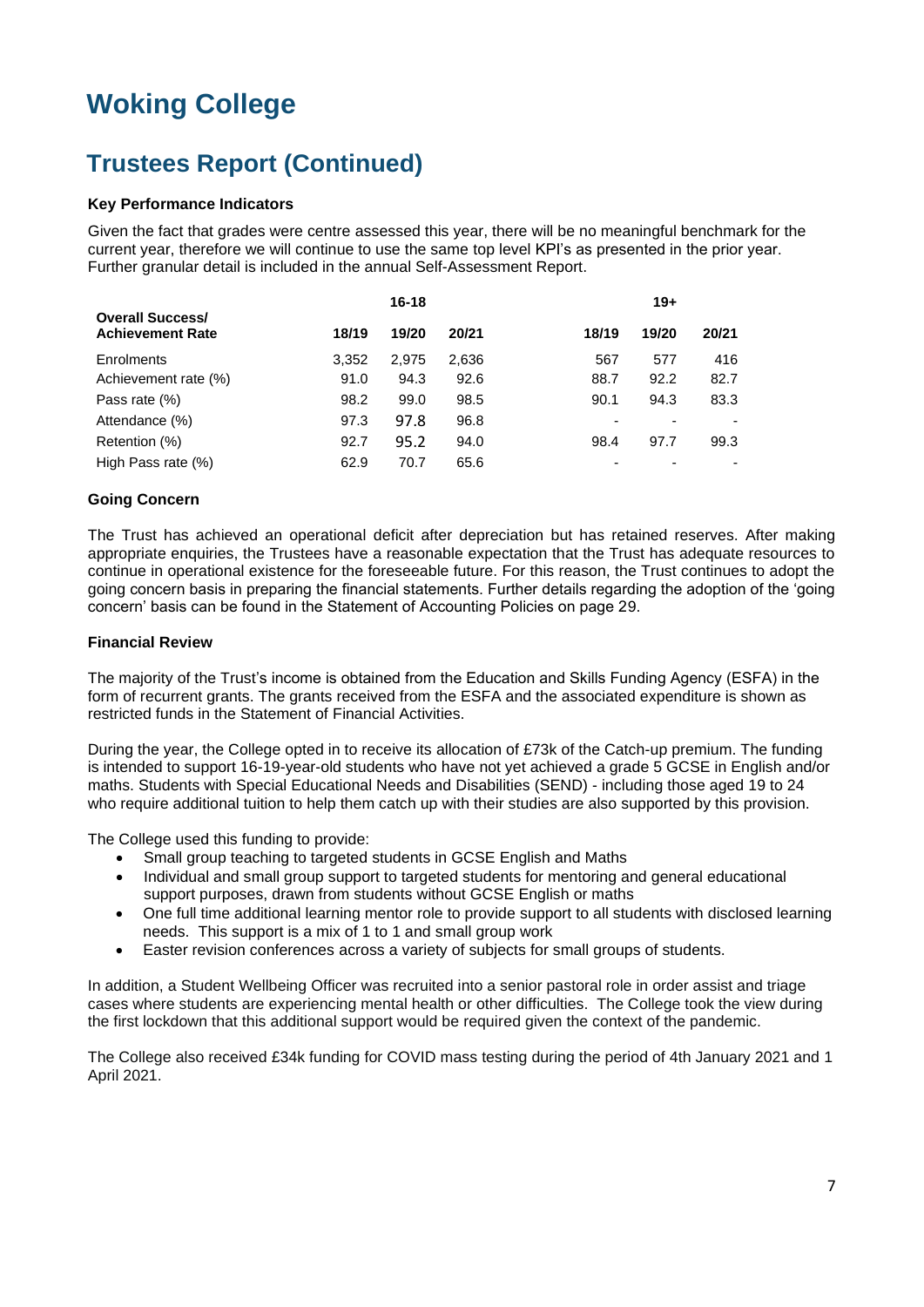# **Trustees Report (Continued)**

### **Financial Review (Continued)**

The College generated a loss before other gains and losses for the period of £178k (this includes £702k for depreciation).

At 31 August 2021 the net book value of fixed assets was £30,252k as shown in note 11. The assets are used for the purposes of providing education and the associated support services to the students of Woking College. Total funds available at 31 August 2021 amount to £31,383k and the value of unrestricted reserves is £1,549k.

#### **Reserves Policy**

The policy is to have at least £500k in free reserves (excluding the restricted fixed asset fund asset £30,051k and pension reserve £1,969k deficit at 31 August 2021) to mitigate the risk of reduced funding due to lower student numbers, funding cuts or unexpected increases in expenditure for example higher levels of inflation due to supply chain issues and the impact of Brexit. The reserve amount dictated by College policy equates to approximately one months' worth of expenditure including payroll and will ensure the working capital requirements are met.

The amount of reserves held (excluding restricted fixed asset and pension reserve) at 31 August 2021 is £3,301k which is over 6 times the amount required to mitigate risk. It is currently anticipated that funds over and above the target free reserves will be used to improve the infrastructure of the College's premises to benefit current and future students.

The total funds available at 31 August 2021 amount to £31,383k and the amount available for general purposes of the Trust at 31 August 2021 amount to £1,549k. The balance on restricted general funds (excluding pension reserve) plus the balance on unrestricted funds at 31 August 2021 is £3,301k.

#### **Investment Policy**

The Trust has an Investment Policy that allows funds, identified as surplus to immediate requirements through cash flow monitoring, to be placed on short-term deposit with banks. The banks offer better return on short term investments through the money market. Should the reserves increase sufficiently to consider longer term investment, the Trust would take professional advice on suitable investment opportunities.

#### **Principal Risks and Uncertainties**

The system of internal control maintained by the Trust includes financial, operational and risk management which is designed to protect the College's assets and reputation.

A risk register is maintained at the Trust and is reviewed at the meeting of the Audit and Finance Committee, and on a regular basis by the SLT. The risk register identifies the key risks, the likelihood of those risks occurring, their potential impact on the Trust and the actions being undertaken to reduce and mitigate the risk. Risks are prioritised using a consistent scoring system. Outlined below is a description of the principal risk factors that may affect the Trust. Not all the factors are within the Trust's control. Other factors besides those listed below may also adversely affect the Trust.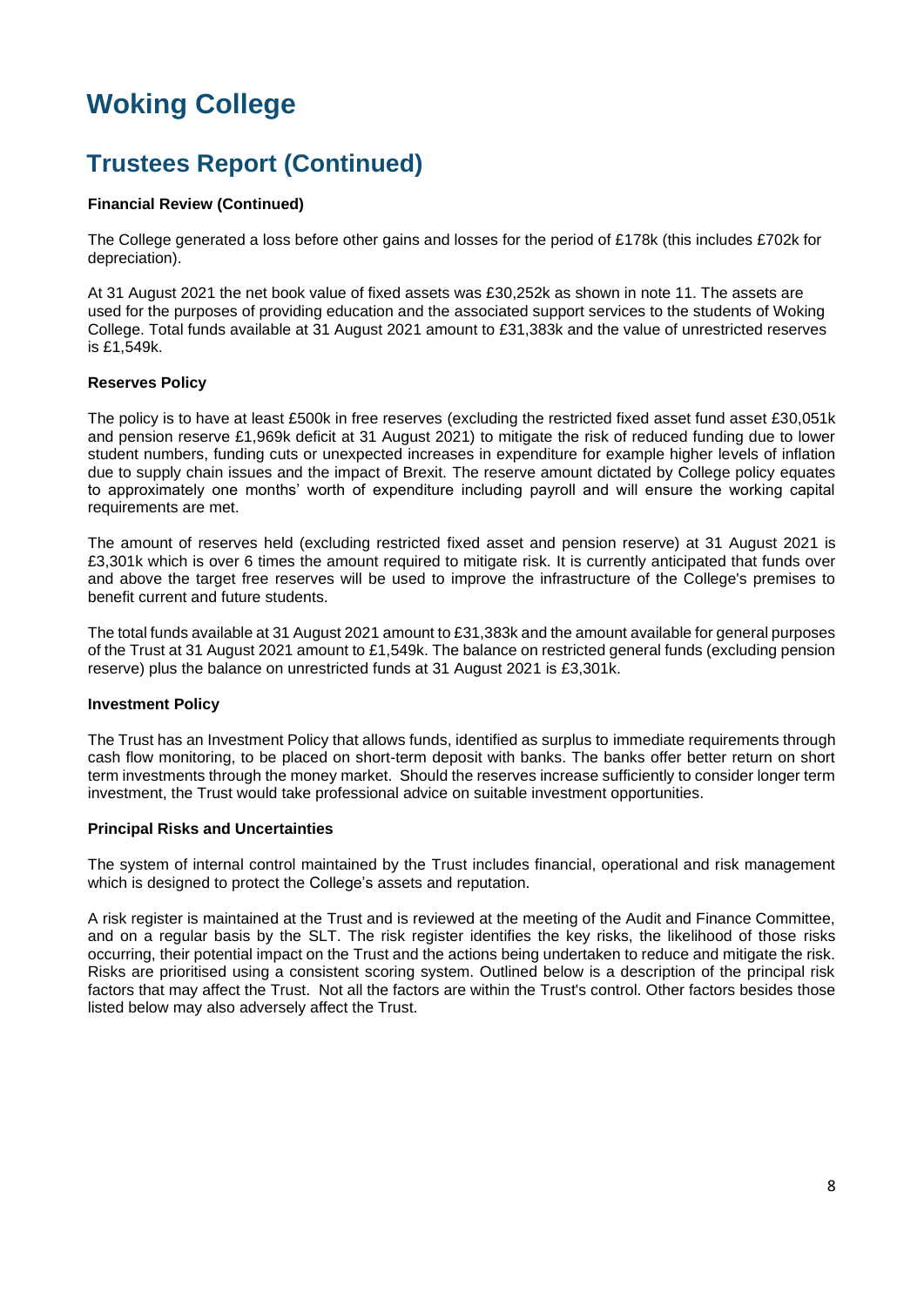# **Trustees Report (Continued)**

### **Principal Risks and Uncertainties (Continued)**

The College faces the following principal risks;

1. The College fails to attract and retain students and therefore secure adequate funding in order to allow for the effective operation of its mission and continue as a going concern.

This risk is managed by the College using effective interviewing and admission processes to ensure maximum publicity and contact with students in Year 10 and 11. Application numbers and acceptance numbers are reviewed by the Executive weekly. Marketing activities are tailored according to recruitment trends.

2. Failure to address effectively the range of changing external challenges such as increased local competition and a change in national priorities, leads to the College not being a going concern.

This risk is managed by producing the following documents in which the College identifies and responds to the range of external challenges, to ensure the College's agreed strategic objectives are met:

- Self-Assessment Review (SAR) and Quality Improvement Plan (QIP)
- **Strategic Plan**
- Financial plan

The documents listed above are all reviewed regularly by the SLT in consultation with all staff in order to ensure the College's responses remain relevant, sufficient and appropriate. The documents listed above are reviewed and agreed by the Board of Trustees as being sufficient to achieve the College's strategic objectives in the short/medium term.

3. Insufficient funding rate changes and compulsory increases in salary related costs (increased pension contributions, national insurance contributions and apprenticeship levy charge) reduce College income and lead to the College not being a going concern.

This risk is managed by producing an annual budget and a three-year forecast based on a variety of assumptions about funding rates and external salary related changes. Monthly management accounts are produced and reviewed by the Finance Director and Trustees, and action taken should negative variances arise.

4 The College fails to recruit, manage and retain high performing staff (teaching and support) resulting in poor morale and success rates which will reduce student demand and lead to risk 1.

This risk is managed by taking a proactive approach to staff recruitment and, in most cases, advertising and appointing as early as possible to ensure successful appointments or time to re-advertise if necessary.

5. Failure to plan and respond appropriately to changes in requirements and regulations during the ongoing Covid-19 pandemic, leading to loss of reputation and confidence in the College.

This risk is managed by the College having a COVID action plan which is held by all appropriate members of the SLT. The Plan is maintained and regularly reviewed and updated by the Deputy Principal and discussed in the weekly Executive meetings.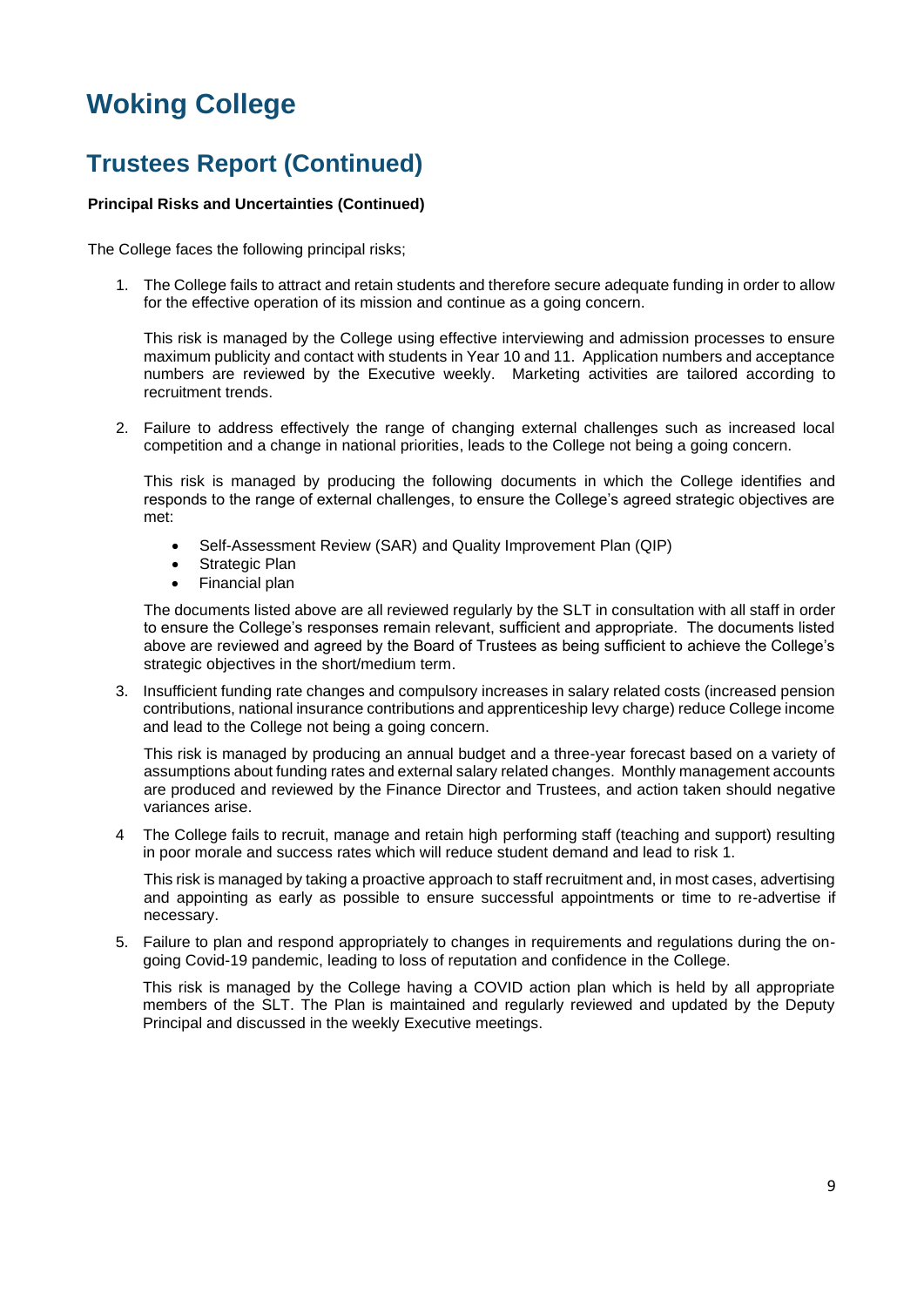# **Trustees Report (Continued)**

### **Principal Risks and Uncertainties (Continued)**

6. Failure to fully comply with the guidelines of all externally recognised and accredited requirements and targets (including GDPR, Health and Safety, Safeguarding (including Prevent), ISO 27001 in relation to IT Security and Equality, Diversity and Inclusion), resulting in increased potential of financial and/or reputational damage

A full data audit has been undertaken to identify all information held by the College and to ensure it complies with the updated GDPR requirements.

Access to software, data and programmes and the appropriate use thereof is set according to guidelines set out in the user agreement and signed by all staff and students, with password protection and data back-up policies in place and managed by the IT Support Manager.

The financial and operational effects of the COVID pandemic and the control measures relating to the virus on the principal risks and uncertainties outlined above are as follows:

- 1. Student recruitment to the College this year was in line with expectations and students currently on roll are the highest in the College's history therefore highlighting the impact of the successful marketing campaign, combined with the reputational benefits of high-quality on-line lessons for Year 12 students.
- 2. The challenges mounted by the Centre Assessed Grades (CAG) grading process, used to award examination grades was followed professionally by staff resulting in a small increase in Pass and High grades for the Colleges students. All KPI's have been demonstrated to be positive in the 2020/21 SAR and Financial documents.
- 3. The College's financial picture at the end of year was very strong, all nationally negotiated pay claims were met; the College was also in a position to use some of the in-year staff savings to provide additional (non-consolidated) remuneration to staff over and above the national pay award.
- 4. Staff turnover was higher than in previous years, largely due to staff leaving to move closer to family and/or for promotions in other educational establishments. Following a series of face-to-face interviews, the College was fully and appropriately staffed for the start of the academic year 2021/22.

#### **Principal Risks and Uncertainties (Continued)**

- 5. The above analysis demonstrates that reputation of, and confidence in the College was enhanced through this period of pandemic.
- 6. An appropriate action plan has been created with clear responsibilities for relevant data holders and defined policies and processes are in place and will be actioned in the event of any College member failing to meet GDPR, Health and Safety, IT security, Safeguarding and E&D guidelines.

## **Fundraising**

The Trust does not use any external fundraisers. All fundraising undertaken during the year was monitored by the Trustees.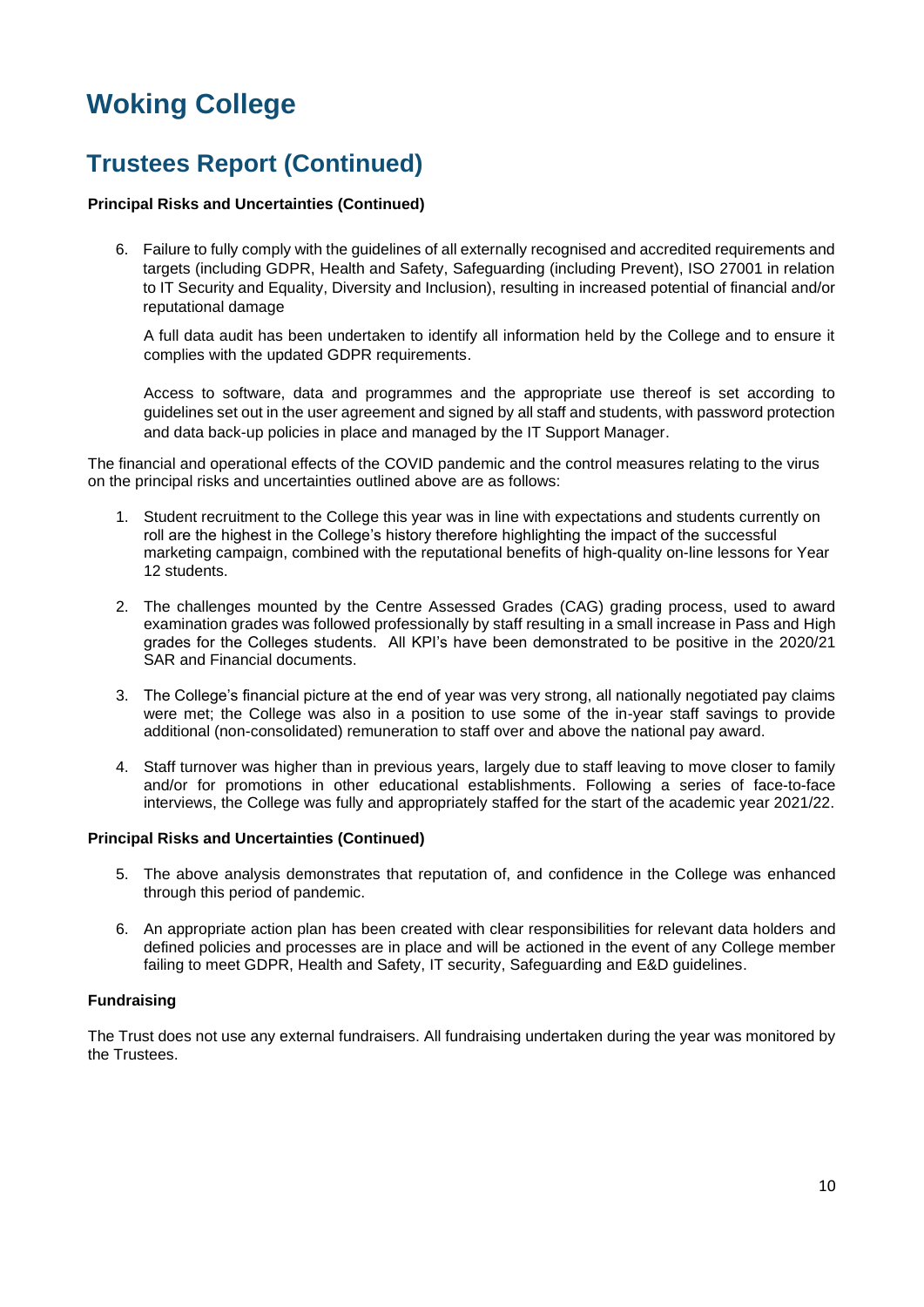# **Trustees Report (Continued)**

## **Plans for Future Periods**

The College plans to continue implementing its mission "to improve the life chances of our students".

During 2021/2022 the key objectives will be as follows:

### **Quality of Education:**

- Ensuring continuing consistency of high-quality learning, teaching and monitoring of student progress in light of lockdowns due to Covid-19
- Embedding significant numbers of new staff into College ethos, vision, culture and expectations
- To continue to enhance consistency and quality of Teaching, Learning and Assessment and 1:1 tutorials

### **Behaviour and Attitude:**

• Further development of the Equality, Diversity and Inclusivity programme throughout College

### **Personal Development**

- To advance, develop and extend the 'Woking Way' Programme
- Further widening of support for student mental health and wellbeing in light of repeated lockdowns

### **Leadership and Management**

- Remain at the forefront of innovative organisation of learning, teaching and monitoring of student progress in case of further lockdown due to Covid-19
- To be at the forefront of developing a robust and effective induction programme for Early Career Teachers (ECT), adhering to the Early Career Framework (ECF)
- Continue to embed staff wellbeing into all aspects of College life to further enhance morale
- Maintain and build upon excellent communication with local communities
- Further development of data management to continue to reduce workload and promote well-being
- Proactive development of the College site in light of demographic growth
- To further enhance the college IT infrastructure to ensure it supports continuity of operations

### **Impact of the outbreak of the virus on staff and students and the implications for the Trust's operations and activities for 2021/22**

The Principal Risks and Uncertainties section demonstrates that the College's operations and activities have been well-sustained into the academic year 2021/22. College recruitment, attendance (student and staff) and retention has already been seen to be better than in previous years.

The College's SLT and staff responsible for 'wellbeing' have put steps in place to enhance community and support staff through counselling and collegiate actions and activities.

A Wellbeing Co-ordinator was appointed at the start of the academic year to provide support to students in the form of 1:1 drop in sessions, tea and chat groups and other wellbeing activities.

The College SLT is very aware of the need to continue to support staff and students through these difficult times and staff and student welfare is discussed at least weekly in Executive and other meetings.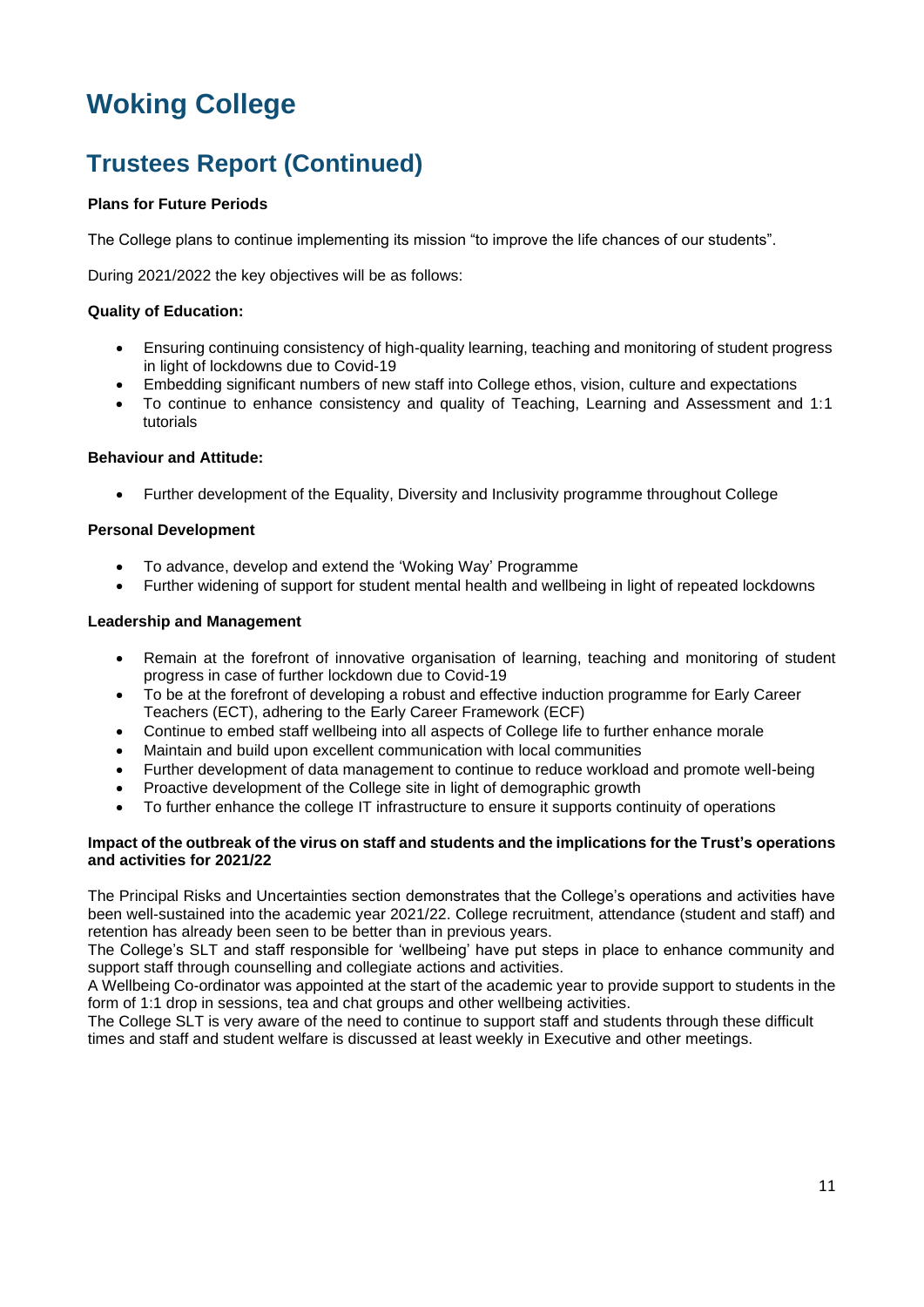# **Trustees Report (Continued)**

### **Impact of the virus control measures and potential duration of the control measures on the future aims and activities of the Trust**

Now in the second-year academic year of operating during the COVID pandemic, the College is currently running well, with few positive COVID cases and no evidence of any internal transmission. All staff and students are provided with lateral flow tests and advised to test bi-weekly. Should another lockdown occur or the local circumstance worsen the next step would be to move to the virtual delivery of lessons, an approach well-practised (and received) during the previous lockdowns. All departments have plans in place to continue teaching using Microsoft Teams should that be necessary.

## **Cyber attack**

In June 2021 the College were victims of a ransomware cyber-attack. A lengthy restoration and forensic investigation took place by the insurer appointed incident response team, which comprised of IT specialists, solicitors and PR specialists. The College was supported by the team to ensure all reporting requirements on legal, regulatory and insurance matters were dealt with efficiently and effectively. Trustees were provided with regular updates and attended a meeting with the insurer-appointed ITl support team to ensure they understood measures to be taken to minimise chances of a similar future event.

### **Auditor**

Insofar as the Trustees are aware

- there is no relevant audit information of which the charitable company's auditor is unaware; and
- the Trustees have taken all steps that they ought to have taken to make themselves aware of any relevant audit information and to establish that the auditor is aware of that information.

The Trustees' Report, incorporating a Strategic Report, was approved by order of the Board of Trustees, as the company directors, on 8 December 2021 and signed on the Board's behalf by:

Tastókes

Tim Stokes Chair of Trustees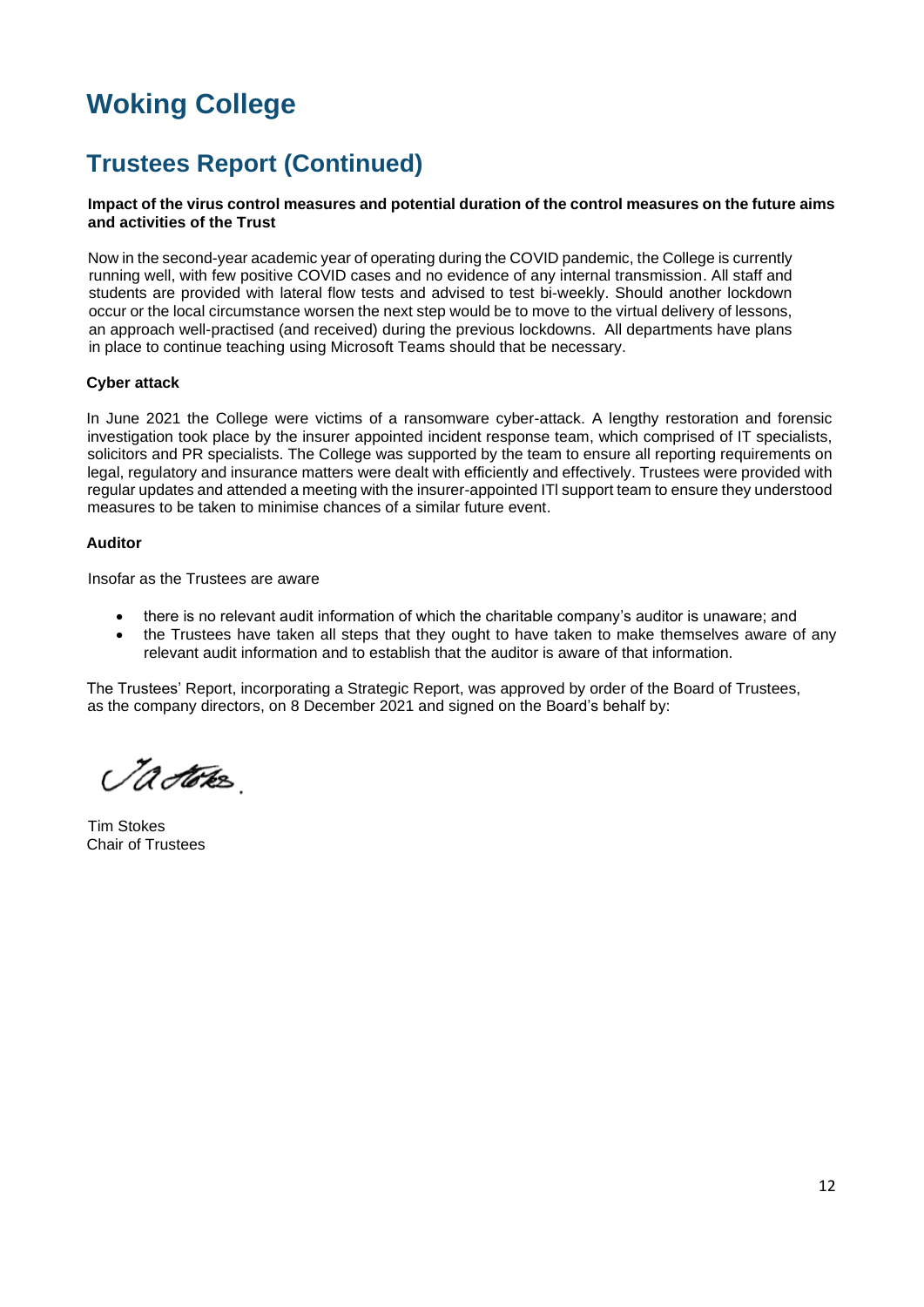# **Governance Statement**

## **Scope of Responsibility**

As Trustees we acknowledge we have overall responsibility for ensuring that Woking College has an effective and appropriate system of controls, financial and otherwise. These systems are designed to manage rather than eliminate the risk of failure to achieve business objectives, and can provide only reasonable and not absolute assurance against material misstatement or loss.

The Board of Trustees has delegated day-to-day responsibility to the Principal, as Accounting Officer, for ensuring financial controls conform with the requirements of both propriety and good financial management and in accordance with the requirements and responsibilities assigned to it in the funding agreement between Woking College and the Secretary of State for Education. The Principal is also responsible for reporting to the Board of Trustees any material weaknesses or breakdowns in internal control.

## **Governance**

The information on governance included here supplements that described in the Trustees' Report and in the Statement of Trustees' Responsibilities. The Board of Trustees has formally met 7 times during the year. Attendance during the year at meetings of the Board of Trustees was as follows:

| <b>Trustees</b> | <b>Meetings attended</b> | Out of a possible | %Attendance |
|-----------------|--------------------------|-------------------|-------------|
| Ms Y Aslam      | 6                        |                   | 86%         |
| Mrs E Cussans   |                          |                   | 50%         |
| Mr B Freeman    |                          |                   | 100%        |
| Mr R Kemp       |                          |                   | 100%        |
| Mr A MacAulay   | 6                        |                   | 100%        |
| Mr J Moffat     |                          |                   | 100%        |
| Mrs A Middleton |                          | 6                 | 67%         |
| Mr C Mitchell   | 6                        |                   | 86%         |
| Mr J Miles      |                          |                   | 100%        |
| Dr M Mulheron   | 6                        | 6                 | 86%         |
| Mr B Smith      | 6                        |                   | 86%         |
| Dr R Sellahewa  | 6                        | 6                 | 100%        |
| Mr T A Stokes   |                          |                   | 100%        |

## **Coverage of the work of the Board of Trustees**

The Board of Trustees met 7 times during 2020/21, one meeting was a physical face to face meeting and the remaining 6 were held virtually via either Zoom or Teams. If additional meetings are considered necessary, either additional Board Meetings are convened as required or the Board sets up working groups.

Terms of Reference for the combined Finance and Audit Committee are reviewed annually and re-affirmed. The Clerk to the Trustees co-ordinates the work of the Board of Trustees. The minutes of the Finance and Audit Committee, and key reports including the management accounts, are also considered by the full Board at each meeting. Management accounts are circulated to the Chair of the Board monthly and to all Trustees with a covering email from the Finance Director during the year. Through the regular circulation of management accounts to the Board and scrutiny by the Finance and Audit Committee (which meets once a term or more often if required) the Board maintains effective oversight of the College's funds.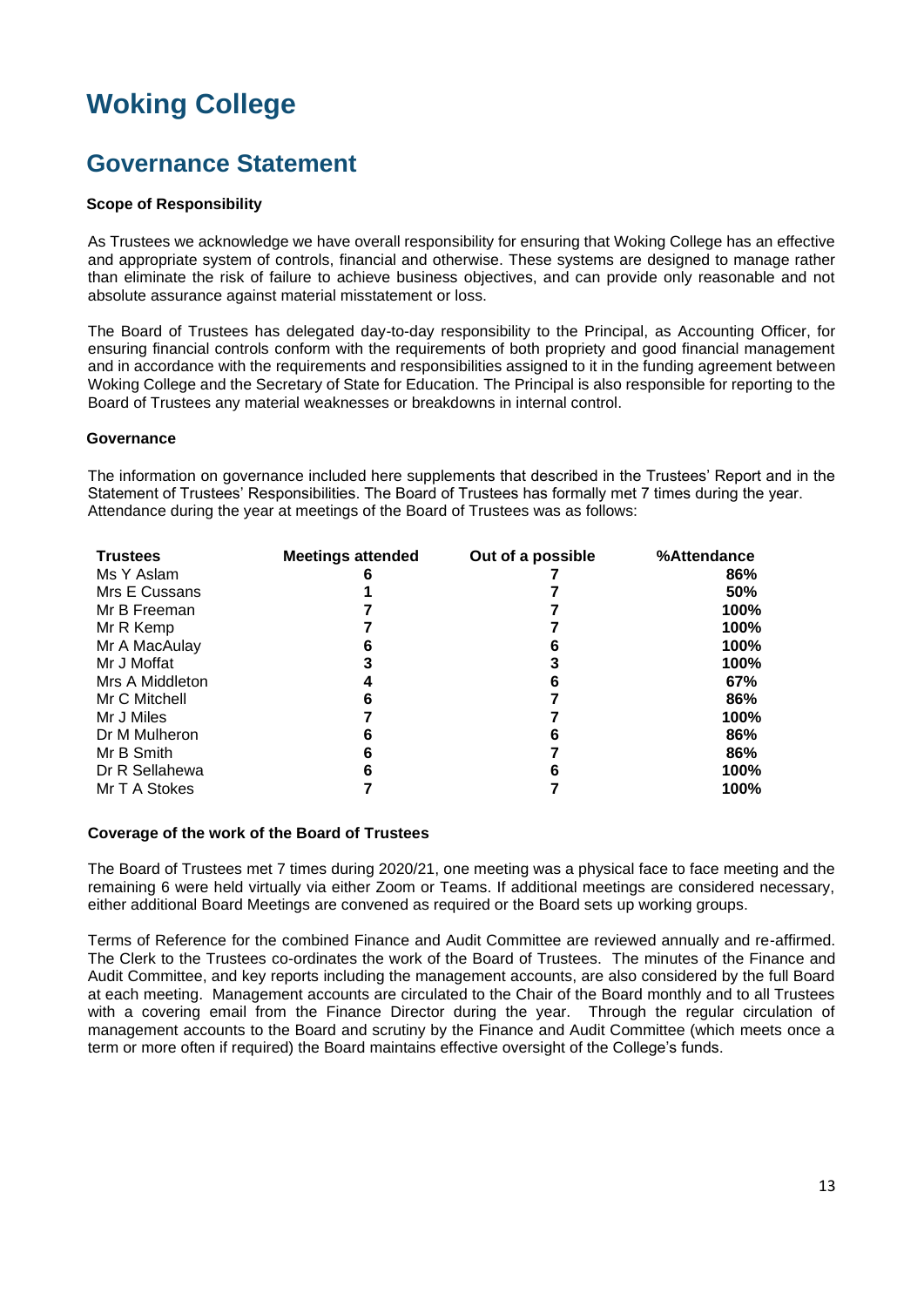# **Governance Statement (Continued)**

### **Coverage of the work of the Board of Trustees (Continued)**

The oversight of educational performance by the Board is undertaken through a number of ways in addition to scrutiny of performance data at Board Meetings. These include involvement of Trustees in moderation of the College Self-Assessment Report. Trustees observe both mid-year SAR reviews and the College SAR validation event to check the rigour of the process first hand for the Board and to validate or challenge judgments made by College managers. The Chair and Vice Chair of Trustees also meet the Principal to discuss broader educational and College developments. Trustees have also used contextualised learning walks and in 2020/21 the Board adopted a new Link Trustee protocol, with 7 Trustees being linked to a particular department which enables a greater focus on a particular curriculum area or a particular aspect of teaching, learning and assessment. During the pandemic, student focus groups were not held but the re-introduction of these sessions is now a key priority as they in turn help to validate Trustees' judgments about the College's performance.

#### **The Board's performance**

The Board is aware of the need continually to monitor and improve its performance. The Finance and Audit Committee carries out an annual review of effectiveness against its Terms of Reference set out in the Committee's Annual Report. The key tool for Board evaluation is the practice of carrying out an annual internal review when the Board prepares a Governance Self-Assessment Report, identifying key strengths and areas for development including setting a Governance Quality Improvement Plan and self-assessing the effectiveness of governance which was self-assessed for 2020/21 as a Grade 1 - outstanding. Achievement against targets in the Governance Quality Improvement Plan was reviewed mid-year by the Board's Governance Working Party and action instituted to ensure that all targets are met.

#### **Data used by the Board**

Trustees receive high-quality, accurate and timely information sufficiently in advance of Board Meetings so that they can exercise effective scrutiny at their meetings. Teaching, Learning and Assessment is highlighted as a separate Agenda item for every Board meeting and appears early on the agenda so as to be a key focus for Trustee's time and attention.

Trustees receive regular written reports, performance data and Quality Improvement Plan (QIP) updates, supplemented by presentations from senior College staff at Board Meetings. Trustees also request additional reports or presentations if they lack knowledge of any particular issue or curriculum development. At the request of Trustees all data presented to the Board is colour coded to highlight whether this is below, at or above target and includes comparable data in respect of the previous two years as well as benchmarking comparing the College with other colleges and academies.

Trustees are invited to attend the College's Self-Assessment moderation meeting and mid-year review meetings. All Trustees receive the College's Self-Assessment Report and the College's QIP and review and monitor the QIP from regular progress reports on this to the Board throughout the year. The Board meeting in November is dedicated to the robust review and challenge of the College's Self-Assessment Report. The November meeting and all subsequent reports and presentations provided to the Board enable Trustees to have a clear understanding of the College's strengths and weaknesses.

Trustees also gather first-hand knowledge about the strengths and weakness of the College from visits to their Link departments. Arrangements are made directly between Trustee and Head of Department. In addition, the Chair and Vice-Chair have previously held regular staff and student focus groups without College management present to test the accuracy of the data which they receive. These arrangements were deferred during the pandemic but are diarised to resume.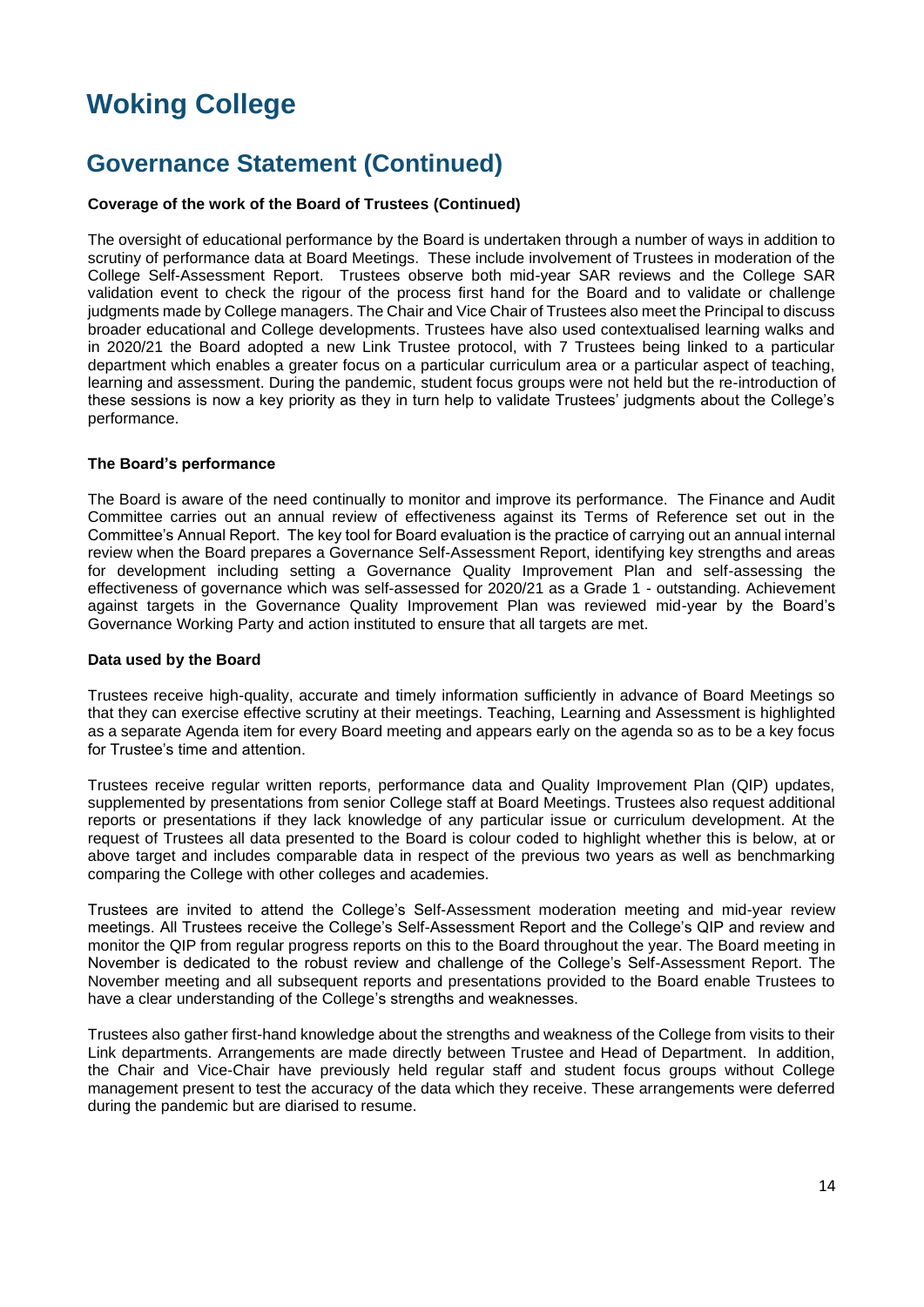# **Governance Statement (Continued)**

### **Governance Review**

The key tool for Board evaluation is the practice at Woking College of carrying out an annual internal review of the effectiveness of Governance as part of the College-wide Self-Assessment process. The Board utilises the format recommended by the Academies Financial Handbook and then holds a separate self- assessment meeting attended by Trustees and without management present. Through this process of preparing the Governance Self-Assessment Report the Board self-assesses the effectiveness of governance at Woking College including identifying key strengths and areas for development included in a Governance Quality Improvement Plan for the next year. The Board of Trustees reviewed the effectiveness of the 2019/20 Governance Quality Improvement Plan in the autumn term 2020 and adopted a Governance Quality Improvement Plan for 2020/21 with five areas for improvement. These five areas were reviewed throughout the year, most notably in April 2021 as part of the Succession/Governance Working Group and reported back to the Board on the achievement against targets mid-year and instituted further agreed action to ensure that all targets, wherever possible, were met. It was appreciated that certain targets were difficult to achieve due to the impact of the pandemic particularly in terms of targets that involved face to face meetings.

The Board also prepared a Performance Review of 2019/20 as part of its commitment to continually selfevaluate. The report provided an overview of the year, the key decisions taken and the monitoring processes it had undertaken to comply with its responsibilities. This document was published on the College's website to ensure that it was available to parents, stakeholders and the wider community.

The effectiveness of governance was reviewed at a Board Meeting in December 2020 when this was selfassessed as a Grade 1- Outstanding as of the seven targets, five had been met and the remaining two had only been partly met due to the pandemic.

Changes made to governance at the College as a result of these reviews and the impact of these on the effectiveness of governance include:

- The use of a Link Trustee Scheme and agreed protocol which links a Trustee to a department of their choosing enabling them to gain a greater understanding of that particular curriculum area or a specific aspect of Teaching, Learning and Assessment to achieve a greater understanding of the strengths and weaknesses of the College. The impact of COVID 19 meant that this year, under the new scheme, Trustees were only able to come into College during the summer term but the Link Scheme will be carried forward in 2021/22.
- Staff and Student Focus Groups had been planned to take place but unfortunately could not take place due to the pandemic so this year whilst Trustees were unable to meet staff and students directly, Trustees instead switched to attending virtual College events, Board meetings and College Open Days to enable them to independently test the data received.
- Periodic updates are given to Trustees to remind them of their responsibilities as Trustees and Directors together with ongoing training to ensure they are fully conversant with their responsibilities. Successful Trustee training has also been achieved through the pandemic through the virtual SFCA webinar training programme which provides comprehensive sector insights.
- From September 2020 to August 2021 there were no Trustees who were also Members of the Trust providing a robust governance structure due to the significant degree of separation between the member and trustee roles.
- Trustees have continued their focus on the strategic direction for the College and incorporated a Strategic Review day into the cycle of Board meetings for this academic year with a clear focus on setting the strategic direction of the College which led to the development of the new Strategic Plan for 2021/2025.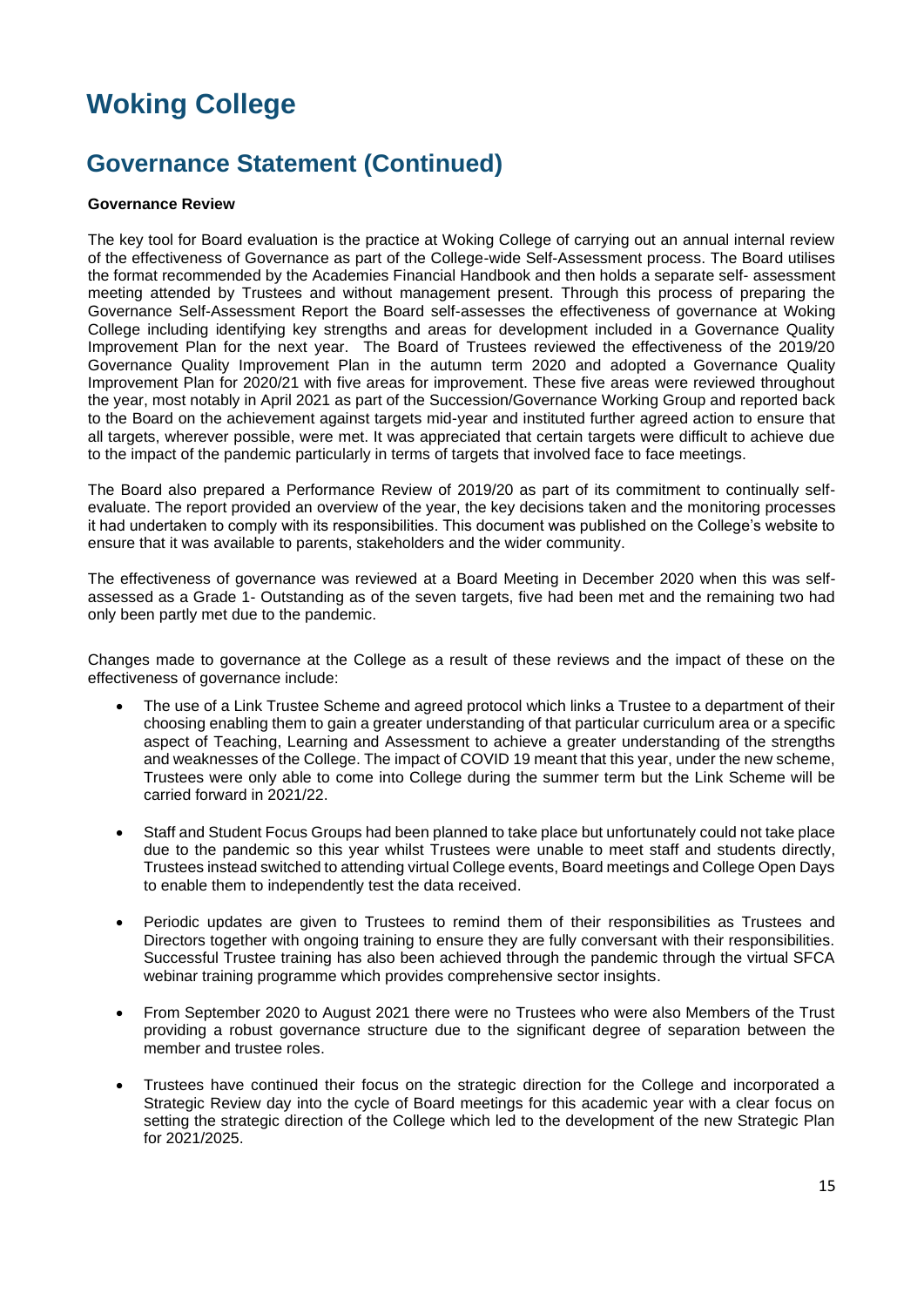# **Governance Statement (Continued)**

#### **Finance and Audit Committee**

The Finance and Audit Committee is a Committee of the Board of Trustees. It operates in accordance with written Terms of Reference approved by the Trustees. In terms of its financial function, its purpose is to review the financial position of the Trust, including revenue, capital and cash flow and investments, on a termly basis (or more frequently if required). It receives regular reports on capital schemes and other estates issues. This year the focus has been on the College's expansion strategy in which the College. Having submitted two unsuccessful Condition Improvement Fund Bids for overcrowding over the two years, the College was notified in October 2021 that its expansion bid for a new eight-classroom teaching block had been successful in the Post-16 Capacity Fund Bid. The Finance and Audit Committee advises the Board on all financial matters and such other matters relating to employment and certain corporate policies or finance as the Trust Board may remit to them such as financial regulations/delegations/procedures or staffing policies. During the period it dealt with monthly management accounts, the annual budget, three-year forecast and a number of Condition Improvement Fund bids.

In terms of the Audit function of the Committee, its purpose is to advise the Trustees on the adequacy and effectiveness of the Trust's systems of internal control and its arrangements for risk management, control and governance processes. The Committee also provides a forum for reporting by the Trust's Financial Statements Auditor's, who have access to the Committee for independent discussion, without the presence of management. The Committee also receives and considers reports from the funding body if they affect the operations.

Management are responsible for the implementation of agreed audit recommendations and the Finance and Audit Committee review follow-up tracker reports to ensure that recommendations have been implemented.

The Committee also advises the Trustees on the appointment of Financial Statements Auditor's, and their remuneration for both audit and non-audit work as well as reporting annually to the Trustees.

Attendance during the period at meetings was as follows:

| <b>Trustees</b> | <b>Meetings attended</b> | Out of a possible | %Attendance |
|-----------------|--------------------------|-------------------|-------------|
| Mr J Moffat     |                          |                   | 100%        |
| Ms Y Aslam      |                          | 3                 | 100%        |
| Mr B Freeman    | 3                        | 3                 | 100%        |
| Mr R Kemp       | 3                        | 3                 | 100%        |
| Mr H J Miles    | 3                        | 3                 | 100%        |
| Dr Mulheron     | 2                        | 3                 | 67%         |
| Dr R Sellahewa  | 2                        |                   | 100%        |
| Mr T A Stokes   |                          |                   | 100%        |

#### **Review of Value for Money**

As Accounting Officer, the Principal, has responsibility for ensuring that the Trust delivers good value in the use of public resources. The Accounting Officer understands that value for money refers to the educational and wider societal outcomes achieved in return for the taxpayer resources received.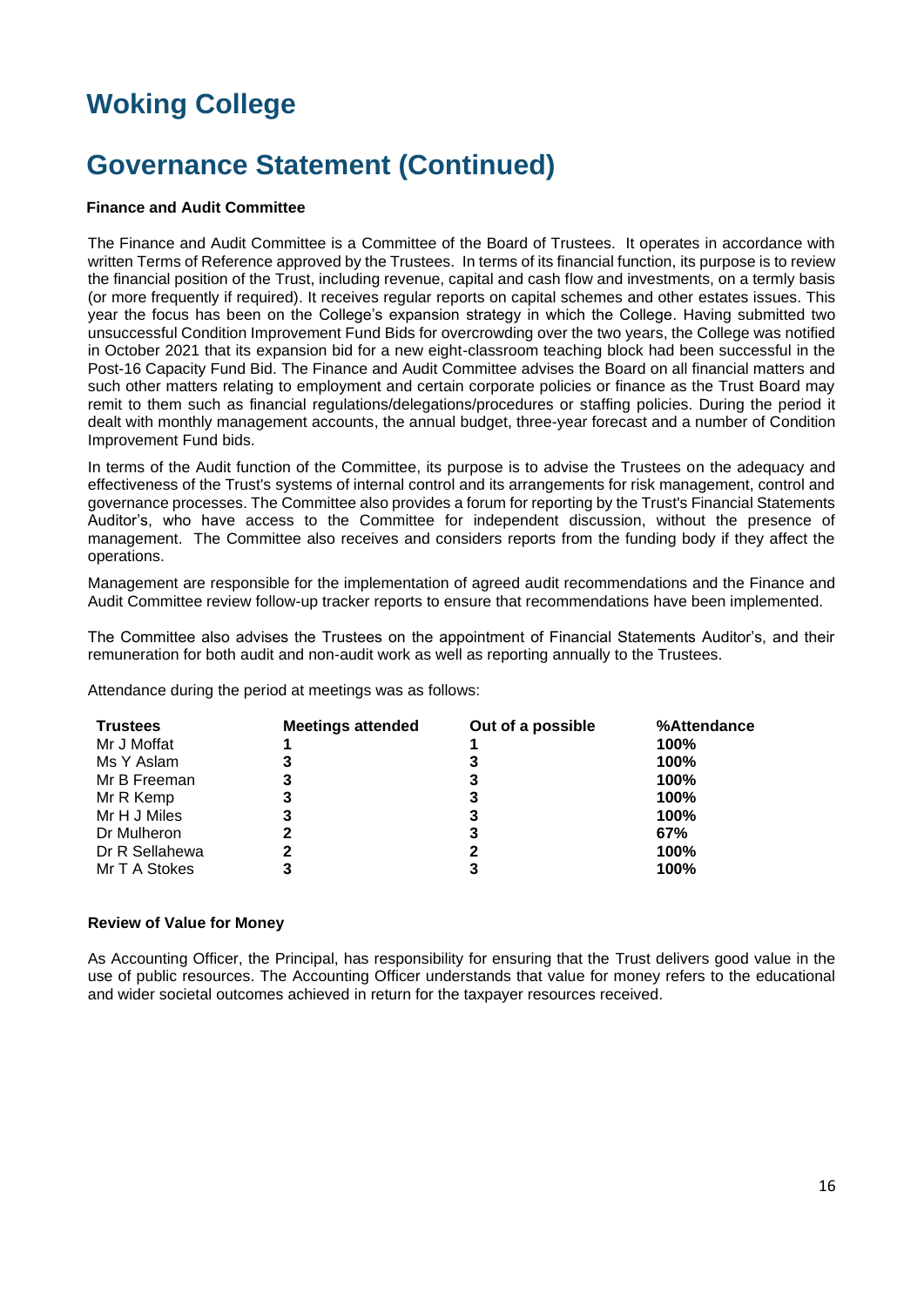# **Governance Statement (Continued)**

## **Review of Value for Money (Continued)**

The Accounting Officer considers how the Trust's use of its resources has provided good value for money during each academic year, and reports to the Board of Trustees where value for money can be improved, including the use of benchmarking data where appropriate. The Accounting Officer for the Trust has delivered improved value for money during the year by:

- Ensuring financial controls and procedures are reviewed regularly including written delegations and clear purchasing procedures
- Robust challenging of all expenditure ensuring procurement procedures followed
- Regular budget monitoring including comprehensive monthly management accounts which are reported to Trustees on a monthly basis
- Three-year financial planning and cash-flow forecasting
- Collaborative procurement programme with S7 covering staff development
- Undertaking regular review of benchmarking against other S7 Colleges and other Sixth Form Colleges.

The College did not make any payments to suppliers under the PPN 20/20 (Procurement Policy Note) during the 2020/21 year.

### **The purpose of the system of internal control**

The system of internal control is designed to manage risk to a reasonable level rather than to eliminate all risk of failure to achieve policies, aims and objectives. It can, therefore, only provide reasonable and not absolute assurance of effectiveness. The system of internal control is based on an on-going process designed to identify and prioritise the risks to the achievement of Trust policies, aims and objectives, to evaluate the likelihood of those risks being realised and the impact should they be realised, and to manage them efficiently, effectively and economically. The system of internal control has been in place in Woking College for the period 1 September 2020 to 31 August 2021 and up to the date of approval of the Annual Report and Financial Statements.

#### **Capacity to handle risk**

The Board of Trustees has reviewed the key risks to which the Trust is exposed together with the operating, financial and compliance controls that have been implemented to mitigate those risks. The Board of Trustees is of the view that there is a formal on-going process for identifying, evaluating and managing the Trust's significant risks that has been in place for the period 1 September 2020 to 31 August 2021 and up to the date of approval of the Annual Report and Financial Statements. This process is regularly reviewed by the Board of Trustees.

## **The Risk and Control Framework**

The Trust's system of internal financial control is based on a framework of regular management information and administrative procedures including the segregation of duties and a system of delegation and accountability. In particular, it includes:

- Comprehensive budgeting and monitoring systems with an annual budget and periodic financial reports which are reviewed and agreed by the Board of Trustees
- Regular reviews by the Finance and Audit Committee of reports which indicate financial performance against the forecasts and of major purchase plans, capital works and expenditure programmes
- Setting targets to measure financial and other performance
- Clearly defined purchasing (asset purchase or capital investment) guidelines
- Delegation of authority and segregation of duties
- Identification and management of risks.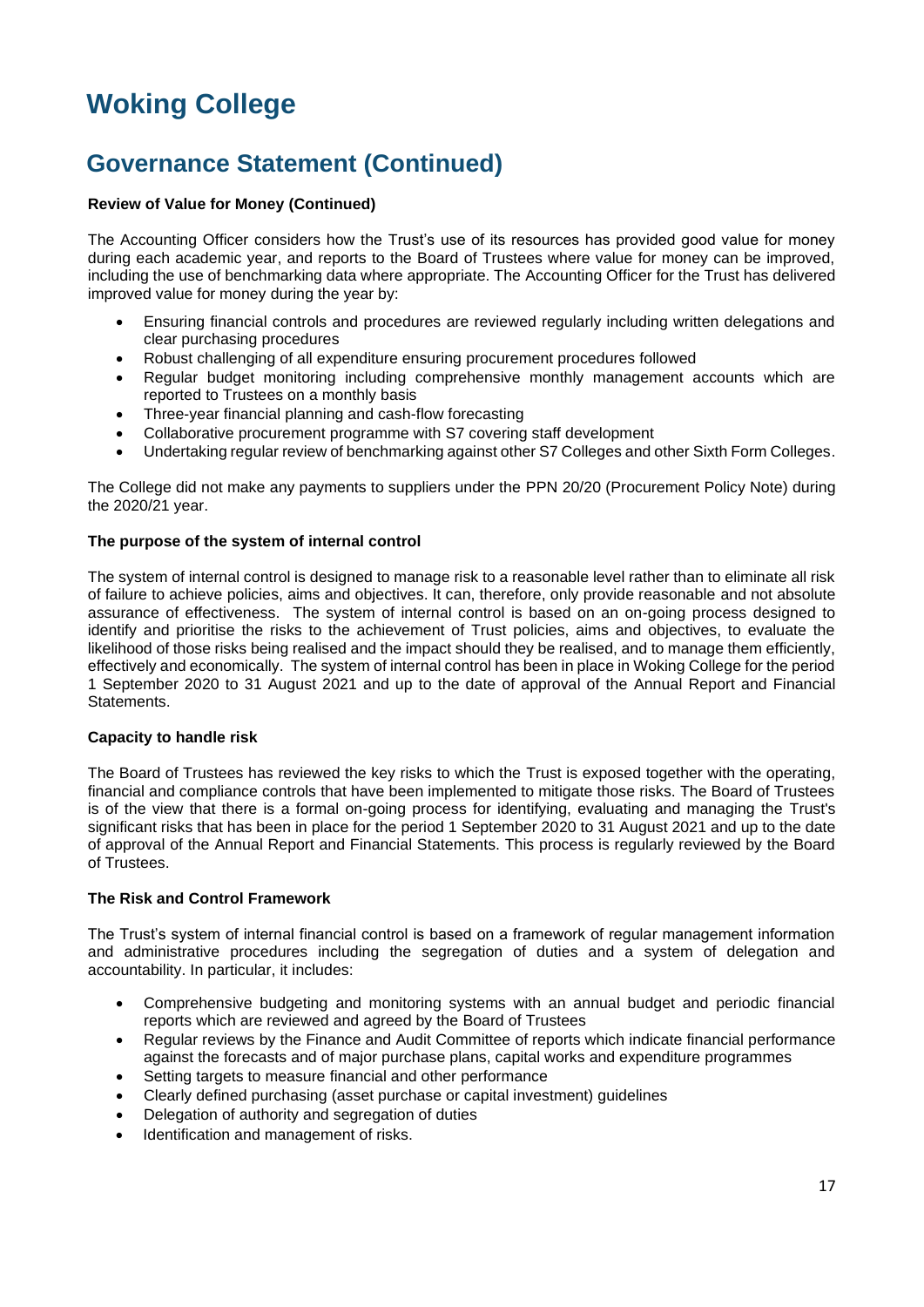# **Governance Statement (Continued)**

### **The Risk and Control Framework (Continued)**

The Board of Trustees has decided to employ Wylie and Bisset LLP as internal auditor. This role includes giving advice on financial and other matters and performing a range of checks on the Trust's financial and other systems. In particular, the checks carried out in the current period included:

- Budgeting and Financial Reporting arrangements
- Safeguarding Systems and Procedures
- Risk Management

The internal auditor reports to the Board of Trustees twice a year, through the Finance and Audit Committee on the operation of the systems of control and on the discharge of the Board of Trustees' financial responsibilities and annually prepares an annual summary report to the Committee outlining the areas reviewed, key findings, recommendations and conclusions to help the Committee consider actions and assess year on year progress.

No material control issues arose as a result of the auditor's work.

Following the cyber incident at the College in June 2021, the 2020/21 Plan was adjusted to allow for the Safeguarding and Risk Management reviews to be brought forward to 2020/21 while the IT Systems and Free School Meals & Bursary reviews were delayed until 2021/22.

### **Review of effectiveness**

As Accounting Officer, the Principal has responsibility for reviewing the effectiveness of the system of internal control. During the year in question the review has been informed by:

- the work of the internal auditor
- the work of the external auditor
- the financial management and governance self-assessment process
- the work of the executive managers within the Trust who have responsibility for the development and maintenance of the internal control framework

The Accounting Officer has been advised of the implications of the result of the review of the system of internal control by the Finance and Audit Committee and a plan to ensure continuous improvement of the system is in place.

Approved by order of the members of the Board of Trustees on 8 December 2021 and signed on its behalf by:

Tastokes

**Tim Stokes Brett Freeman** 

Chair of Trustees **Principal and Accounting Officer** Principal and Accounting Officer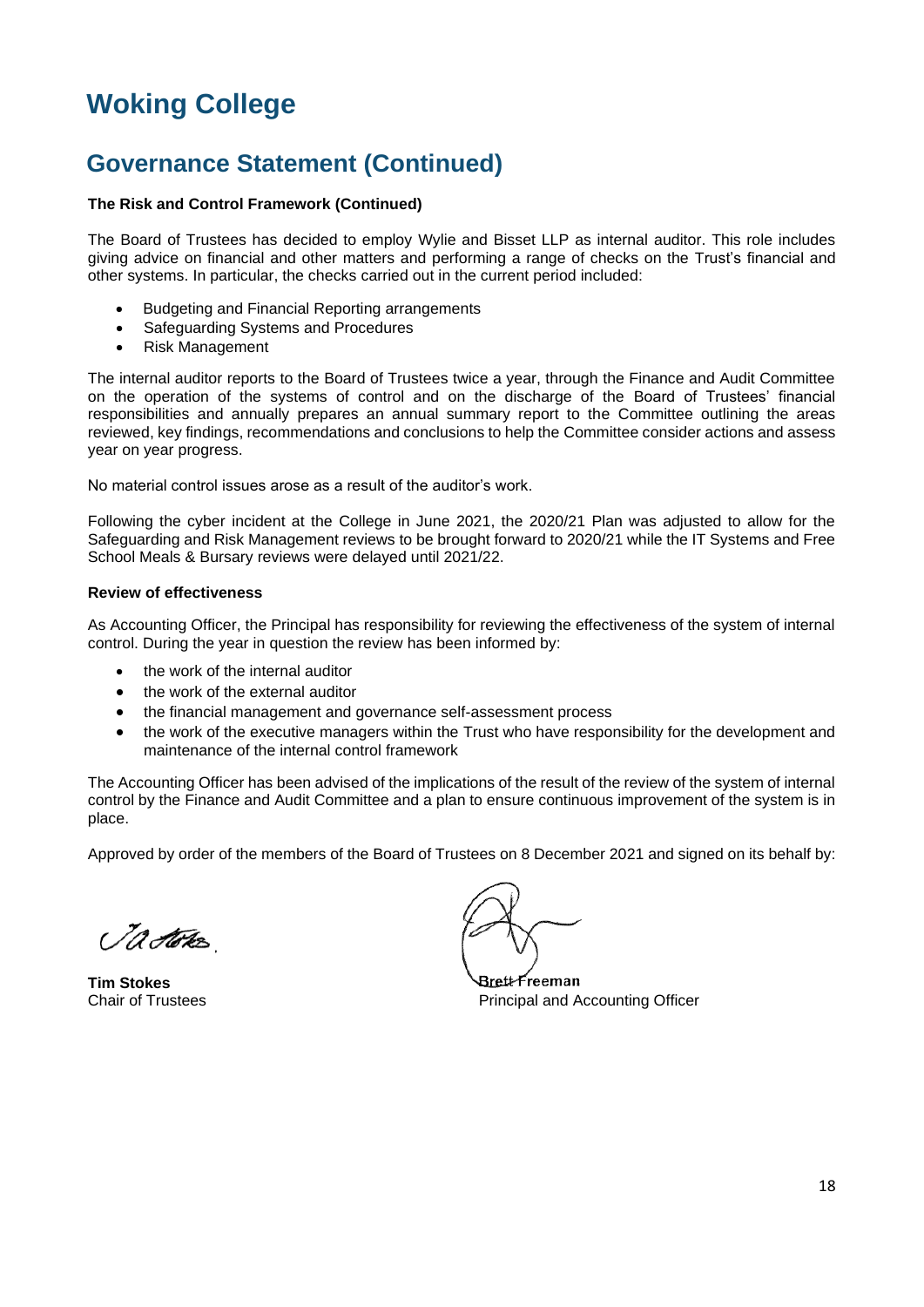# **Statement of Regularity, Propriety and Compliance**

As Accounting Officer of Woking College, I have considered my responsibility to notify the Trust Board of Trustees and the Education & Skills Funding Agency (ESFA) of material irregularity, impropriety and noncompliance with terms and conditions of all funding received by the Trust, under the funding agreement in place between the Trust and the Secretary of State for Education. As part of my consideration I have had due regard to the requirements of the Academies Financial Handbook 2020.

I confirm that I and the Trust Board of Trustees are able to identify any material irregular or improper use of all funds by the Trust, or material non-compliance with the terms and conditions of funding under the Trust's funding agreement and the Academies Financial Handbook 2020.

I confirm that no instances of material irregularity, impropriety or funding non-compliance have been discovered to date. If any instances are identified after the date of this statement, these will be notified to the Board of Trustees and ESFA.

Brett≁Freeman 8 December 2021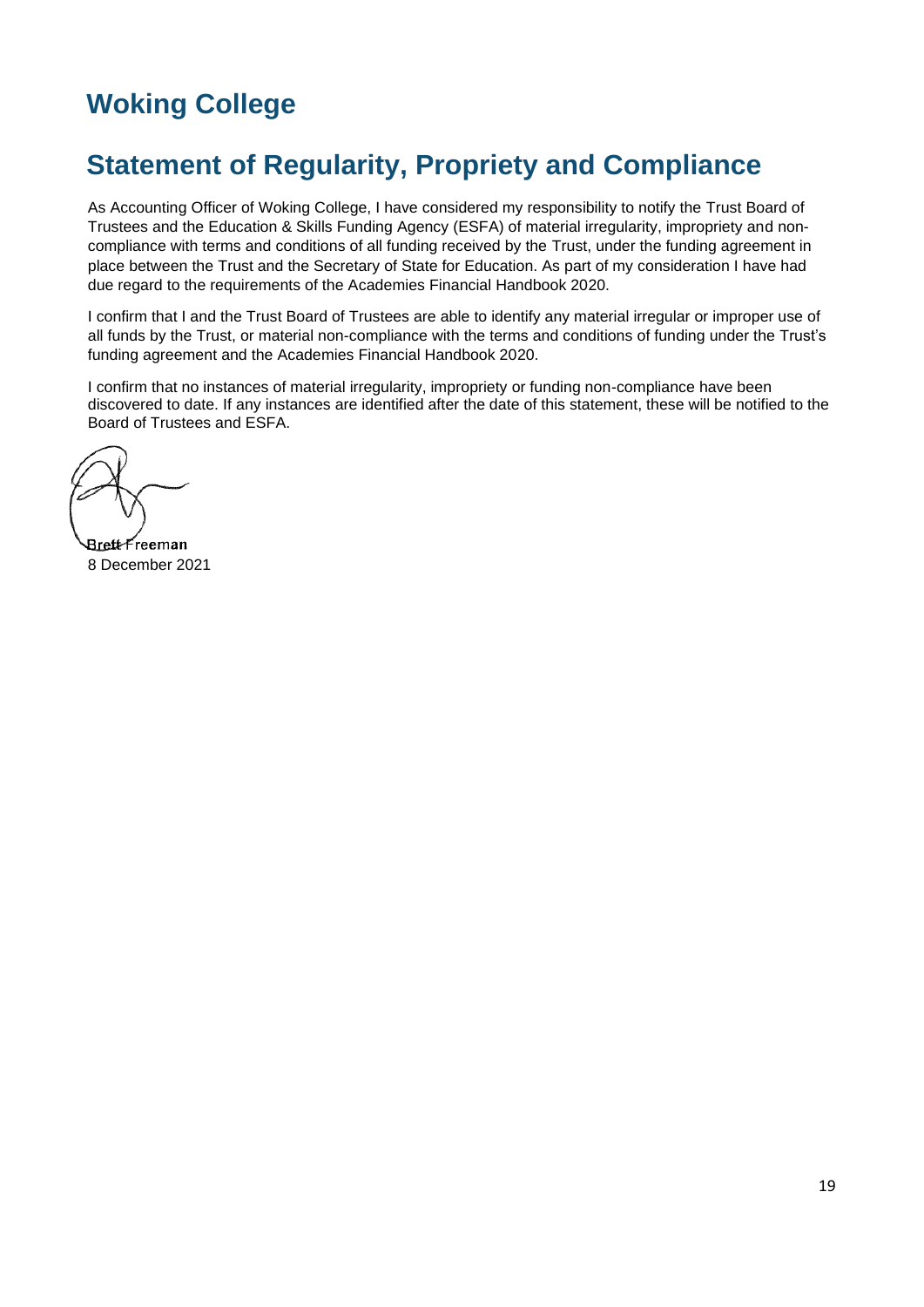# **Statement of Trustees' Responsibilities**

The Trustees (who are also the Directors of the charitable company for the purposes of company law) are responsible for preparing the Trustees' Report and the Financial Statements in accordance with the Academies Accounts Direction published by the Education & Skills Funding Agency, United Kingdom Accounting Standards (United Kingdom Generally Accepted Accounting Practice) and applicable law and regulations.

Company law requires the Trustees to prepare financial statements for each financial year. Under company law the Trustees must not approve the financial statements unless they are satisfied that they give a true and fair view of the state of affairs of the charitable company and of its incoming resources and application of resources, including its income and expenditure, for that period. In preparing these financial statements, the Trustees are required to:

- Select suitable accounting policies and then apply them consistently
- Observe the methods and principles in the Charities SORP 2019 and the Academies Accounts Direction 2020 to 2021
- Make judgments and accounting estimates that are reasonable and prudent
- State whether applicable UK Accounting Standards have been followed, subject to any material departures disclosed and explained in the financial statements
- Prepare the financial statements on the going concern basis unless it is inappropriate to presume that the charitable company will continue in business

The Trustees are responsible for keeping adequate accounting records that are sufficient to show and explain the charitable company's transactions and disclose with reasonable accuracy at any time the financial position of the charitable company and enable them to ensure that the financial statements comply with the Companies Act 2006. They are also responsible for safeguarding the assets of the charitable company and hence for taking reasonable steps for the prevention and detection of fraud and other irregularities.

The Trustees are responsible for ensuring that in its conduct and operation the charitable company applies financial and other controls, which conform to the requirements both of propriety and of good financial management. They are also responsible for ensuring grants received from ESFA/DfE have been applied for the purposes intended.

The Trustees are responsible for the maintenance and integrity of the corporate and financial information included on the charitable company's website. Legislation in the United Kingdom governing the preparation and dissemination of financial statements may differ from legislation in other jurisdictions.

Approved by order of the members of the Board of Trustees on 8 December 2021 and signed on its behalf by:

Tastóke

**Tim Stokes** Chair of Trustees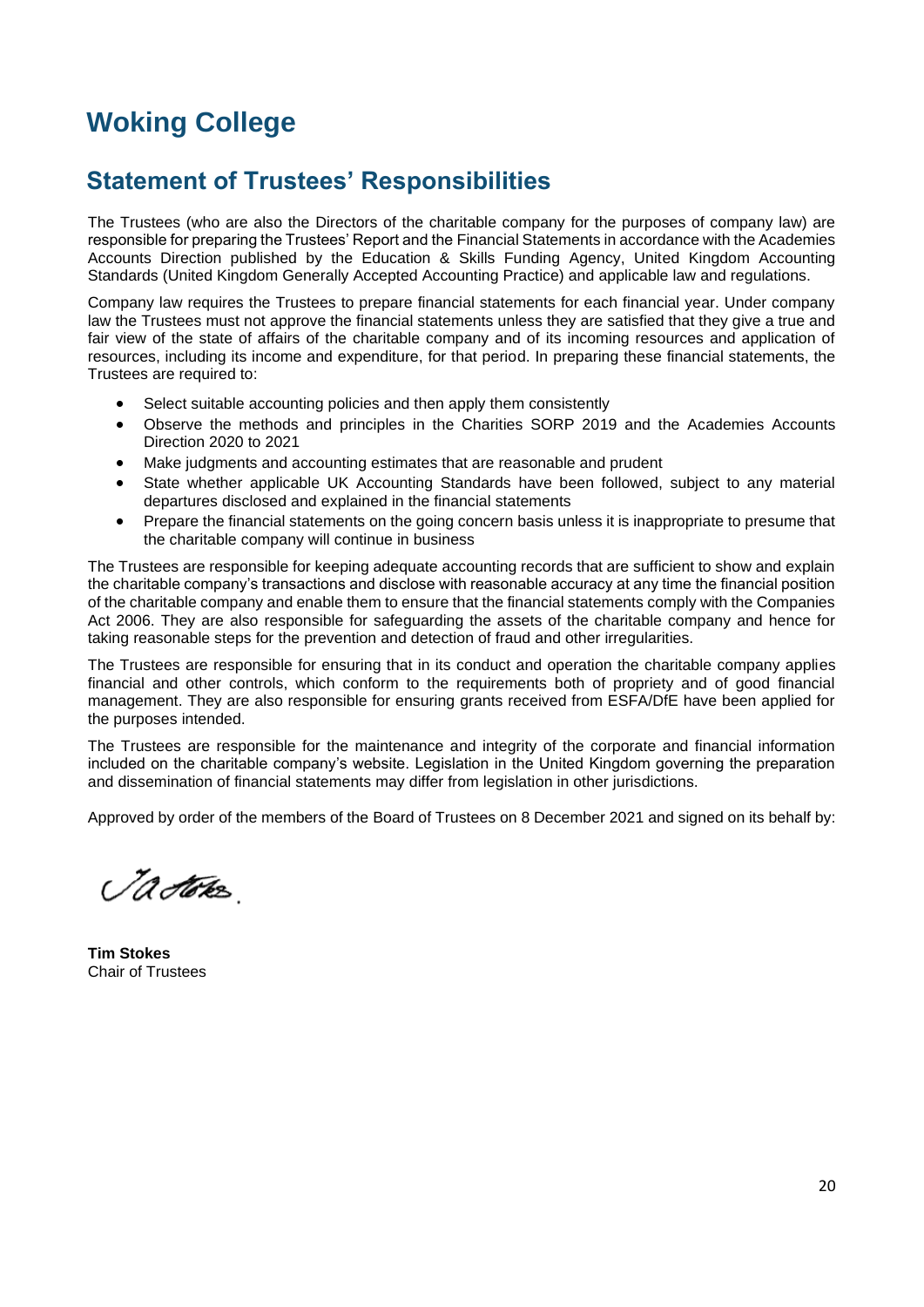# **Independent Auditor's Report to the members of Woking College for the year ended 31 August 2021**

## **Opinion**

We have audited the financial statements of Woking College for the year ended 31 August 2021 which comprise the statement of financial activities, the balance sheet, the statement of cash flows and the notes to the financial statements, including a summary of significant accounting policies. The financial reporting framework that has been applied in their preparation is applicable law and United Kingdom Accounting Standards, including Financial Reporting Standard 102 'The Financial Reporting Standard applicable in the UK and Republic of Ireland' (United Kingdom Generally Accepted Accounting Practice), the Charities SORP 2019 and the Academies Accounts Direction 2020 to 2021 issued by the Education & Skills Funding Agency.

In our opinion the financial statements

- give a true and fair view of the state of the academy trust's affairs as at 31 August 2021 and of its incoming resources and application of resources, including its income and expenditure, for the year then ended;
- have been properly prepared in accordance with United Kingdom Generally Accepted Accounting Practice;
- have been prepared in accordance with the requirements of the Companies Act 2006; and
- have been prepared in accordance with the Charities SORP 2019 and the Academies Accounts Direction 2020 to 2021

## **Basis for opinion**

We conducted our audit in accordance with International Standards on Auditing (UK) (ISAs (UK)) and applicable law. Our responsibilities under those standards are further described in the 'Auditor's responsibilities for the audit of the financial statements' section of our report. We are independent of the academy trust in accordance with the ethical requirements that are relevant to our audit of the financial statements in the UK, including the FRC's Ethical Standard, and we have fulfilled our other ethical responsibilities in accordance with these requirements. We believe that the audit evidence we have obtained is sufficient and appropriate to provide a basis for our opinion.

#### **Conclusions relating to going concern**

In auditing the financial statements, we have concluded that the Trustees' use of the going concern basis of accounting in the preparation of the financial statements is appropriate.

Based on the work we have performed, we have not identified any material uncertainties relating to events or conditions that, individually or collectively, may cast significant doubt on the academy trust's ability to continue as a going concern for a period of at least twelve months from when the financial statements are authorised for issue.

Our responsibilities and the responsibilities of the Trustees with respect to going concern are described in the relevant sections of this report.

## **Other information**

The Trustees are responsible for the other information, which comprises the information included in the Annual Report other than the financial statements and our auditor's report thereon. Our opinion on the financial statements does not cover the other information and, except to the extent otherwise explicitly stated in our report, we do not express any form of assurance conclusion thereon.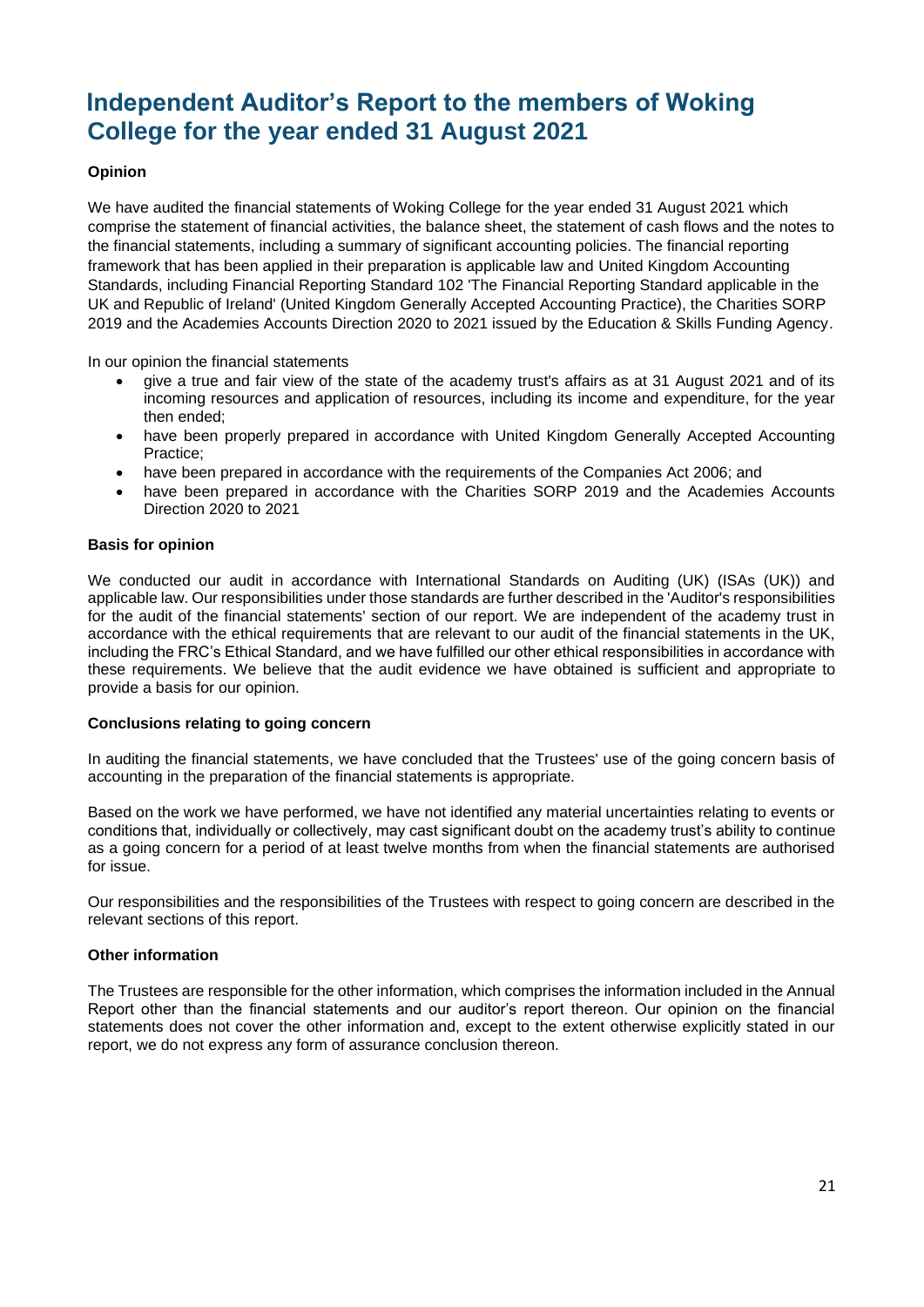# **Independent Auditor's Report to the members of Woking College for the year ended 31 August 2021 (Continued)**

In connection with our audit of the financial statements, our responsibility is to read the other information and, in doing so, consider whether the other information is materially inconsistent with the financial statements or our knowledge obtained in the audit or otherwise appears to be materially misstated. If we identify such material inconsistencies or apparent material misstatements, we are required to determine whether there is a material misstatement in the financial statements or a material misstatement of the other information. If, based on the work we have performed, we conclude that there is a material misstatement of this other information, we are required to report that fact.

We have nothing to report in this regard.

### **Opinions on other matters prescribed by the Companies Act 2006**

In our opinion, based on the work undertaken in the course of the audit:

- the information given in the Trustees' Report including the incorporated Strategic Report for the financial year for which the financial statements are prepared is consistent with the financial statements; and
- the Trustees' Report including the incorporated strategic report have been prepared in accordance with applicable legal requirements.

### **Matters on which we are required to report by exception**

In the light of the knowledge and understanding of the academy trust and its environment obtained in the course of the audit, we have not identified material misstatements in the Trustees' Report, including the incorporated strategic report.

We have nothing to report in respect of the following matters in relation to which the Companies Act 2006 requires us to report to you if, in our opinion:

- adequate accounting records have not been kept, or returns adequate for our audit have not been received from branches not visited by us; or
- the financial statements are not in agreement with the accounting records and returns; or
- certain disclosures of Trustees' remuneration specified by law are not made; or
- we have not received all the information and explanations we require for our audit.

#### **Responsibilities of Trustees**

As explained more fully in the statement of Trustees' responsibilities, the Trustees are responsible for the preparation of the financial statements and for being satisfied that they give a true and fair view, and for such internal control as the Trustees determine is necessary to enable the preparation of financial statements that are free from material misstatement, whether due to fraud or error.

In preparing the financial statements, the Trustees are responsible for assessing the academy trust's ability to continue as a going concern, disclosing, as applicable, matters related to going concern and using the going concern basis of accounting unless the Trustees either intend to liquidate the charitable company, or have no realistic alternative but to do so.

#### **Auditor's responsibilities for the audit of the Financial Statements**

Our objectives are to obtain reasonable assurance about whether the financial statements as a whole are free from material misstatement, whether due to fraud or error, and to issue an Auditor's Report that includes our opinion. Reasonable assurance is a high level of assurance, but is not a guarantee that an audit conducted in accordance with ISAs (UK) will always detect a material misstatement when it exists. Misstatements can arise from fraud or error and are considered material if, individually or in the aggregate, they could reasonably be expected to influence the economic decisions of users taken on the basis of these financial statements.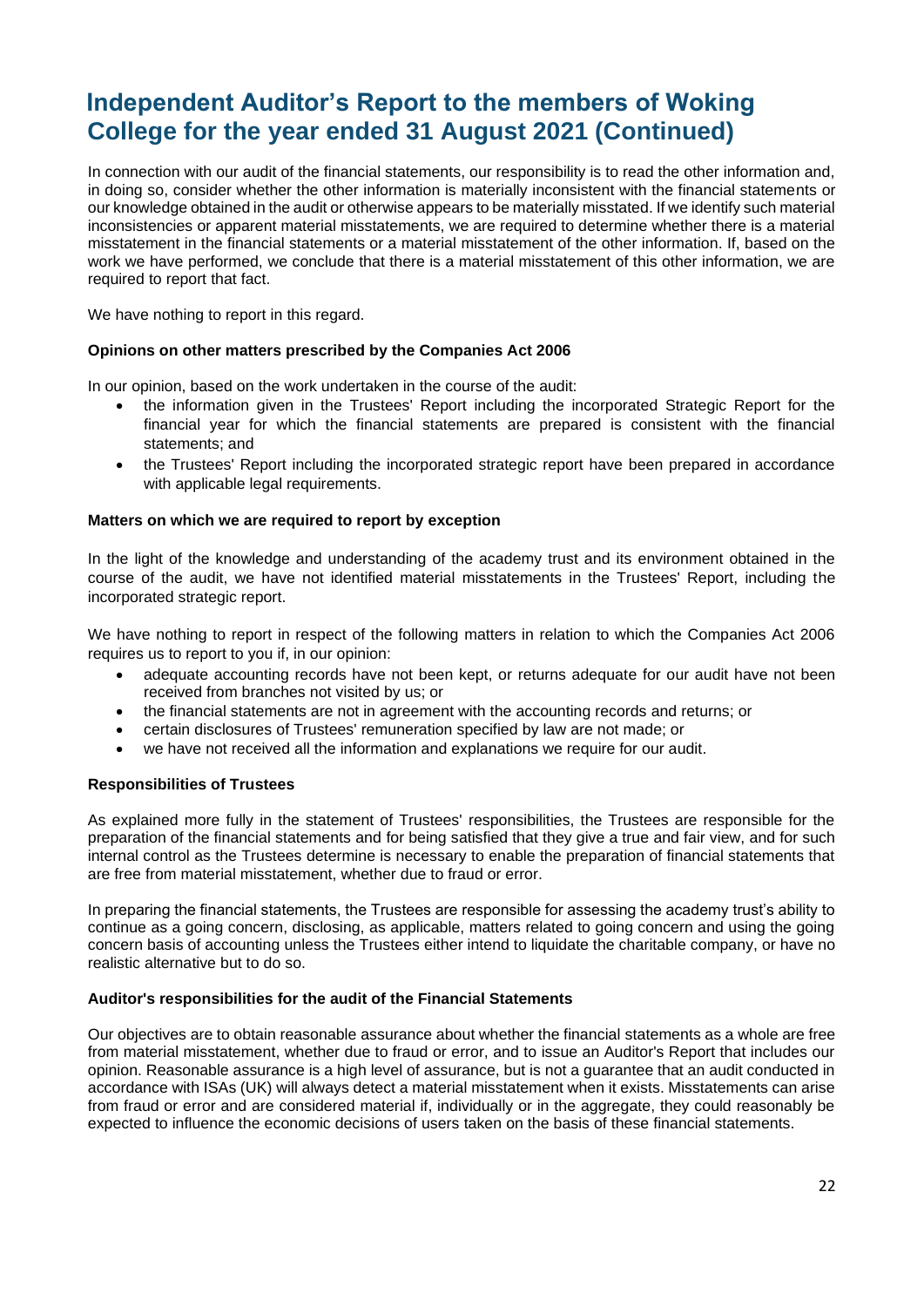# **Independent Auditor's Report to the members of Woking College for the year ended 31 August 2021 (Continued)**

### **Extent to which the audit was considered capable of detecting irregularities, including fraud**

Irregularities, including fraud, are instances of non-compliance with laws and regulations. We design procedures in line with our responsibilities, outlined above and on the Financial Reporting Council's website, to detect material misstatements in respect of irregularities, including fraud.

We obtain and update our understanding of the entity, its activities, its control environment, and likely future developments, including in relation to the legal and regulatory framework applicable and how the entity is complying with that framework. Based on this understanding, we identify and assess the risks of material misstatement of the financial statements, whether due to fraud or error, design and perform audit procedures responsive to those risks, and obtain audit evidence that is sufficient and appropriate to provide a basis for our opinion. This includes consideration of the risk of acts by the entity that were contrary to applicable laws and regulations, including fraud.

In response to the risk of irregularities and non-compliance with laws and regulations, including fraud, we designed procedures which included:

- Enquiry of senior leadership, Trustees and those charged with governance around actual and potential litigation and claims as well as actual, suspected and alleged fraud;
- Reviewing minutes of meetings of those charged with governance;
- Assessing the extent of compliance with the laws and regulations considered to have a direct material effect on the financial statements or the operations of the company through enquiry and inspection;
- Reviewing financial statement disclosures and testing to supporting documentation to assess compliance with applicable laws and regulations including compliance with the Academies Accounts Direction 2020 to 2021 issued by the Education and Skills Funding Agency;
- Performing audit work over the recognition of grant income and the allocation of expenditure to funds;
- Performing audit work over the risk of management bias and override of controls, including testing of journal entries and other adjustments for appropriateness, evaluating the rationale of significant transactions outside the normal course of business and reviewing accounting estimates for indicators of potential bias.

Because of the inherent limitations of an audit, there is a risk that we will not detect all irregularities, including those leading to a material misstatement in the financial statements or non-compliance with regulation. This risk increases the more that compliance with a law or regulation is removed from the events and transactions reflected in the financial statements, as we will be less likely to become aware of instances of non-compliance. The risk of not detecting a material misstatement resulting from fraud is higher than for one resulting from error, as fraud may involve collusion, forgery, intentional omissions, misrepresentations, or the override of internal control.

A further description of our responsibilities for the audit of the financial statements is located on the Financial Reporting Council's website at: http://www.frc.org.uk/auditorsresponsibilities. This description forms part of our Auditor's Report.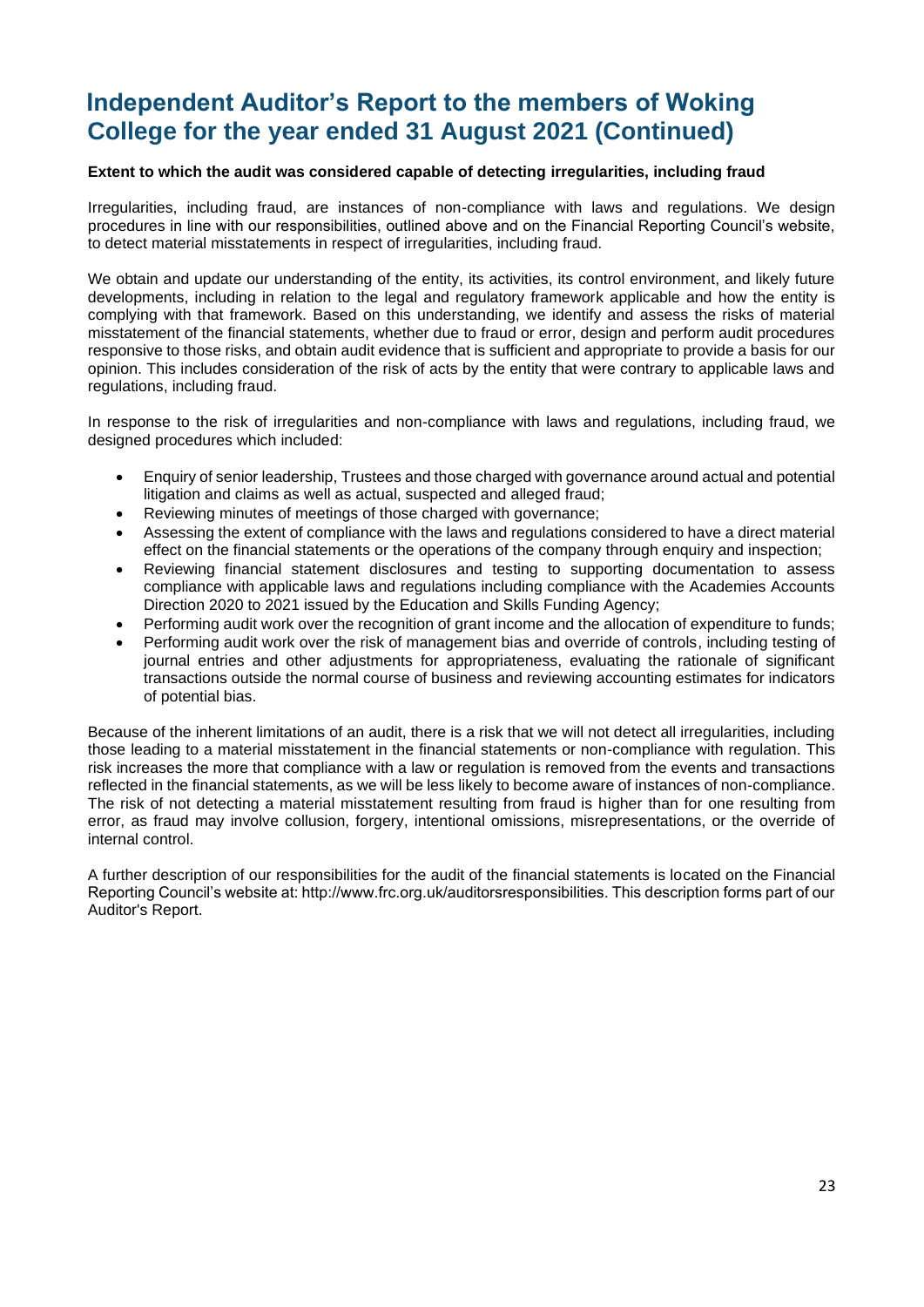# **Independent Auditor's Report to the members of Woking College for the year ended 31 August 2021 (Continued)**

### **Use of our report**

This report is made solely to the Academy Trust's Members, as a body, in accordance with Chapter 3 of Part 16 of the Companies Act. Our audit work has been undertaken so that we might state to the Academy Trust's Members those matters we are required to state to them in an Auditors' Report and for no other purpose. To the fullest extent permitted by law, we do not accept or assume responsibility to anyone other than the Academy Trust and the Academy Trust's Members as a body, for our audit work, for this report, or for the opinions we have formed.

Azets Audit Services

Paul Creasey (Senior Statutory Auditor) **for and on behalf of Azets Audit Services Chartered Accountants Statutory Auditor**

Gladstone House 77-79 High Street Egham **Surrey** TW20 9HY

**10 December 2021**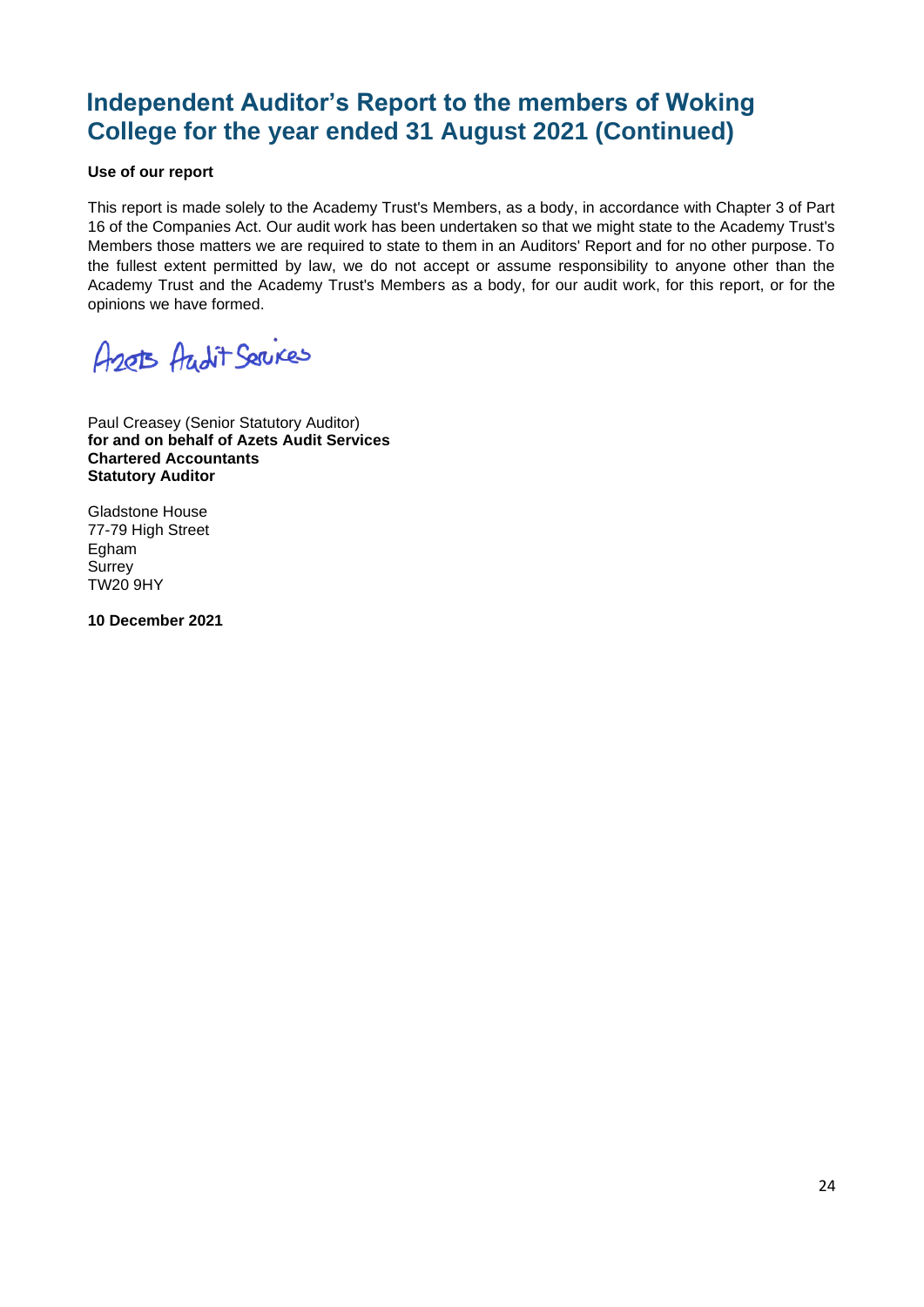# **Independent Reporting Accountant's Assurance Report on Regularity to Woking College and the Education & Skills Funding Agency**

In accordance with the terms of our engagement letter dated 10 June 2021 and further to the requirements of the Education & Skills Funding Agency (ESFA) as included in the Academies Accounts Direction 2020 to 2021, we have carried out an engagement to obtain limited assurance about whether the expenditure disbursed and income received by Woking College during the period 1 September 2020 to 31 August 2021 have been applied to the purposes identified by Parliament and the financial transactions conform to the authorities which govern them.

This report is made solely to Woking College and ESFA in accordance with the terms of our engagement letter. Our work has been undertaken so that we might state to the Woking College and ESFA those matters we are required to state in a report and for no other purpose. To the fullest extent permitted by law, we do not accept or assume responsibility to anyone other than Woking College and ESFA, for our work, for this report, or for the conclusion we have formed.

### **Respective responsibilities of Woking College's Accounting Officer and the Reporting Accountant**

The accounting officer is responsible, under the requirements of Woking College's funding agreement with the Secretary of State for Education dated 28 July 2017 and the Academies Financial Handbook, extant from 1 September 2020, for ensuring that expenditure disbursed and income received is applied for the purposes intended by Parliament and the financial transactions conform to the authorities which govern them.

Our responsibilities for this engagement are established in the United Kingdom by our profession's ethical guidance and are to obtain limited assurance and report in accordance with our engagement letter and the requirements of the Academies Accounts Direction 2020 to 2021. We report to you whether anything has come to our attention in carrying out our work which suggests that in all material respects, expenditure disbursed and income received during the period 1 September 2020 to 31 August 2021 have not been applied to purposes intended by Parliament or that the financial transactions do not conform to the authorities which govern them.

## **Approach**

We conducted our engagement in accordance with the Framework and Guide for External Auditors and Reporting Accountant of Academy Trusts issued by ESFA. We performed a limited assurance engagement as defined in our engagement letter

The objective of a limited assurance engagement is to perform such procedures as to obtain information and explanations in order to provide us with sufficient appropriate evidence to express a negative conclusion on regularity.

A limited assurance engagement is more limited in scope than a reasonable assurance engagement and consequently does not enable us to obtain assurance that we would become aware of all significant matters that might be identified in a reasonable assurance engagement. Accordingly, we do not express a positive opinion.

Our engagement includes examination, on a test basis, of evidence relevant to the regularity and propriety of the Academy Trust's income and expenditure opinion.

Our work included identification and assessment of the design and operational effectiveness of the controls, policies and procedures that have been implemented to ensure compliance with the framework of authorities including high level financial control areas and areas assessed of presenting a higher risk of impropriety. We undertook detailed testing, based on our assessment of risk of material irregularity, where such controls, policies and procedures apply to classes of transactions. This work was integrated with our audit on the financial statements to the extent evidence from the conduct of that audit supports the regularity conclusion as well as additional testing based on our assessment of risk of material irregularity.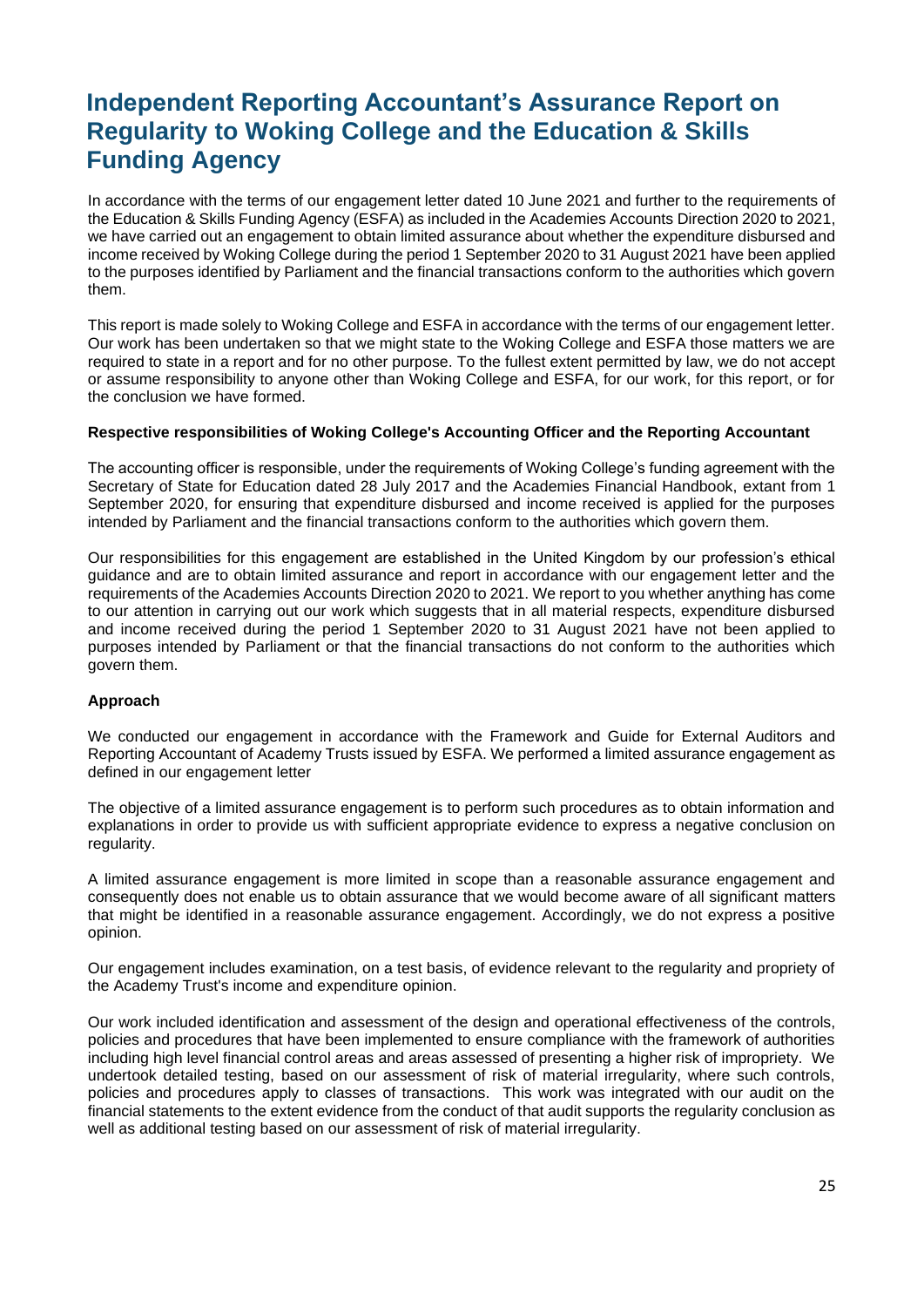# **Independent Reporting Accountant's Assurance Report on Regularity to Woking College and the Education & Skills Funding Agency (Continued)**

## **Conclusion**

In the course of our work, nothing has come to our attention which suggests that in all material respects the expenditure disbursed and income received during the period 1 September 2020 to 31 August 2021 has not been applied to purposes intended by Parliament and the financial transactions do not conform to the authorities which govern them.

Azets Audit Services

**Reporting Accountant** Azets Gladstone House 77-79 High Street Egham **Surrey** TW20 9HY

**10 December 2021**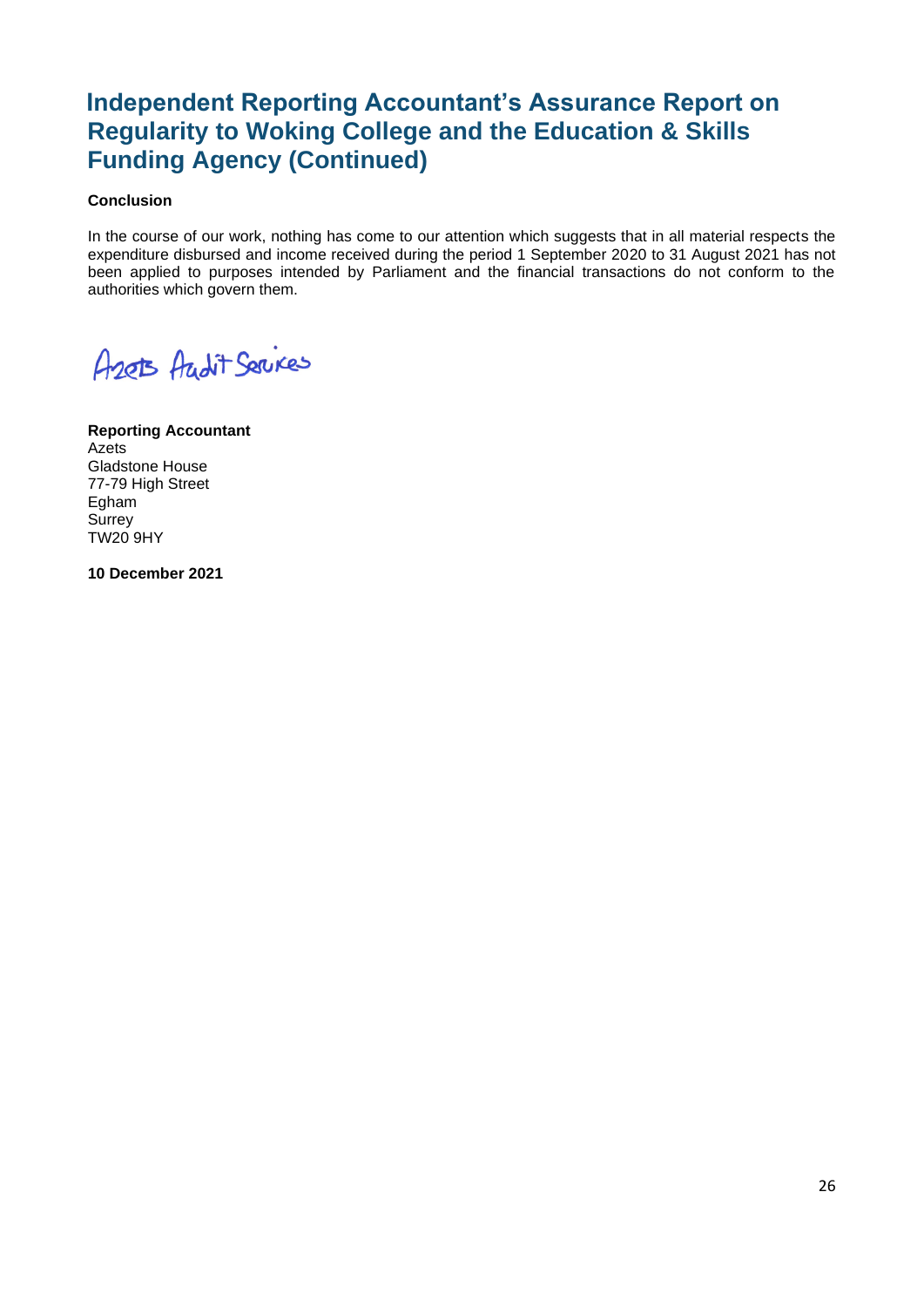# **Woking College Statement of Financial Activities For the period ended 31 August 2021 (including Income and Expenditure Account)**

|                                                                               |                |                                     |                                              |                                                   | 2020/21      | 2019/20      |
|-------------------------------------------------------------------------------|----------------|-------------------------------------|----------------------------------------------|---------------------------------------------------|--------------|--------------|
|                                                                               | <b>Note</b>    | <b>Unrestricted</b><br><b>Funds</b> | <b>Restricted</b><br>General<br><b>Funds</b> | <b>Restricted</b><br><b>Fixed</b><br><b>Asset</b> | Year         | Period       |
|                                                                               |                |                                     |                                              | <b>Funds</b>                                      | <b>Total</b> | <b>Total</b> |
|                                                                               |                | £000                                | £000                                         | £000                                              | £000         | £000         |
| Income and endowments from:<br>Donations and capital grants                   | $\mathbf 2$    | 6                                   |                                              | 117                                               | 123          | 40           |
| Other trading activities                                                      | 4              | 27                                  |                                              |                                                   | 27           | 53           |
| Investments                                                                   | 5              |                                     |                                              |                                                   |              | 11           |
| Charitable activities:<br>Funding for the Academy                             |                |                                     |                                              |                                                   |              |              |
| Trust's educational operations                                                | 3              | 64                                  | 7,898                                        |                                                   | 7,962        | 7,756        |
| <b>Total</b>                                                                  |                | 97                                  | 7,898                                        | 117                                               | 8,112        | 7,860        |
| <b>Expenditure on:</b><br>Charitable activities:<br>Academy trust educational | 6              |                                     |                                              |                                                   |              |              |
| operations                                                                    | $\overline{7}$ |                                     | 7,588                                        | 702                                               | 8,290        | 7,813        |
| <b>Total</b>                                                                  |                | $\blacksquare$                      | 7,588                                        | 702                                               | 8,290        | 7,813        |
| Net income / (expenditure)                                                    |                | 97                                  | 310                                          | (585)                                             | (178)        | 47           |
| <b>Transfer between funds</b>                                                 | 14             |                                     |                                              |                                                   |              | 214          |
| Other recognised gains /<br>(losses):<br>Actuarial (losses) / gains on        |                |                                     |                                              |                                                   |              |              |
| defined benefit pension schemes                                               | 22             |                                     | (41)                                         |                                                   | (41)         | (67)         |
| Net movement in funds                                                         |                | 97                                  | 269                                          | (585)                                             | (219)        | (20)         |
| <b>Reconciliation of funds</b>                                                |                |                                     |                                              |                                                   |              |              |
| Total funds brought forward                                                   |                | 1,452                               | (486)                                        | 30,636                                            | 31,602       | 31,622       |
| <b>Total funds carried forward</b>                                            |                | 1,549                               | (217)                                        | 30,051                                            | 31,383       | 31,602       |

The accompanying notes form part of these financial statements.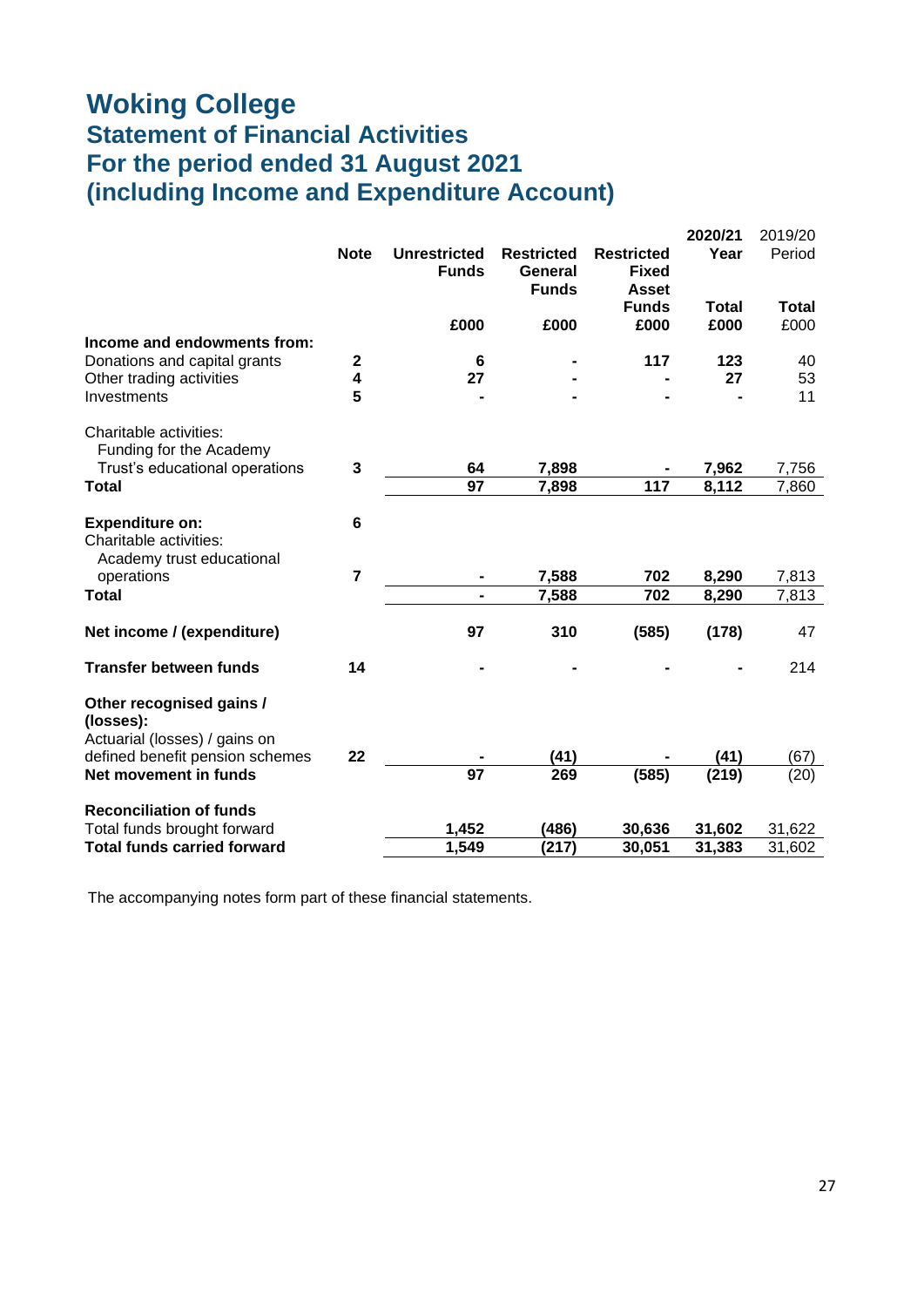# **Woking College Statement of Financial Activities For the period ended 31 August 2020 (including Income and Expenditure Account)**

|                                                  |                |                                     |                                              |                                                   | 2019/20      | 2018/19      |
|--------------------------------------------------|----------------|-------------------------------------|----------------------------------------------|---------------------------------------------------|--------------|--------------|
|                                                  | <b>Note</b>    | <b>Unrestricted</b><br><b>Funds</b> | <b>Restricted</b><br>General<br><b>Funds</b> | <b>Restricted</b><br><b>Fixed</b><br><b>Asset</b> | Year         | Period       |
|                                                  |                |                                     |                                              | <b>Funds</b>                                      | <b>Total</b> | <b>Total</b> |
|                                                  |                | £000                                | £000                                         | £000                                              | £000         | £000         |
| Income and endowments from:                      |                |                                     |                                              |                                                   |              |              |
| Donations and capital grants                     |                |                                     |                                              |                                                   |              |              |
| Charitable activities:                           | $\mathbf{2}$   |                                     |                                              | 40                                                | 40           | 357          |
| Funding for the academy trust's                  |                |                                     |                                              |                                                   |              |              |
| educational operations                           | 3              | 107                                 | 7,649                                        |                                                   | 7,756        | 6,739        |
| Other trading activities                         | 4              | 53                                  |                                              |                                                   | 53           | 89           |
| Investments                                      | 5              | 11                                  |                                              |                                                   | 11           | 12           |
| <b>Total</b>                                     |                | 171                                 | 7,649                                        | 40                                                | 7,860        | 7,197        |
|                                                  | 6              |                                     |                                              |                                                   |              |              |
| <b>Expenditure on:</b><br>Charitable activities: |                |                                     |                                              |                                                   |              |              |
| Academy trust educational                        |                |                                     |                                              |                                                   |              |              |
| operations                                       | $\overline{7}$ |                                     | 6,943                                        | 870                                               | 7,813        | 7,212        |
| <b>Total</b>                                     |                | $\blacksquare$                      | 6,943                                        | 870                                               | 7,813        | 7,212        |
|                                                  |                |                                     |                                              |                                                   |              |              |
| Net income / (expenditure)                       |                | 171                                 | 706                                          | (830)                                             | 47           | (15)         |
| <b>Transfer between funds</b>                    | 14             | (214)                               |                                              | 214                                               |              |              |
| Other recognised gains /<br>(losses):            |                |                                     |                                              |                                                   |              |              |
| Actuarial (losses) / gains on                    |                |                                     |                                              |                                                   |              |              |
| defined benefit pension schemes                  | 22             |                                     | (67)                                         |                                                   | (67)         | (435)        |
| Net movement in funds                            |                | (43)                                | 639                                          | (616)                                             | (20)         | (450)        |
|                                                  |                |                                     |                                              |                                                   |              |              |
| <b>Reconciliation of funds</b>                   |                |                                     |                                              |                                                   |              |              |
| Total funds brought forward                      |                | 1,495                               | (1, 125)                                     | 31,252                                            | 31,622       | 32,072       |
| <b>Total funds carried forward</b>               |                | 1,452                               | (486)                                        | 30,636                                            | 31,602       | 31,622       |

The accompanying notes form part of these financial statements.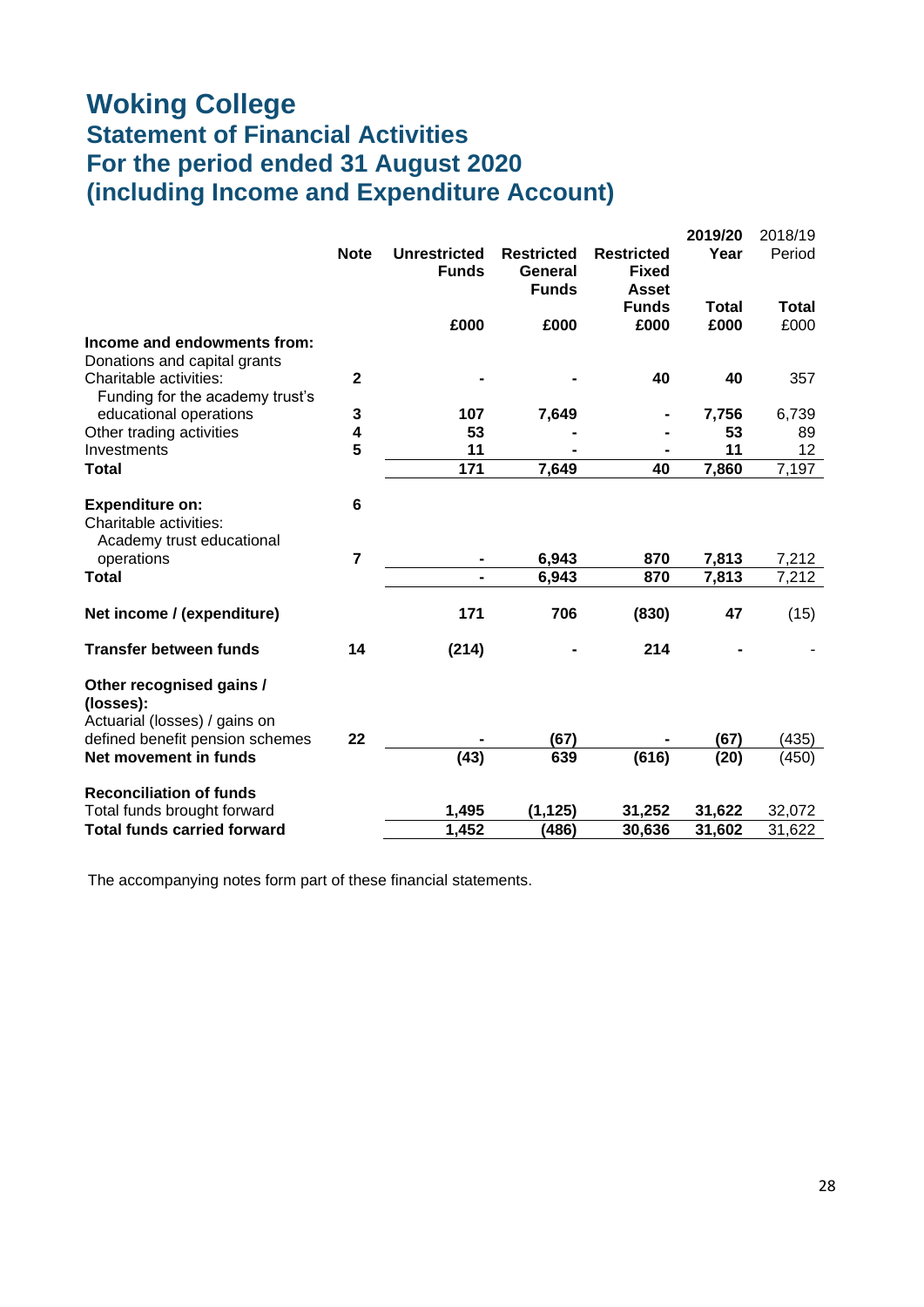# **Woking College Balance Sheet As at 31 August 2021**

|                                                                                                                                | <b>Note</b>    | 2021<br>£000                | 2021<br>£000 | 2020<br>£000               | 2020<br>£000 |
|--------------------------------------------------------------------------------------------------------------------------------|----------------|-----------------------------|--------------|----------------------------|--------------|
| <b>Fixed assets</b>                                                                                                            |                |                             |              |                            |              |
| Tangible assets                                                                                                                | 11             |                             | 30,252       |                            | 30,508       |
| <b>Current assets</b><br><b>Debtors</b><br>Cash at bank and in hand                                                            | 12             | 343<br>3,398<br>3,741       |              | 175<br>3,094<br>3,269      |              |
| <b>Liabilities</b><br>Creditors: Amounts falling due within one year                                                           | 13             | (641)                       |              | (529)                      |              |
| <b>Net current assets</b>                                                                                                      |                |                             | 3,100        |                            | 2,740        |
| <b>Total assets less current liabilities</b>                                                                                   |                |                             |              |                            |              |
| Net assets excluding pension liability                                                                                         |                |                             | 33,352       |                            | 33,248       |
| Defined benefit pension scheme liability                                                                                       | 22             |                             | (1, 969)     |                            | (1,646)      |
| <b>Total net assets</b>                                                                                                        |                |                             | 31,383       |                            | 31,602       |
| <b>Funds of the Academy Trust:</b><br><b>Restricted funds</b><br>Fixed asset fund<br>Restricted income fund<br>Pension reserve | 14<br>14<br>14 | 30,051<br>1,752<br>(1, 969) |              | 30,636<br>1,160<br>(1,646) |              |
| <b>Total restricted funds</b>                                                                                                  |                |                             | 29,834       |                            | 30,150       |
| <b>Unrestricted income funds</b>                                                                                               | 14             |                             | 1,549        |                            | 1,452        |
| <b>Total funds</b>                                                                                                             |                |                             | 31,383       |                            | 31,602       |

The accompanying notes form part of these financial statements.

The financial statements on pages 27 to 48 were approved by the Trustees and authorised for issue on 8 December 2021 and are signed on their behalf by

Tastokes

**Timothy Stokes**<br>
Chair of Trustees<br>
Chair of Trustees<br> **Brett Freeman Accounting Officer**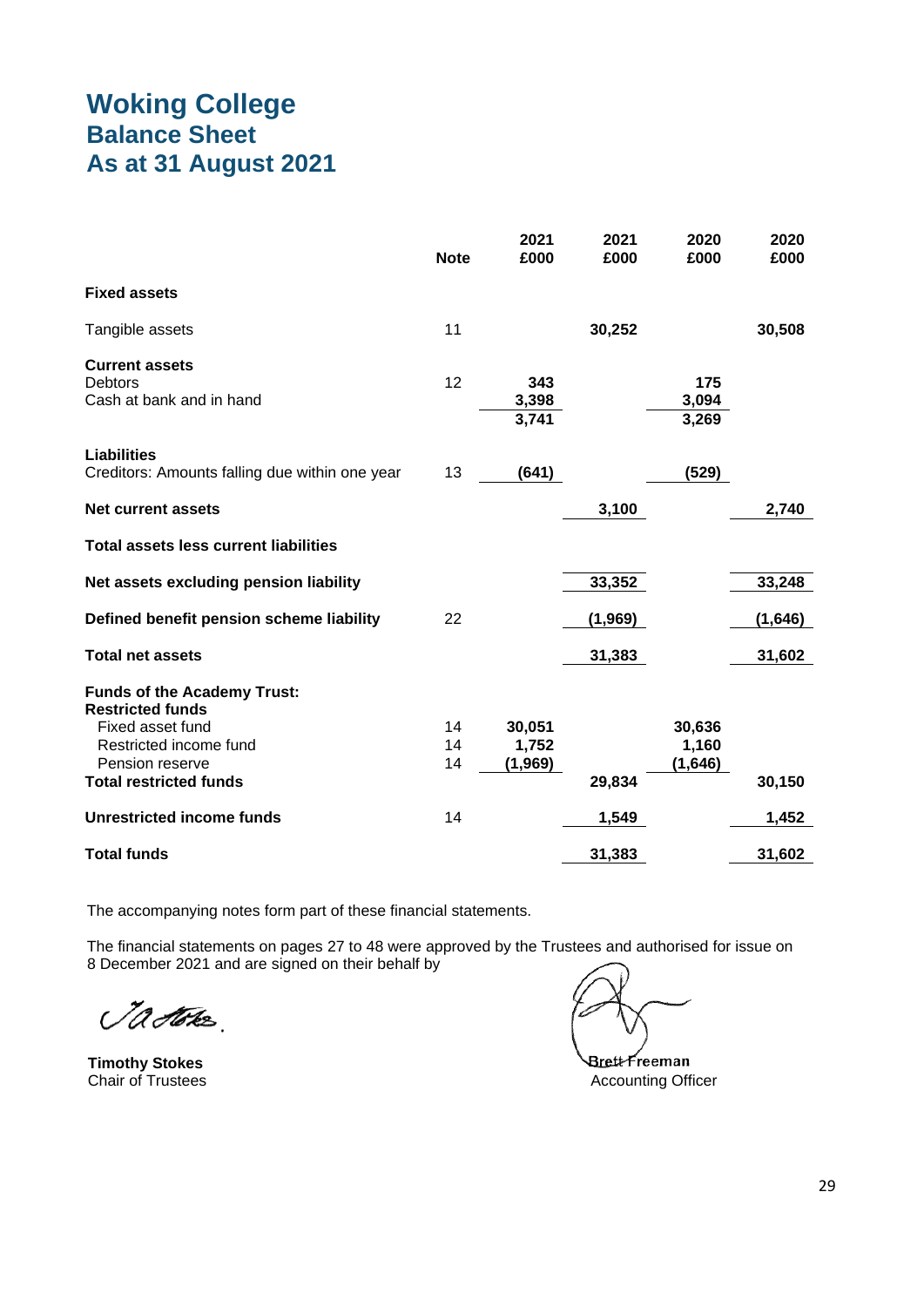Company Registration Number: 10821223 (England and Wales)

# **Woking College Cash Flow Statement For the period ended 31 August 2021**

|                                                             | <b>Note</b> | 2021<br>£000 | 2020<br>£000 |
|-------------------------------------------------------------|-------------|--------------|--------------|
| Cash flows from operating activities                        |             |              |              |
| Net cash provided by operating activities                   | 17          | 633          | 1,203        |
| Cash flows from financing activities                        | 18          | (329)        | (203)        |
| Change in cash and cash equivalents in the reporting period |             | 304          | 1,000        |
| Cash and cash equivalents at 1 September                    |             | 3.094        | 2,094        |
| Cash and cash equivalents at 31 August                      | 19          | 3.398        | 3,094        |

The accompanying notes form part of these financial statements.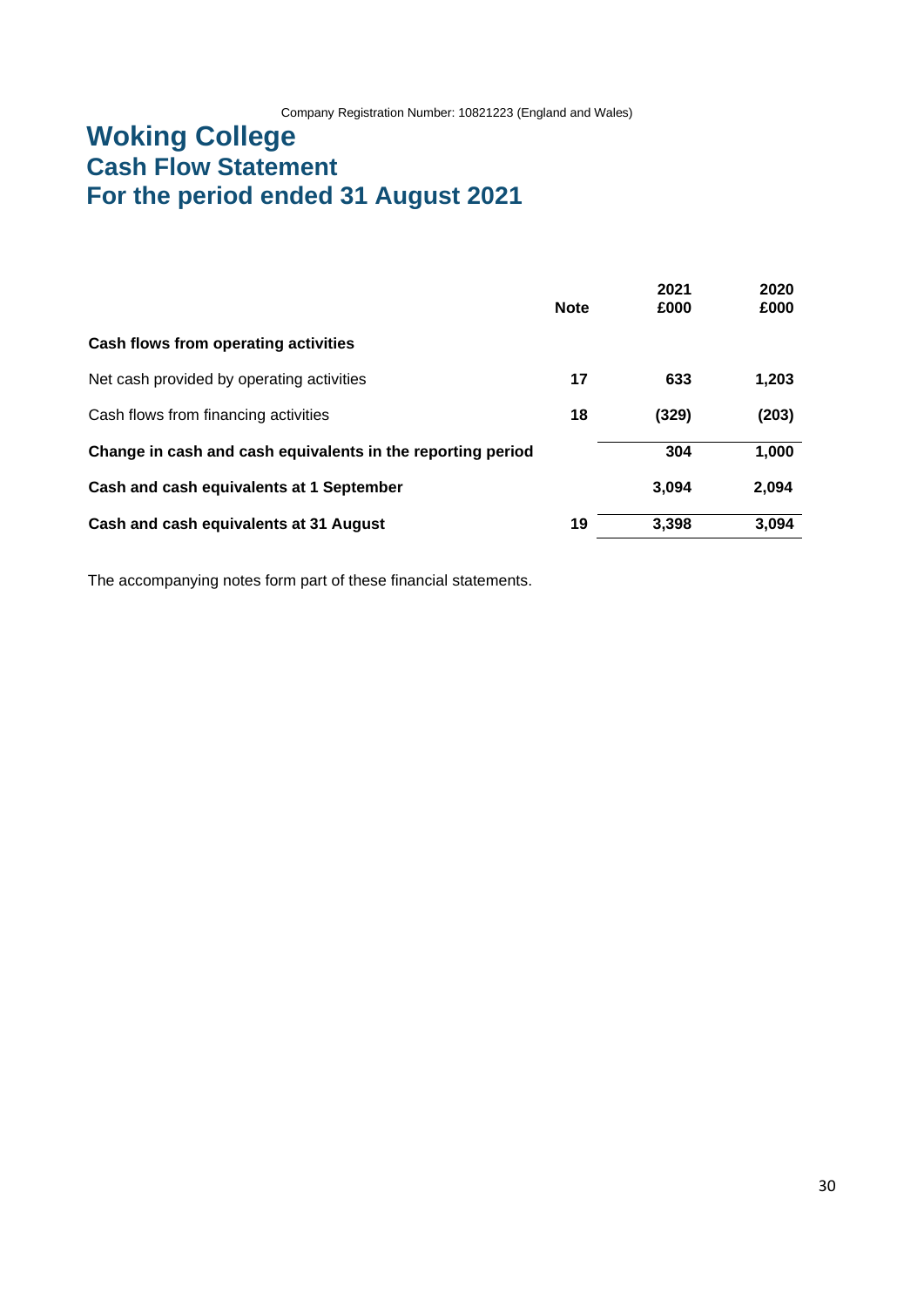### **1 Accounting policies**

Woking College is a charitable company, limited by guarantee and registered in England and Wales. The address of its principal place of business is given on page 1 and the nature of its operations are set out in the Trustees' Report.

A summary of the principal accounting policies adopted (which have been applied consistently, except where noted), judgements and key sources of estimation uncertainty, is set out below.

#### **Basis of Preparation**

The financial statements of the Trust, which is a public benefit entity under FRS 102, have been prepared under the historical cost convention in accordance with the Financial Reporting Standard Applicable in the UK and Republic of Ireland (FRS 102), the Accounting and Reporting by Charities: Statement of Recommended Practice applicable to charities preparing their accounts in accordance with the Financial Reporting Standard applicable in the UK and Republic of Ireland (FRS 102) (Charities SORP (FRS 102)), the Academies Accounts Direction 2020 to 2021 issued by ESFA, the Charities Act 2011 and the Companies Act 2006.

#### **Going Concern**

The Trustees assess whether the use of going concern is appropriate i.e. whether there are any material uncertainties related to events or conditions that may cast significant doubt on the ability of the company to continue as a going concern. A review of the balance sheet shows net current assets are £3,100k and Cash at bank and in hand £3,398k. The Trustees have concluded that the Trust has adequate resources to continue in operational existence for the foreseeable future and there are no material uncertainties about the Trust's ability to continue as a going concern as thus they continue to adopt the going concern basis of accounting in preparing the financial statements.

#### **Income**

All incoming resources are recognised when the Trust has entitlement to the funds, the receipt is probable, and the amount can be measured reliably.

#### • **Grants**

Grants are included in the Statement of Financial Activities on a receivable basis. The balance of income received for specific purposes but not expended during the period is shown in the relevant funds on the balance sheet. Where income is received in advance of meeting any performance related conditions there is not unconditional entitlement to the income and its recognition is deferred and included in creditors as deferred income until the performance-related conditions are met. Where entitlement occurs before income is received, the income is accrued.

General Annual Grant (GAG) is recognised in full in the Statement of Financial Activities in the year for which it is receivable and any abatement in respect of the period is deducted from income and recognised as a liability.

Grant for 19+ funding is recognised in full in the Statement of Financial Activities in the year for which it is receivable and any known clawback in respect of the period is deducted from income and recognised as a liability.

Capital grants are recognised in full when there is an unconditional entitlement to the grant. Unspent amounts of capital grants are reflected in the balance sheet in the restricted fixed asset fund. Capital grants are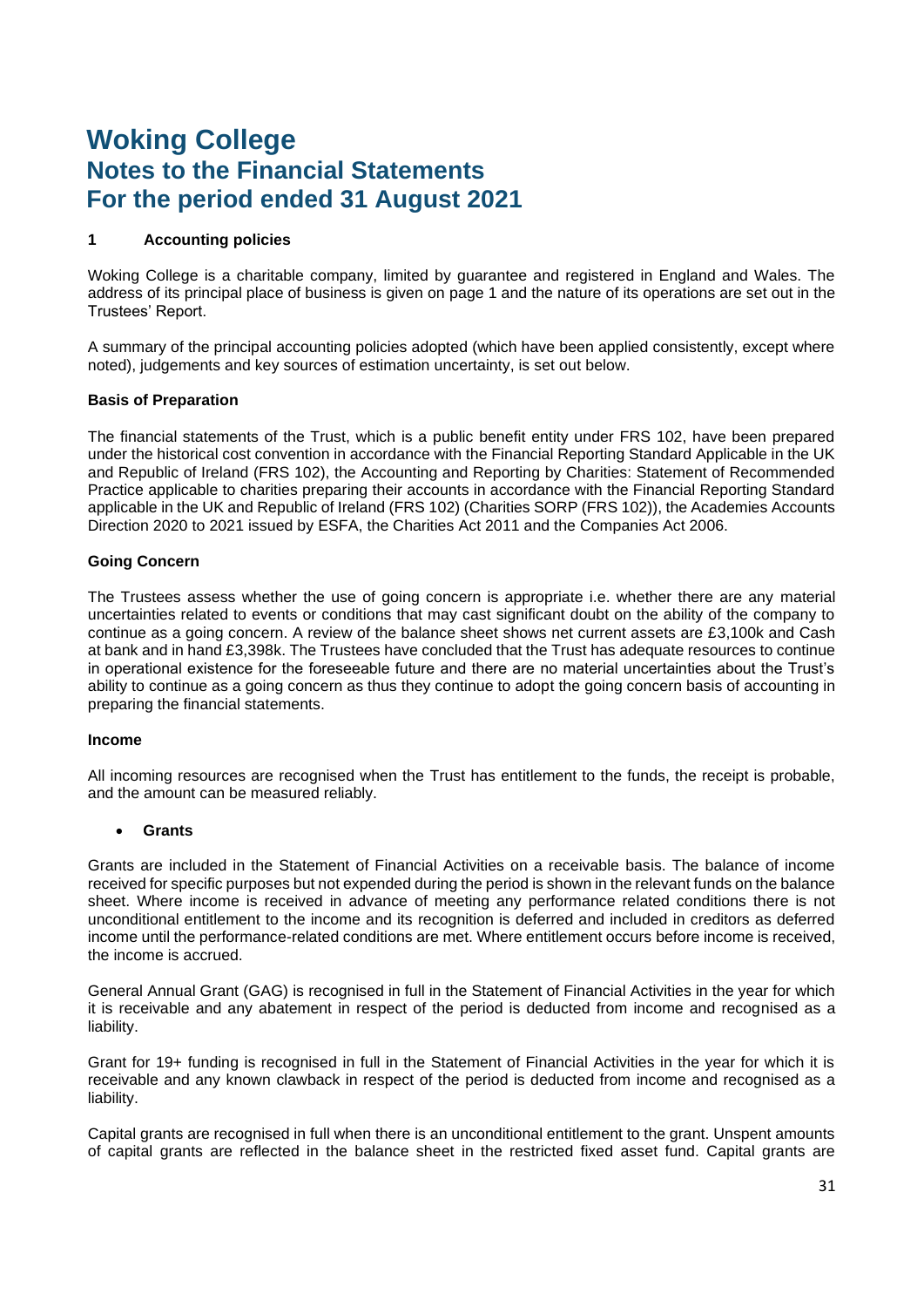recognised when there is entitlement and are not deferred over the life of the asset on which they are expended.

# **Woking College Notes to the Financial Statements (Continued) For the period ended 31 August 2021**

## **1 Accounting policies (continued)**

### • **Donations**

Donations are recognised on a receivable basis (where there are no performance-related conditions) where the receipt is probable, and the amount can be reliably measured.

### • **Other Income**

Other income, including the hire of facilities, is recognised in the period it is receivable and to the extent the Trust has provided the goods or services.

### • **Donated goods, facilities and services**

Goods donated for resale are included at fair value, being the expected proceeds from sale less the expected costs of sale. If it is practical to assess the fair value at receipt, it is recognised in stock and 'Income from other trading activities. Upon sale, the value of the stock is charged against 'Income from other trading activities' and the proceeds are recognised as 'Income from other trading activities. Where it is impractical to fair value the items due to the volume of low value items they are not recognised in the financial statements until they are sold. This income is recognised within 'Income from other trading activities.

## • **Donated fixed assets (excluding Transfers on conversion/into the Trust)**

Where the donated good is a fixed asset it is measured at fair value, unless it is impractical to measure this reliably, in which case the cost of the item to the donor should be used. The gain is recognised as income from donations and a corresponding amount is included in the appropriate fixed asset category and depreciated over the useful economic life in accordance with the Trust 's accounting policies.

## **Expenditure**

Expenditure is recognised once there is a legal or constructive obligation to transfer economic benefit to a third party, it is probable that a transfer of economic benefits will be required in settlement and the amount of the obligation can be measured reliably. Expenditure is classified by activity. The costs of each activity are made up of the total of direct costs and shared costs, including support costs involved in undertaking each activity. Direct costs attributable to a single activity are allocated directly to that activity. Shared costs which contribute to more than one activity and support costs which are not attributable to a single activity are apportioned between those activities on a basis consistent with the use of resources. Central staff costs are allocated on the basis of time spent, and depreciation charges allocated on the portion of the asset's use.

#### • **Expenditure on Raising Funds**

This includes all expenditure incurred by the Trust to raise funds for its charitable purposes and includes costs of all fundraising activities events and non-charitable trading.

## • **Charitable Activities**

These are costs incurred on the Trust's educational operations, including support costs and costs relating to the governance of the Trust apportioned to charitable activities.

All resources expended are inclusive of irrecoverable VAT.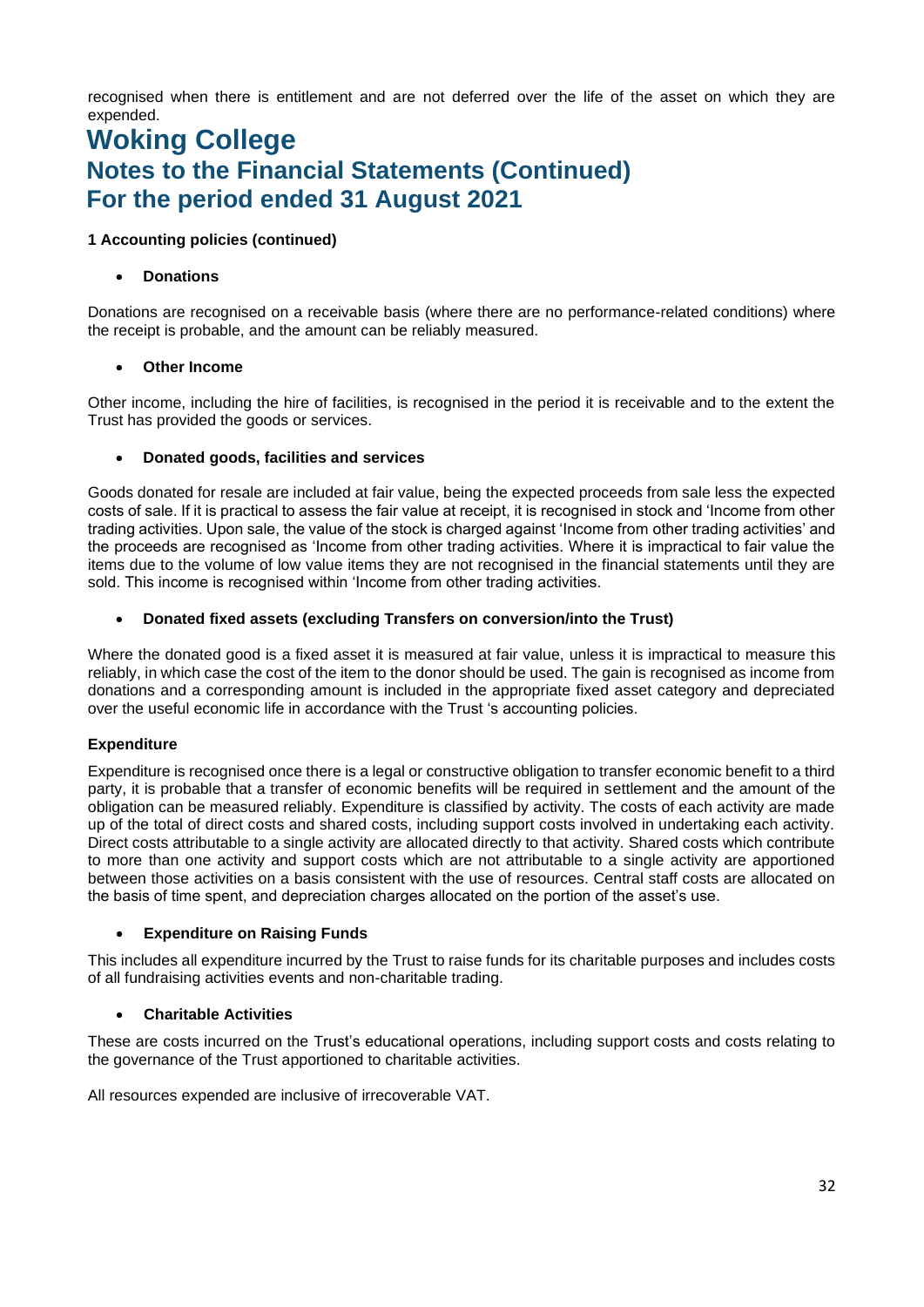## **1 Accounting policies (continued)**

### **Tangible Fixed Assets**

Individual assets costing £1,000 or more and a group of assets costings £3,000 or more are capitalised as tangible fixed assets and are carried at cost, net of depreciation and any provision for impairment.

Where tangible fixed assets have been acquired with the aid of specific grants, either from the government or from the private sector, they are included in the Balance Sheet at cost and depreciated over their expected useful economic life. Where there are specific conditions attached to the funding requiring the continued use of the asset, the related grants are credited to a restricted fixed asset fund in the Statement of Financial Activities and carried forward in the Balance Sheet. Depreciation on the relevant assets is charged directly to the restricted fixed asset fund in the Statement of Financial Activities. Where tangible fixed assets have been acquired with unrestricted funds, depreciation on such assets is charged to the unrestricted fund.

Depreciation is provided on all tangible fixed assets other than freehold land and assets under construction, at rates calculated to write off the cost of each asset on a straight-line basis over its expected useful life, as follows:

| Freehold land and buildings | 20 - 50 years |
|-----------------------------|---------------|
| Furniture and equipment     | 3 -10 years   |

Freehold land is not depreciated as it is considered to have an infinite useful life.

A review for impairment of a fixed asset is carried out if events or changes in circumstances indicate that the carrying value of any fixed asset may not be recoverable. Shortfalls between the carrying value of fixed assets and their recoverable amounts are recognised as impairments. Impairment losses are recognised in the Statement of Financial Activities.

#### **Liabilities**

Liabilities are recognised when there is an obligation at the balance sheet date as a result of a past event, it is probable that a transfer of economic benefit will be required in settlement, and the amount of the settlement can be estimated reliably. Liabilities are recognised at the amount that the Trust anticipates it will pay to settle the debt or the amount it has received as advanced payments for the goods or services it must provide.

#### **Provisions**

Provisions are recognised when the Trust has an obligation at the reporting date as a result of a past event which it is probable will result in the transfer of economic benefits and the obligation can be estimated reliably.

Provisions are measured at the best estimate of the amounts required to settle the obligation. Where the effect of the time value of money is material, the provision is based on the present value of those amounts, discounted at the pre-tax discount rate that reflects the risks specific to the liability. The unwinding of the discount is recognised within interest payable and similar charges.

## **Leased Assets**

Rentals under operating leases are charged on a straight-line basis over the lease term.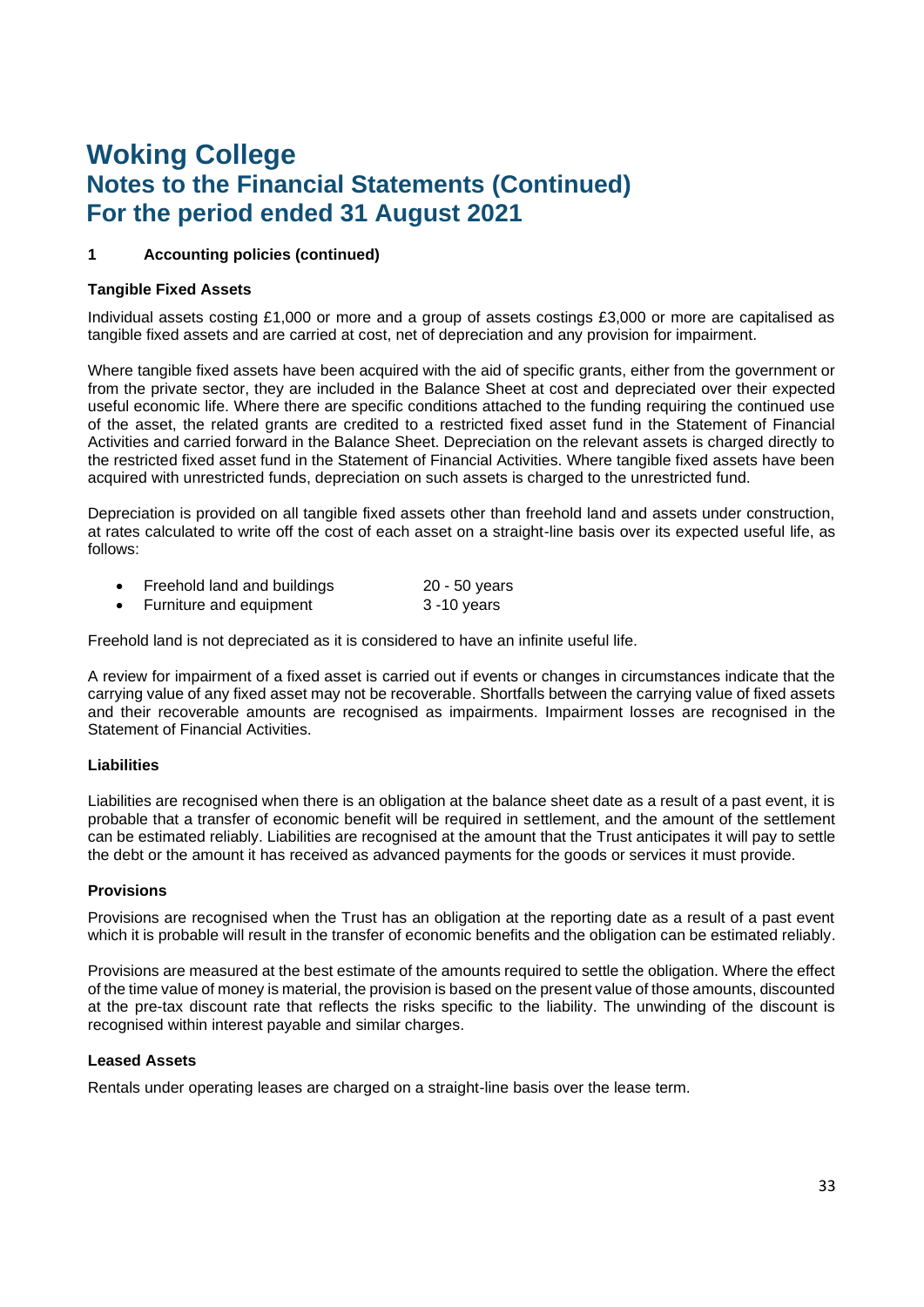## **1 Accounting policies (continued)**

#### **Financial Instruments**

The Trust only holds basic financial instruments as defined in FRS 102. The financial assets and financial liabilities of the Trust and their measurement basis are as follows:

*Financial assets* – trade and other debtors are basic financial instruments and are debt instruments measured at amortised cost as detailed in note 12. Prepayments are not financial instruments.

*Cash at bank* – is classified as a basic financial instrument and is measured at face value.

*Financial liabilities* – trade creditors, accruals and other creditors are financial instruments, and are measured at amortised cost as detailed in note 13. Taxation and social security are not included in the financial instruments disclosure definition. Deferred income is not deemed to be a financial liability, as the cash settlement has already taken place and there is an obligation to deliver services rather than cash or another financial instrument.

#### **Taxation**

The Trust is considered to pass the tests set out in Paragraph 1 Schedule 6 of the Finance Act 2010 and therefore it meets the definition of a charitable company for UK corporation tax purposes.

Accordingly, the Trust is potentially exempt from taxation in respect of income or capital gains received within categories covered by part 11, chapter 3 of the Corporation Tax Act 2010 or Section 256 of the Taxation of Chargeable Gains Act 1992, to the extent that such income or gains are applied exclusively to charitable purposes.

#### **Pensions Benefits**

Retirement benefits to employees of the Trust are provided by the Teachers' Pension Scheme ('TPS') and the Local Government Pension Scheme ('LGPS'). These are defined benefit schemes.

The TPS is an unfunded scheme and contributions are calculated to spread the cost of pensions over employees' working lives with the Trust in such a way that the pension cost is a substantially level percentage of current and future pensionable payroll. The contributions are determined by the Government Actuary based on quadrennial valuations using a prospective unit credit method. TPS is an unfunded multiemployer scheme with no underlying assets to assign between employers. Consequently, the TPS is treated as a defined contribution scheme for accounting purposes and the contributions recognised in the period to which they relate.

The LGPS is a funded multi-employer scheme and the assets are held separately from those of the Trust in separate trustee administered funds. Pension scheme assets are measured at fair value and liabilities are measured on an actuarial basis using the projected unit credit method and discounted at a rate equivalent to the current rate of return on a high-quality corporate bond of equivalent term and currency to the liabilities. The actuarial valuations are obtained at least triennially and are updated at each balance sheet date. The amounts charged to net income/(expenditure) are the current service costs and the costs of scheme introductions, benefit changes, settlements and curtailments. They are included as part of staff costs as incurred. Net interest on the net defined benefit liability/asset is also recognised in the Statement of Financial Activities and comprises the interest cost on the defined benefit obligation and interest income on the scheme assets, calculated by multiplying the fair value of the scheme assets at the beginning of the period by the rate used to discount the benefit obligations. The difference between the interest income on the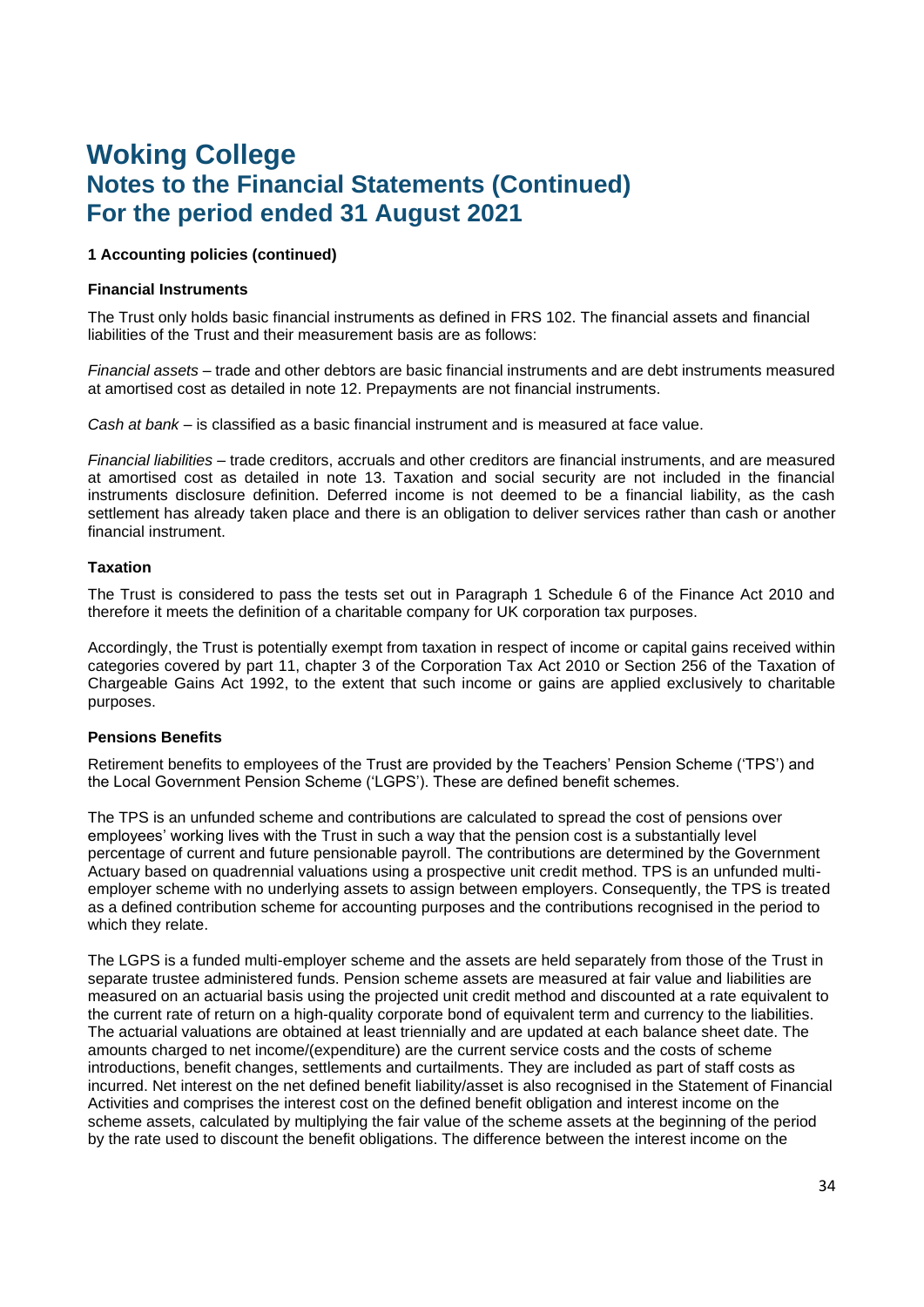scheme assets and the actual return on the scheme assets is recognised in other recognised gains and losses.

Actuarial gains and losses are recognised immediately in other recognised gains and losses.

# **Woking College Notes to the Financial Statements (Continued) For the period ended 31 August 2021**

### **1 Accounting policies (continued)**

### **Fund Accounting**

Unrestricted income funds represent those resources which may be used towards meeting any of the charitable objects of the Trust at the discretion of the Trustees.

Restricted fixed asset funds are resources which are to be applied to specific capital purposes imposed by funders where the asset acquired or created is held for a specific purpose.

Restricted general funds comprise all other restricted funds received with restrictions imposed by the funder/donor and include grants from the Department for Education Group.

#### **Critical accounting estimates and areas of judgement**

Estimates and judgments are continually evaluated and are based on historical experience and other factors, including expectations of future events that are believed to be reasonable under the circumstances.

### **Critical accounting estimates and assumptions**

The Trust makes estimates and assumptions concerning the future. The resulting accounting estimates and assumptions will, by definition, seldom equal the related actual results. The estimates and assumptions that have a significant risk of causing a material adjustment to the carrying amounts of assets and liabilities within the next financial year are discussed below.

The present value of the Local Government Pension Scheme defined benefit liability depends on a number of factors that are determined on an actuarial basis using a variety of assumptions. The assumptions used in determining the net cost (income) for pensions include the discount rate. Any changes in these assumptions, which are disclosed in note 22, will impact the carrying amount of the pension liability. Furthermore, a roll forward approach which projects results from the latest full actuarial valuation performed at 31 March 2019 has been used by the actuary in valuing the pensions liability at 31 August 2021. Any differences between the figures derived from the roll forward approach and a full actuarial valuation would impact on the carrying amount of the pension liability.

## **Agency Arrangements**

The Trust acts as an agent in distributing 16-19 bursary funds from ESFA. Payments received from ESFA and subsequent disbursements to students are excluded from the statement of financial activities as the Trust does not have control over the charitable application of the funds. The Trust can use up to 5% of the allocation towards its own administration costs and this is recognised in the statement of financial activities. The funds received and paid and any balances held are disclosed in note 24.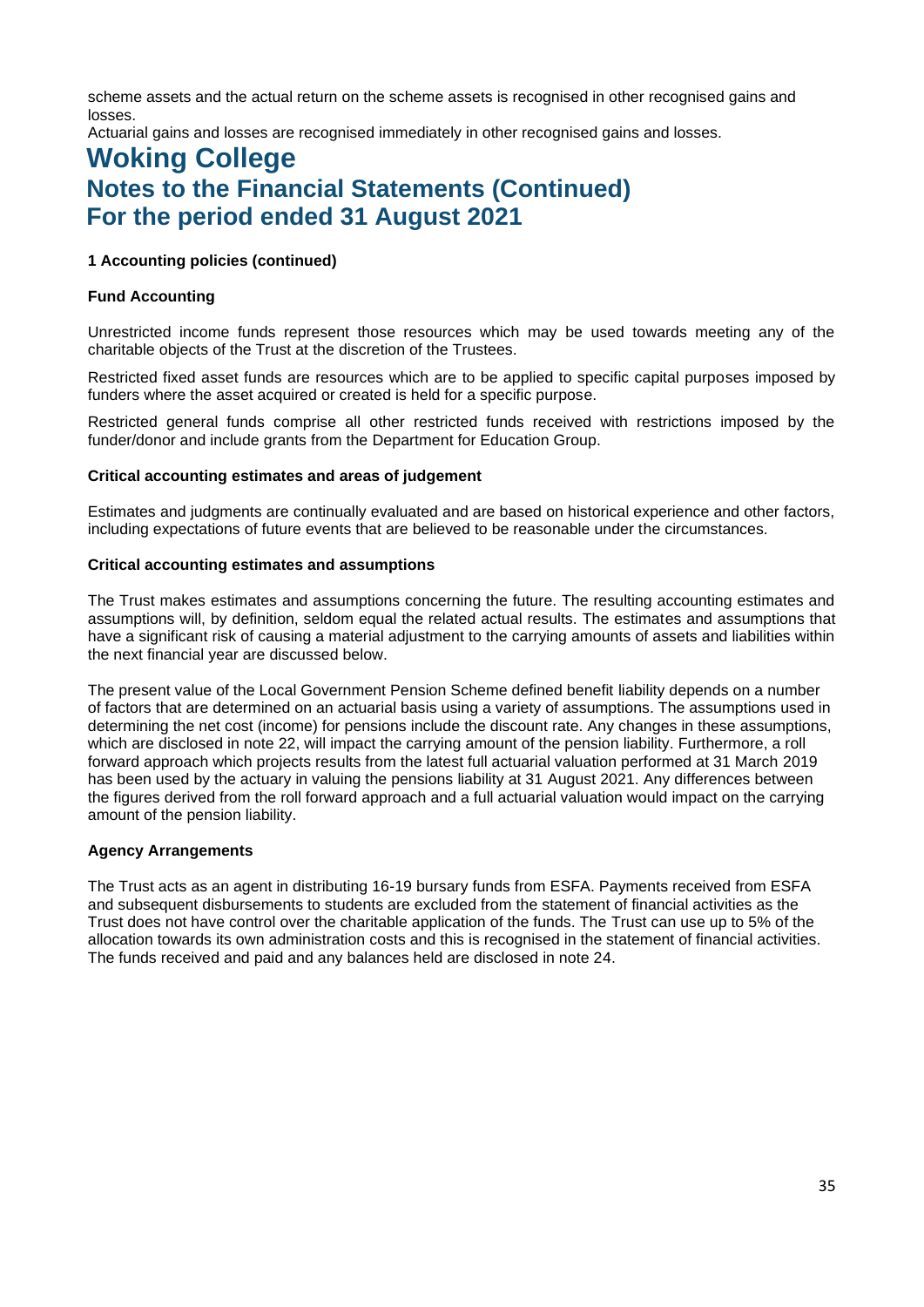# **2 Donations and capital grants**

|                      |                     |                   | 2020/21 | 2019/20 |
|----------------------|---------------------|-------------------|---------|---------|
|                      | <b>Unrestricted</b> | <b>Restricted</b> |         |         |
|                      | <b>Funds</b>        | <b>Funds</b>      | Total   | Total   |
|                      | £000                | £000              | £000    | £000    |
| Capital grants       | $\blacksquare$      | 95                | 95      | 40      |
| Donated fixed assets | $\blacksquare$      | 22                | 22      |         |
| Other donations      | 6                   | $\blacksquare$    | 6       |         |
|                      |                     | 117               | 123     | 40      |

# **3 Funding for the Trust's educational operations**

| <b>Funds</b><br><b>Funds</b><br><b>Total</b><br>£000<br>£000<br>£000<br>DfE / EFSA grants<br>General Annual Grant (GAG)<br>7,045<br>7,045<br><b>Other DfE Group grants</b><br><b>Teacher's Pension Grant</b><br>273<br>273<br>96<br>Teacher's Pay Grant<br>96<br>217<br>217<br><b>AEB Funding</b><br>7,631<br>7,631<br><b>Other Government grants</b><br>Local authority grants<br>137<br>137<br>Other income from the Trust's<br>educational operations<br>64<br>64<br><b>COVID - 19 additional funding</b><br>DfE/ESFA)<br>Catch-up premium*<br>73<br>73<br>COVID - 19 additional funding (non-<br>DfE/ESFA)<br>Other COVID-19 funding - FSM<br>23<br>23 |                               |                     |                   | 2020/21 | 2019/20      |
|------------------------------------------------------------------------------------------------------------------------------------------------------------------------------------------------------------------------------------------------------------------------------------------------------------------------------------------------------------------------------------------------------------------------------------------------------------------------------------------------------------------------------------------------------------------------------------------------------------------------------------------------------------|-------------------------------|---------------------|-------------------|---------|--------------|
|                                                                                                                                                                                                                                                                                                                                                                                                                                                                                                                                                                                                                                                            |                               | <b>Unrestricted</b> | <b>Restricted</b> |         |              |
|                                                                                                                                                                                                                                                                                                                                                                                                                                                                                                                                                                                                                                                            |                               |                     |                   |         | <b>Total</b> |
|                                                                                                                                                                                                                                                                                                                                                                                                                                                                                                                                                                                                                                                            |                               |                     |                   |         | £000         |
|                                                                                                                                                                                                                                                                                                                                                                                                                                                                                                                                                                                                                                                            |                               |                     |                   |         |              |
|                                                                                                                                                                                                                                                                                                                                                                                                                                                                                                                                                                                                                                                            |                               |                     |                   |         | 6,981        |
|                                                                                                                                                                                                                                                                                                                                                                                                                                                                                                                                                                                                                                                            |                               |                     |                   |         |              |
|                                                                                                                                                                                                                                                                                                                                                                                                                                                                                                                                                                                                                                                            |                               |                     |                   |         | 281          |
|                                                                                                                                                                                                                                                                                                                                                                                                                                                                                                                                                                                                                                                            |                               |                     |                   |         | 101          |
|                                                                                                                                                                                                                                                                                                                                                                                                                                                                                                                                                                                                                                                            |                               |                     |                   |         | 204          |
|                                                                                                                                                                                                                                                                                                                                                                                                                                                                                                                                                                                                                                                            |                               |                     |                   |         | 7,657        |
|                                                                                                                                                                                                                                                                                                                                                                                                                                                                                                                                                                                                                                                            |                               |                     |                   |         |              |
|                                                                                                                                                                                                                                                                                                                                                                                                                                                                                                                                                                                                                                                            |                               |                     |                   |         | 82           |
|                                                                                                                                                                                                                                                                                                                                                                                                                                                                                                                                                                                                                                                            |                               |                     |                   |         |              |
|                                                                                                                                                                                                                                                                                                                                                                                                                                                                                                                                                                                                                                                            |                               |                     |                   |         | 107          |
|                                                                                                                                                                                                                                                                                                                                                                                                                                                                                                                                                                                                                                                            |                               |                     |                   |         |              |
|                                                                                                                                                                                                                                                                                                                                                                                                                                                                                                                                                                                                                                                            |                               |                     |                   |         |              |
|                                                                                                                                                                                                                                                                                                                                                                                                                                                                                                                                                                                                                                                            |                               |                     |                   |         |              |
|                                                                                                                                                                                                                                                                                                                                                                                                                                                                                                                                                                                                                                                            |                               |                     |                   |         |              |
|                                                                                                                                                                                                                                                                                                                                                                                                                                                                                                                                                                                                                                                            |                               |                     |                   |         |              |
| 34<br>Testing                                                                                                                                                                                                                                                                                                                                                                                                                                                                                                                                                                                                                                              | Other COVID-19 funding - Mass |                     | 34                |         |              |
| 64<br>7,898<br>7,962                                                                                                                                                                                                                                                                                                                                                                                                                                                                                                                                                                                                                                       |                               |                     |                   |         | 7,756        |

\*The College received £73k of funding for catch-up premium and costs incurred in respect of this funding totalled £73k.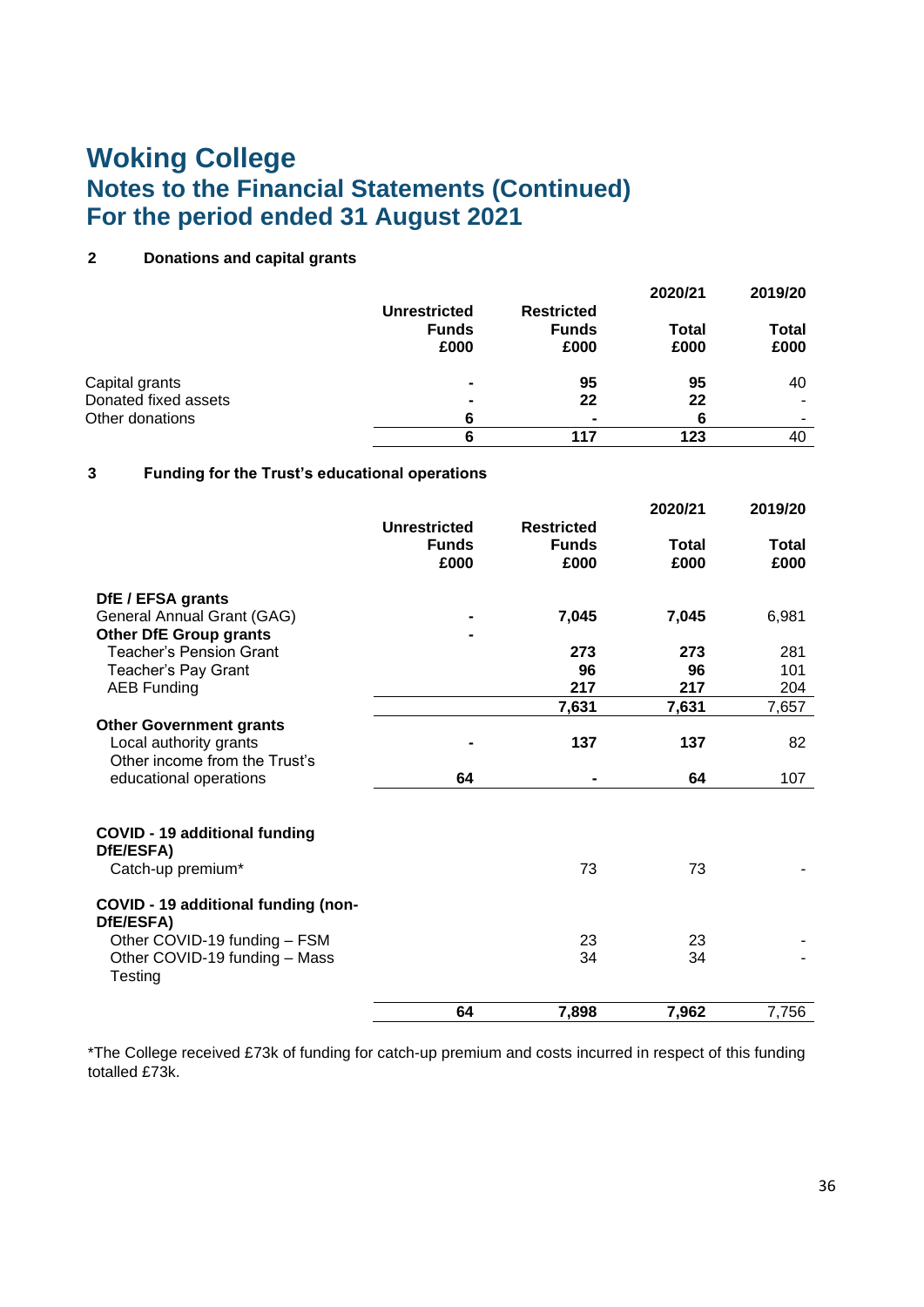## **4 Other trading activities**

|                                         |                     |                   | 2020/21 | 2019/20 |
|-----------------------------------------|---------------------|-------------------|---------|---------|
|                                         | <b>Unrestricted</b> | <b>Restricted</b> |         |         |
|                                         | <b>Funds</b>        | <b>Funds</b>      | Total   | Total   |
|                                         | £000                | £000              | £000    | £000    |
| Hire of facilities                      | 26                  |                   | 26      | -31     |
| Income from other charitable activities |                     |                   |         | 22      |
|                                         | 27                  |                   | 27      | 53      |

## **5 Investment income**

|                     |                     |                   | 2020/21                  | 2019/20 |
|---------------------|---------------------|-------------------|--------------------------|---------|
|                     | <b>Unrestricted</b> | <b>Restricted</b> |                          |         |
|                     | <b>Funds</b>        | <b>Funds</b>      | Total                    | Total   |
|                     | £000                | £000              | £000                     | £000    |
|                     |                     |                   |                          |         |
| Short term deposits | $\blacksquare$      | $\blacksquare$    | $\overline{\phantom{0}}$ | 11      |
|                     | $\blacksquare$      | $\blacksquare$    | $\blacksquare$           |         |
|                     |                     |                   |                          |         |

### **6 Expenditure**

|                                   |                               |                         |               | <b>Non-Pay Expenditure</b><br>2020/21 | 2019/20       |
|-----------------------------------|-------------------------------|-------------------------|---------------|---------------------------------------|---------------|
|                                   | <b>Staff</b><br>costs<br>£000 | <b>Premises</b><br>£000 | Other<br>£000 | Total<br>£000                         | Total<br>£000 |
| Academy's educational operations: |                               |                         |               |                                       |               |
| Direct costs                      | 5,128                         | $\blacksquare$          | 514           | 5,642                                 | 5,296         |
| <b>Allocated Support costs</b>    | 1,073                         | 526                     | 1.049         | 2,648                                 | 2,517         |
|                                   | 6.201                         | 526                     | 1,563         | 8.290                                 | 7.813         |

Net income/ (expenditure) for the period includes:

|                                                             | 2020/21<br>£000 | 2019/20<br>£000 |
|-------------------------------------------------------------|-----------------|-----------------|
| Operating lease rentals                                     | 15              | 16              |
| Depreciation                                                | 702             | 697             |
| Impairment                                                  | $\blacksquare$  | 173             |
| Fees payable to auditor for:                                |                 |                 |
| Audit                                                       | 16              | 15              |
| Other services                                              | 6               |                 |
| Included within expenditure are the following transactions: |                 |                 |
| Unrecoverable debts                                         |                 |                 |
| Staff gift vouchers                                         | 52              | 47              |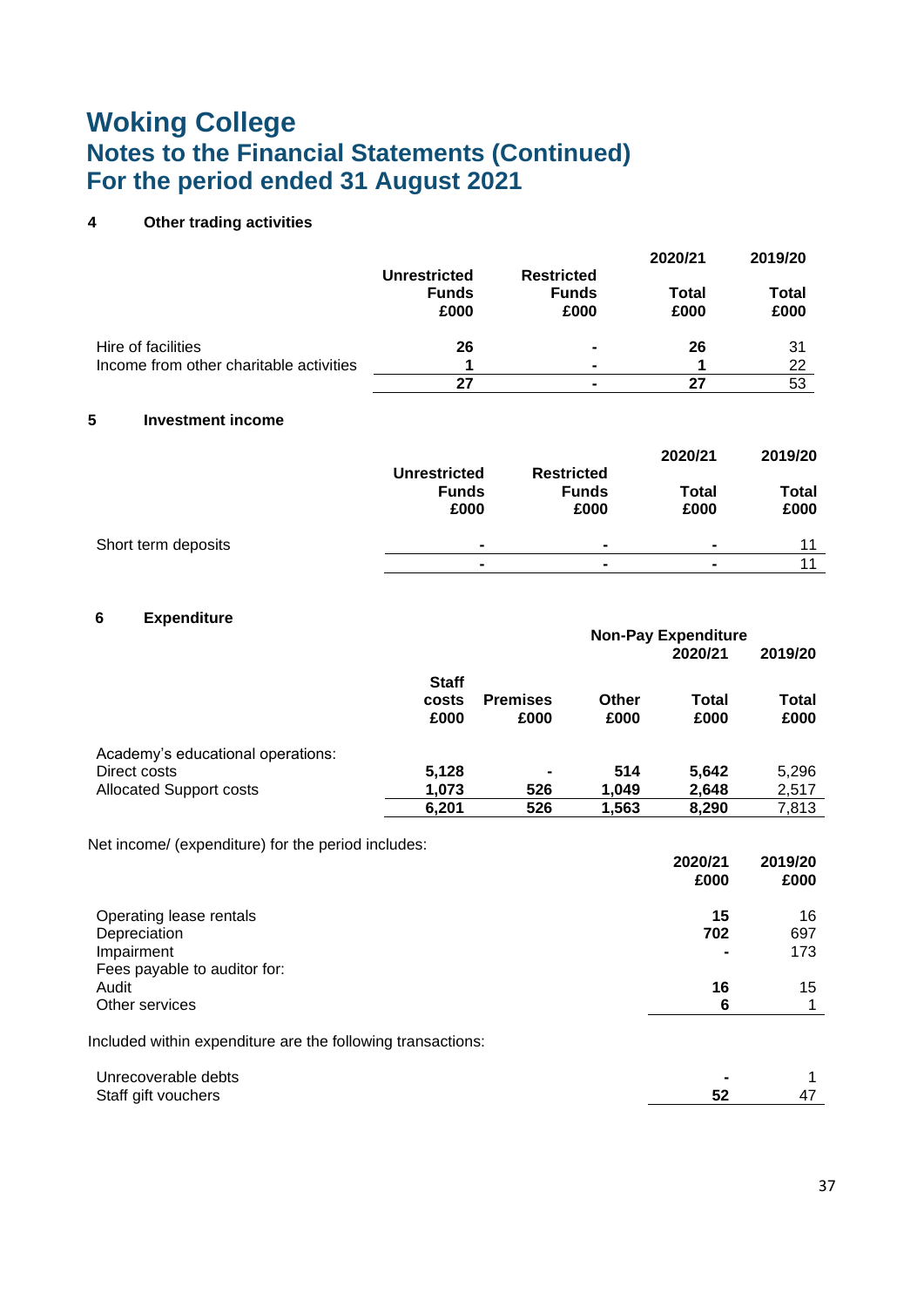## **7 Charitable activities**

|                                        | 2020/21<br>£000 | 2019/20<br>£000 |
|----------------------------------------|-----------------|-----------------|
| Direct costs – educational operations  | 5.642           | 5.296           |
| Support costs – educational operations | 2.648           | 2.517           |
|                                        | 8.290           | 7.813           |

#### **Analysis of support costs**

|                     |                    | 2020/21        | 2019/20 |
|---------------------|--------------------|----------------|---------|
|                     | <b>Educational</b> |                |         |
|                     | operations         | Total          | Total   |
|                     | £000               | £000           | £000    |
| Support staff costs | 1,073              | 1.073          | 879     |
| Depreciation        | 702                | 702            | 697     |
| Impairment          |                    |                | 173     |
| Technology costs    | 29                 | 29             | 41      |
| Premises costs      | 526                | 526            | 466     |
| Other support costs | 282                | 282            | 223     |
| Governance costs    | 36                 | 36             | 27      |
| Legal costs         | $\blacksquare$     | $\blacksquare$ | 11      |
|                     | 2,648              | 2,648          | 2,517   |

## **8 Staff**

### **a) Staff costs**

Staff costs during the period were:

|                                     | 2020/21<br>£000 | 2019/20<br>£000 |
|-------------------------------------|-----------------|-----------------|
| Wages and Salaries                  | 4,548           | 4,192           |
| Social security costs               | 454             | 427             |
| Pension costs                       | 1,182           | 1,071           |
|                                     | 6,184           | 5,690           |
| Agency staff costs                  | 6               |                 |
| Staff restructuring costs           | 11              |                 |
|                                     | 6,201           | 5,691           |
| Staff restructuring costs comprise: |                 |                 |

Staff restructuring costs comprise: Severance payments and the second several services of the second service of the second service of the series of the series of the series of the series of the series of the series of the series of the series of the series o

## **b) Non-statutory/non-contractual staff severance payments**

There were no non-contractual severance payments included in staff restructuring costs above. (2020: £nil).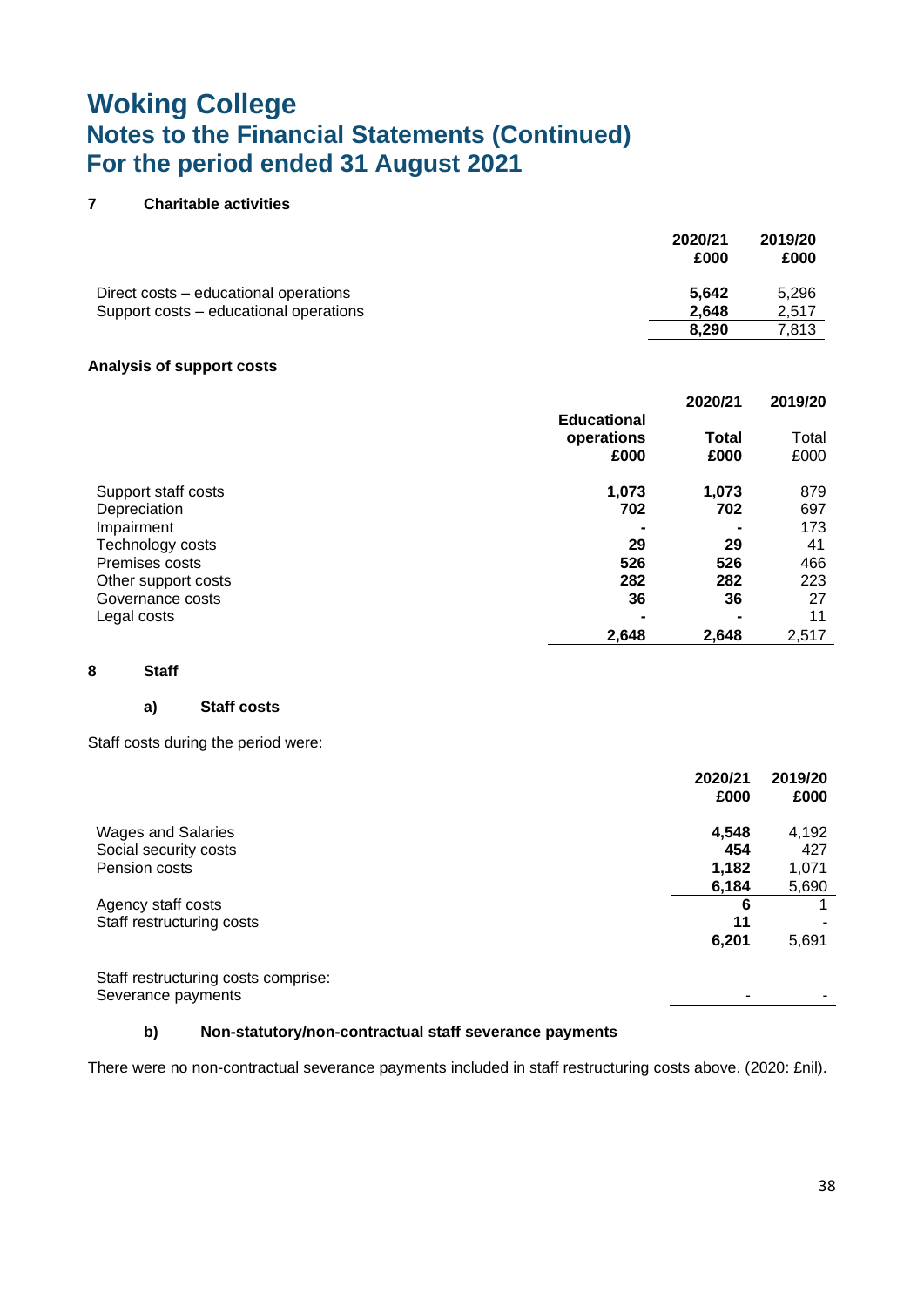## **8 Staff (Continued)**

## **c) Staff numbers**

The average number of persons employed by the Trust during the period was as follows:

|                            | 2020/21<br>No. | 2019/20<br>No. |
|----------------------------|----------------|----------------|
| Teachers                   | 91             | 99             |
| Administration and support | 49             | 43             |
| Management                 | 5              | 5              |
|                            | 145            | 147            |

## **d) Higher paid staff**

The number of employees whose employee benefits (excluding employer pension costs) exceeded £60,000 was:

|                     | 2020/21<br>No. | 2019/20<br>No.           |
|---------------------|----------------|--------------------------|
| £60,001 - £70,000   |                |                          |
| £70,001 - £80,000   |                | $\overline{\phantom{a}}$ |
| £100,001 - £110,000 |                |                          |

## **e) Key management personnel**

The key management personnel of the Trust comprise the Trustees and the Senior Leadership Team as listed on page 1. The total amount of employee benefits (including employer pension contributions and employer national insurance contributions) received by key management personnel for their service to the Trust was £512k (2020: £578k).

Trustees/Directors do not receive any remuneration.

## **9 Related Party Transactions – Trustees' remuneration and expenses**

One Trustee has been paid remuneration or have received other benefits from employment with the Trust. The Principal and other staff trustee only receive remuneration in respect of services they provide undertaking the roles of principal and staff members under their contracts of employment. The value of trustees' remuneration and other benefits was as follows:

B Freeman (Principal and trustee): Remuneration £100,000 - £110,000 (2020: £100,000 - £110,000) Employer's pension contributions paid £20,000 - £25,000 (2020: £20,000 - £25,000)

During the period ended 31 August 2021, travel and subsistence expenses totalling £67 (2020: £183) were reimbursed or paid directly to the Principal. During the year, the College incurred £84 on training costs for the Principal and one trustee.

## **10 Trustees and officers' insurance**

In accordance with normal commercial practice the Trust has purchased insurance to protect Trustees and Officers from claims arising from negligent acts, errors or omissions occurring whilst on Trust's business. The insurance costs £2,425 (2020: £1,596). The cost of this insurance is included in the total insurance cost.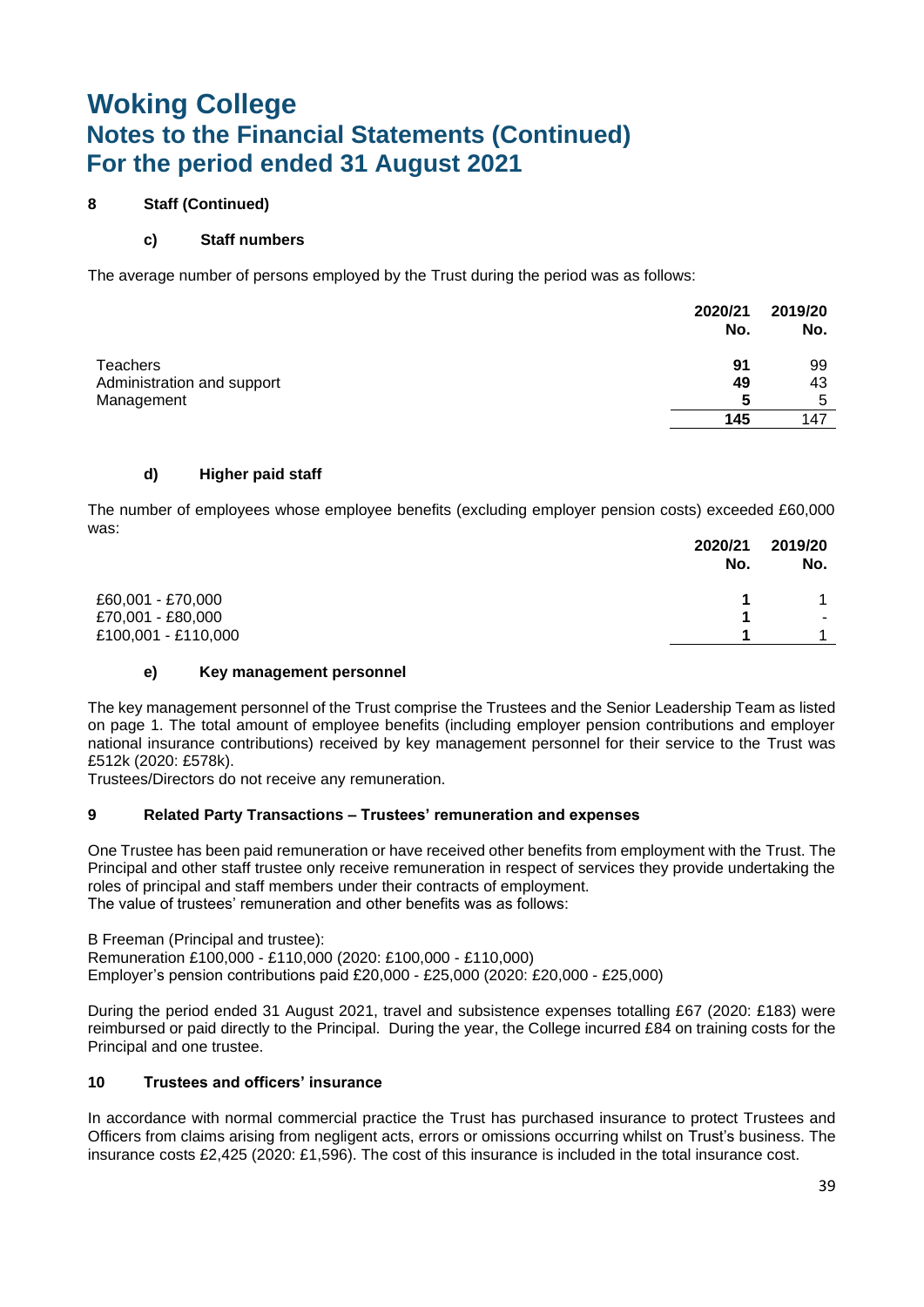## **11 Tangible fixed assets**

|                                | <b>Freehold</b>  | <b>Furniture</b> |        |
|--------------------------------|------------------|------------------|--------|
|                                | <b>Land and</b>  | and              |        |
|                                | <b>Buildings</b> | equipment        | Total  |
|                                | £000             | £000             | £000   |
| Cost                           |                  |                  |        |
| At 1 September 2020            | 32,360           | 1,169            | 33,529 |
| Additions                      | 284              | 162              | 446    |
| <b>Disposals</b>               |                  | (29)             | (29)   |
| At 31 August 2021              | 32,644           | 1,302            | 33,946 |
| <b>Depreciation</b>            |                  |                  |        |
| At 1 September 2020            | 1,998            | 1,023            | 3,021  |
| Charged in year                | 617              | 85               | 702    |
| Eliminated in respect disposal |                  | (29)             | (29)   |
| At 31 August 2021              | 2,615            | 1,079            | 3,694  |
| Net book values                |                  |                  |        |
| At 1 September 2020            | 30,362           | 146              | 30,508 |
| <b>At 31 August 2021</b>       | 30,029           | 223              | 30,252 |

The land and buildings carrying value of £30,029k includes non-depreciated land valued at £12,470k.

## **12 Debtors**

|                                                      | 2021<br>£000 | 2020<br>£000 |
|------------------------------------------------------|--------------|--------------|
| Other debtors                                        | 38           | 16           |
| Vat recoverable                                      | 199          | 73           |
| Prepayments and accrued income due within one year   | 79           | 65           |
|                                                      | 316          | 154          |
| Prepayments and accrued income due over one year     | 27           | 21           |
|                                                      | 343          | 175          |
| 13<br>Creditors: amounts falling due within one year |              |              |
|                                                      | 2021         | 2020         |
|                                                      | £000         | £000         |
| Trade creditors                                      | 331          | 240          |
| Other taxation and social security                   | 256          | 133          |
| Accruals and deferred income                         | 54           | 156          |
|                                                      | 641          | 529          |
| Deferred income:                                     |              |              |
| Deferred income at 1 September                       | 21           | 12           |
| Released from previous years                         | (21)         | (12)         |
| Resources deferred in the year                       | 12           | 21           |
| Deferred income at 31 August                         | 12           | 21           |

Deferred income comprises grants received in advance for the 2021/22 financial year.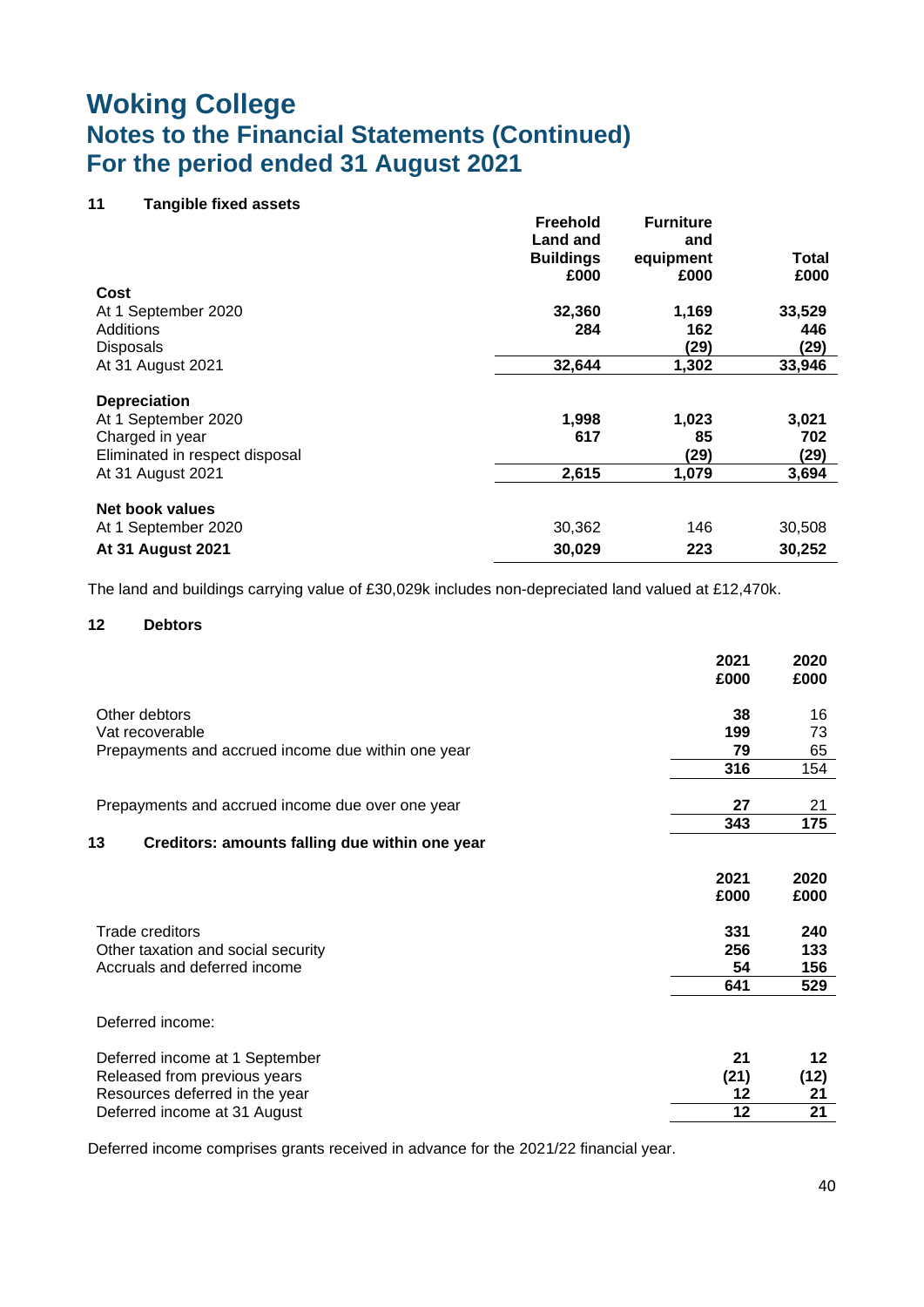**14 Funds**

|                                      | <b>Balance at 1</b><br><b>September</b><br>2020<br>£000 | <b>Income</b><br>£000 | <b>Expenditure</b><br>£000 | Gains,<br>losses and<br>transfers<br>£000 | <b>Balance at</b><br>31 August<br>2021<br>£000 |
|--------------------------------------|---------------------------------------------------------|-----------------------|----------------------------|-------------------------------------------|------------------------------------------------|
| <b>Restricted general funds</b>      |                                                         |                       |                            |                                           |                                                |
| General Annual Grant (GAG)           | 542                                                     | 7,045                 | (6, 462)                   |                                           | 1,125                                          |
| <b>Other DfE Group grants</b>        |                                                         |                       |                            |                                           |                                                |
| <b>Teacher's Pension Grant</b>       | 281                                                     | 273                   | (273)                      |                                           | 281                                            |
| Teacher's Pay Grant                  | 275                                                     | 96                    | (96)                       |                                           | 275                                            |
| <b>AEB Funding</b>                   | 18                                                      | 217                   | (217)                      |                                           | 18                                             |
| Other non DfE funding                | 44                                                      | 137                   | (137)                      |                                           | 44                                             |
| <b>COVID-19 additional funding</b>   |                                                         |                       |                            |                                           |                                                |
| (DfE/ESFA)                           |                                                         |                       |                            |                                           |                                                |
| Catch-up premium                     |                                                         | 73                    | (73)                       |                                           |                                                |
| <b>COVID - 19 additional funding</b> |                                                         |                       |                            |                                           |                                                |
| (Non DfE/ESFA)                       |                                                         |                       |                            |                                           |                                                |
| Other COVID-19 funding               |                                                         | 57                    | (48)                       |                                           | 9                                              |
| Pension reserve                      | (1,646)                                                 |                       | (282)                      | (41)                                      | (1, 969)                                       |
|                                      | (486)                                                   | 7,898                 | (7, 588)                   | (41)                                      | (217)                                          |
| <b>Restricted fixed asset funds</b>  |                                                         |                       |                            |                                           |                                                |
| Transfer on conversion               | 31,250                                                  |                       | (601)                      |                                           | 30,649                                         |
| DfE Group capital grants             | 740                                                     | 117                   | (3)                        |                                           | 854                                            |
| Capital expenditure from GAG         | (1, 354)                                                |                       | (98)                       |                                           | (1, 452)                                       |
|                                      | 30,636                                                  | 117                   | (702)                      | $\blacksquare$                            | 30,051                                         |
|                                      |                                                         |                       |                            |                                           |                                                |
| <b>Total restricted funds</b>        | 30,150                                                  | 8,015                 | (8, 290)                   | (41)                                      | 29,834                                         |
| <b>Total unrestricted funds</b>      | 1,452                                                   | 97                    |                            |                                           | 1,549                                          |
| <b>Total funds</b>                   | 31,602                                                  | 8,112                 | (8, 290)                   | (41)                                      | 31,383                                         |

The specific purposes for which the funds are to be applied are as follows:

The Restricted General Fund includes GAG and other grants received from the ESFA and the Local Authority towards educational activities.

The Restricted Fixed Asset Fund includes amounts received from the ESFA in respect of tangible fixed assets held for the Trusts use. Transfers between the GAG Fund and Restricted Fixed Asset Fund relate to purchases from this fund.

The Pension Reserve relates to the Trust's share of the deficit of the Local Government Pension Scheme overseen by Surrey County Council.

Under the Funding Agreement with the Secretary of State, the Trust was not subject to a limit on the amount of GAG that it could carry forward at 31 August 2021.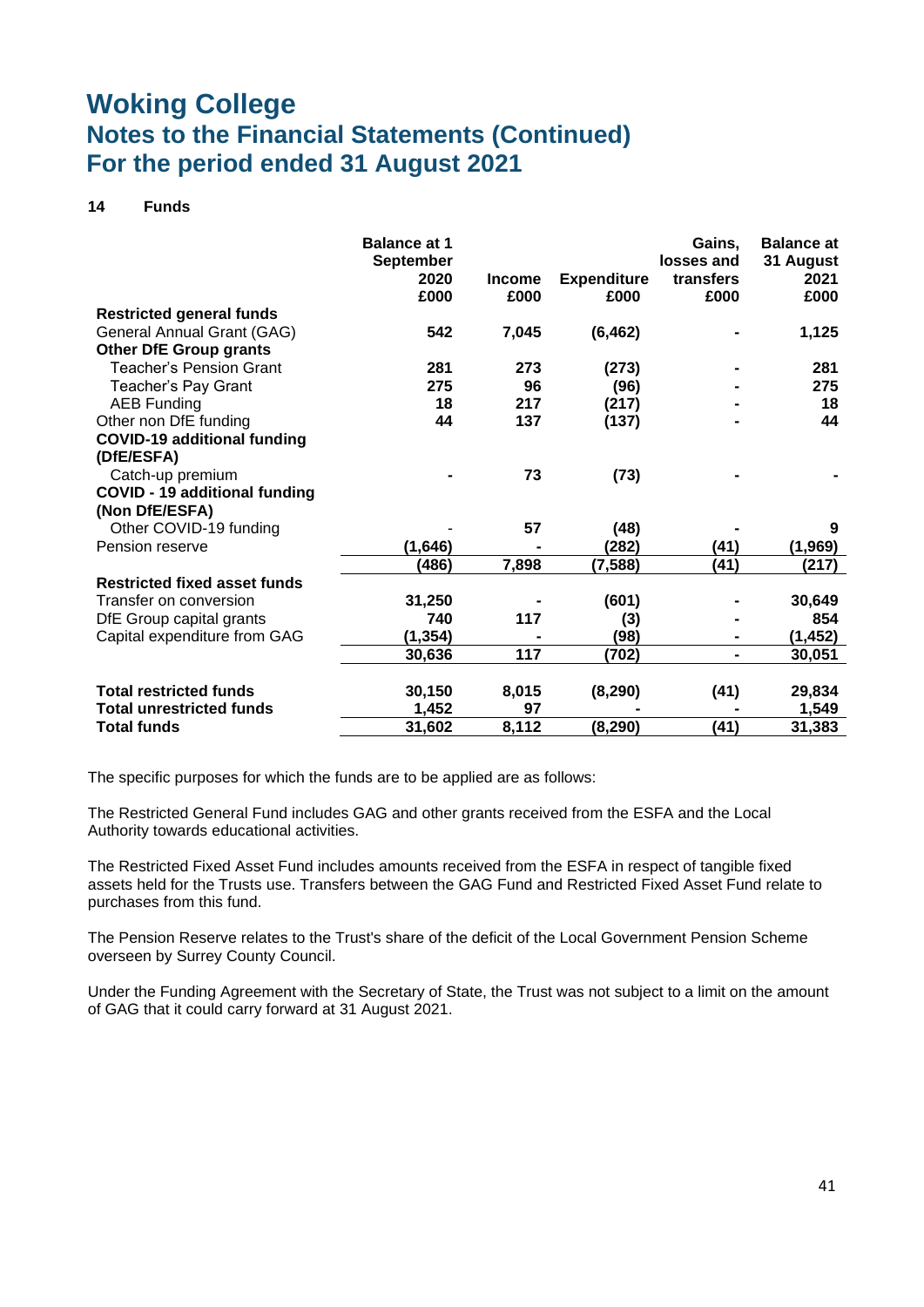## **14 Funds**

Comparative information in respect of the preceding period is as follows:

|                                     | <b>Balance at 1</b><br><b>September</b><br>2019<br>£000 | <b>Income</b><br>£000 | <b>Expenditure</b><br>£000 | ס וווסט,<br><b>losses</b><br>and<br>transfers<br>£000 | <b>Balance at</b><br>31 August<br>2020<br>£000 |
|-------------------------------------|---------------------------------------------------------|-----------------------|----------------------------|-------------------------------------------------------|------------------------------------------------|
| <b>Restricted general funds</b>     |                                                         |                       |                            |                                                       |                                                |
| General Annual Grant (GAG)          | 8                                                       | 6,981                 | (6, 447)                   |                                                       | 542                                            |
| <b>Other DfE Group grants</b>       |                                                         |                       |                            |                                                       |                                                |
| <b>Teacher's Pension Grant</b>      |                                                         | 281                   |                            |                                                       | 281                                            |
| Teacher's Pay Grant                 | 174                                                     | 101                   |                            |                                                       | 275                                            |
| <b>AEB Funding</b>                  | 25                                                      | 204                   | (211)                      |                                                       | 18                                             |
| Other non DfE funding               | 44                                                      | 82                    | (82)                       |                                                       | 44                                             |
| Pension reserve                     | (1,376)                                                 |                       | (203)                      | (67)                                                  | (1,646)                                        |
|                                     | (1,125)                                                 | 7,649                 | (6,943)                    | (67)                                                  | (486)                                          |
| <b>Restricted fixed asset funds</b> |                                                         |                       |                            |                                                       |                                                |
| Transfer on conversion              | 31,879                                                  |                       | (629)                      |                                                       | 31,250                                         |
| DfE Group capital grants            | 763                                                     | 40                    | (63)                       |                                                       | 740                                            |
| Capital expenditure from GAG        | (1,390)                                                 |                       | (178)                      | 214                                                   | (1, 354)                                       |
|                                     | 31,252                                                  | 40                    | (870)                      | 214                                                   | 30,636                                         |
|                                     |                                                         |                       |                            |                                                       |                                                |
| <b>Total restricted funds</b>       | 30,127                                                  | 7,689                 | (7, 813)                   | 147                                                   | 30,150                                         |
| <b>Total unrestricted funds</b>     | 1,495                                                   | 171                   |                            | (214)                                                 | 1,452                                          |
| <b>Total funds</b>                  | 31,622                                                  | 7,860                 | (7, 813)                   | (67)                                                  | 31,602                                         |
|                                     |                                                         |                       |                            |                                                       |                                                |

**Gains,** 

**Restricted** 

## **15 Analysis of net assets between funds**

Fund balances at 31 August 2021 are represented by:

|                            |                     |                   | <b>Restricted</b> |              |
|----------------------------|---------------------|-------------------|-------------------|--------------|
|                            |                     | <b>Restricted</b> | <b>Fixed</b>      |              |
|                            | <b>Unrestricted</b> | General           | Asset             | Total        |
|                            | <b>Funds</b>        | <b>Funds</b>      | <b>Funds</b>      | <b>Funds</b> |
|                            | £000                | £000              | £000              | £000         |
| Tangible fixed assets      |                     |                   | 30,252            | 30,252       |
| <b>Current assets</b>      | 3.177               | 765               | (201)             | 3,741        |
| <b>Current liabilities</b> | (1,628)             | 987               | $\blacksquare$    | (641)        |
| Pension scheme liability   |                     | (1,969)           | $\blacksquare$    | (1,969)      |
| <b>Total net assets</b>    | 1,549               | (217)             | 30.051            | 31,383       |

Comparative information in respect of the preceding period is as follows:

| <b>Restricted</b> | <b>Fixed</b>   |                   |
|-------------------|----------------|-------------------|
| General           | Asset          | Total             |
| <b>Funds</b>      | <b>Funds</b>   | <b>Funds</b>      |
| £000              | £000           | £000              |
|                   | 30,508         | 30,508            |
| 545               | 128            | 3,269             |
| 615               | $\blacksquare$ | (529)             |
| (1,646)           | $\blacksquare$ | (1,646)           |
| (486)             | 30,636         | 31,602            |
|                   |                | <b>Restricted</b> |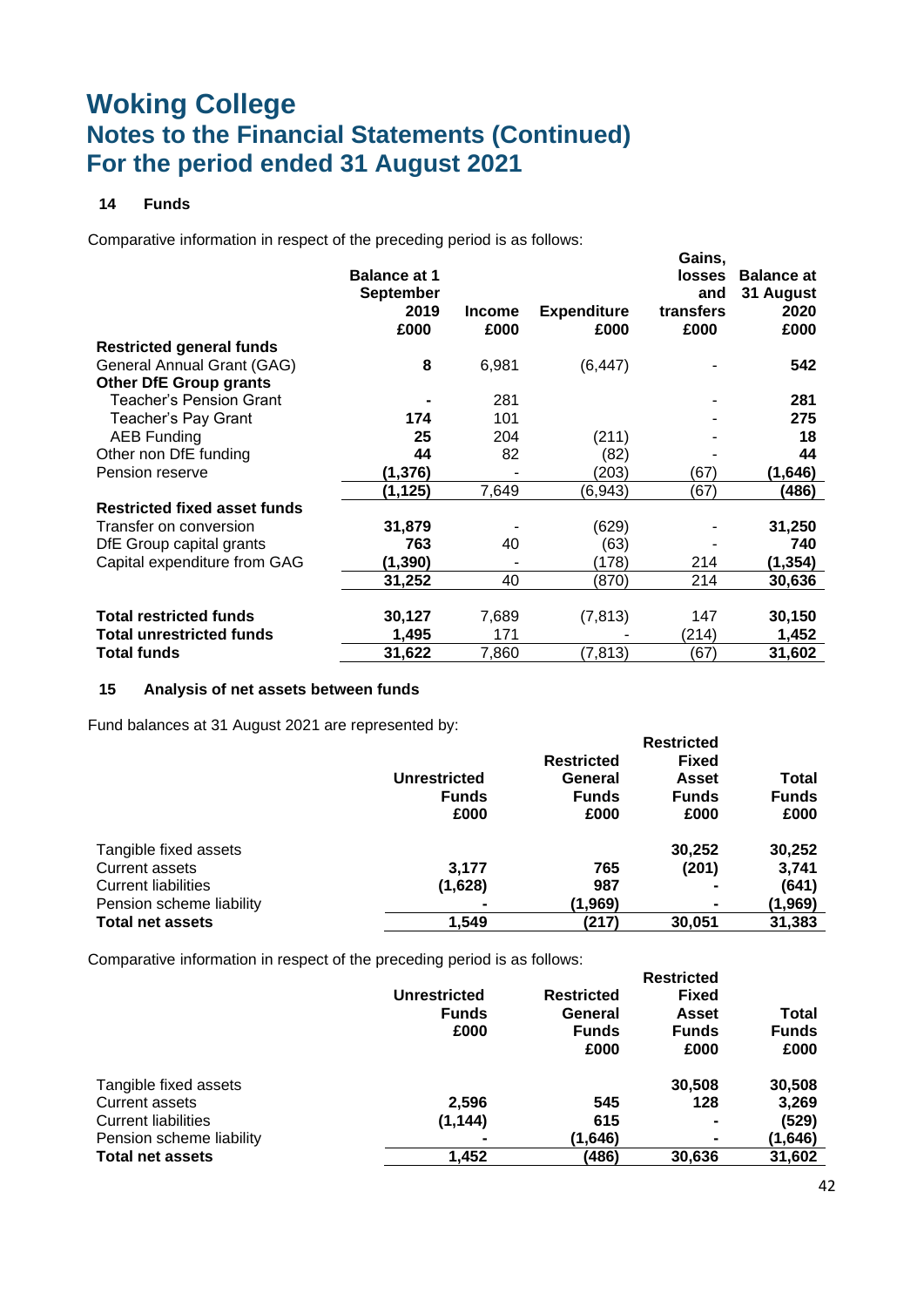## **16 Commitments under operating leases**

#### **Operating leases**

At 31 August 2021 the total of the Trust's future minimum lease payments under non-cancellable operating leases was:

|                                        | 2021 | 2020 |
|----------------------------------------|------|------|
|                                        | £000 | £000 |
| Amounts due within one year            | 15   | 16   |
| Amounts due between one and five years | 15   |      |
|                                        | 30   | 16   |

## **17 Reconciliation of net income / (expenditure) to net cash flow from Operating Activities:**

|                                                                            | <b>Note</b> | 2020/21<br>£000 | 2019/20<br>£000 |
|----------------------------------------------------------------------------|-------------|-----------------|-----------------|
| Net income/(expenditure) for the reporting period (as per the statement of |             |                 |                 |
| financial activities)                                                      |             | (178)           | 47              |
| Adjusted for:                                                              |             |                 |                 |
| Depreciation                                                               | 11          | 702             | 697             |
| Impairment                                                                 | 11          |                 | 173             |
| Capital grants from DfE and other capital income                           |             | (95)            | (40)            |
| Interest receivable                                                        | 5           |                 | (11)            |
| Defined benefit pension scheme cost less contributions payable             | 22          | 252             | 177             |
| Defined benefit pension scheme finance cost                                | 22          | 30              | 26              |
| Donated fixed assets                                                       |             | (22)            |                 |
| Decrease/(Increase) in debtors                                             |             | (168)           | 68              |
| Increase/(Decrease) in creditors                                           |             | 112             | 66              |
| <b>Net cash provided by Operating Activities</b>                           |             | 655             | 1,203           |
| 18<br><b>Cash Flows from Investing Activities</b>                          |             |                 |                 |
|                                                                            |             | 2021            | 2020            |
|                                                                            |             | £000            | £000            |
| Dividends, interest and rents from investments                             |             |                 | 11              |
| Purchase of tangible fixed assets                                          |             | (424)           | (254)           |
| Capital grants from DfE Group                                              |             | 95              | 40              |
| Net cash provided by Investing Activities                                  |             | 329             | 203             |
| 19<br>Analysis of cash and cash equivalents                                |             |                 |                 |
|                                                                            |             | 2021            | 2020            |
|                                                                            |             | £000            | £000            |
| Cash in hand and at bank                                                   |             | 3,398           | 3,094           |
| <b>Total cash and cash equivalents</b>                                     |             | 3,398           | 3,094           |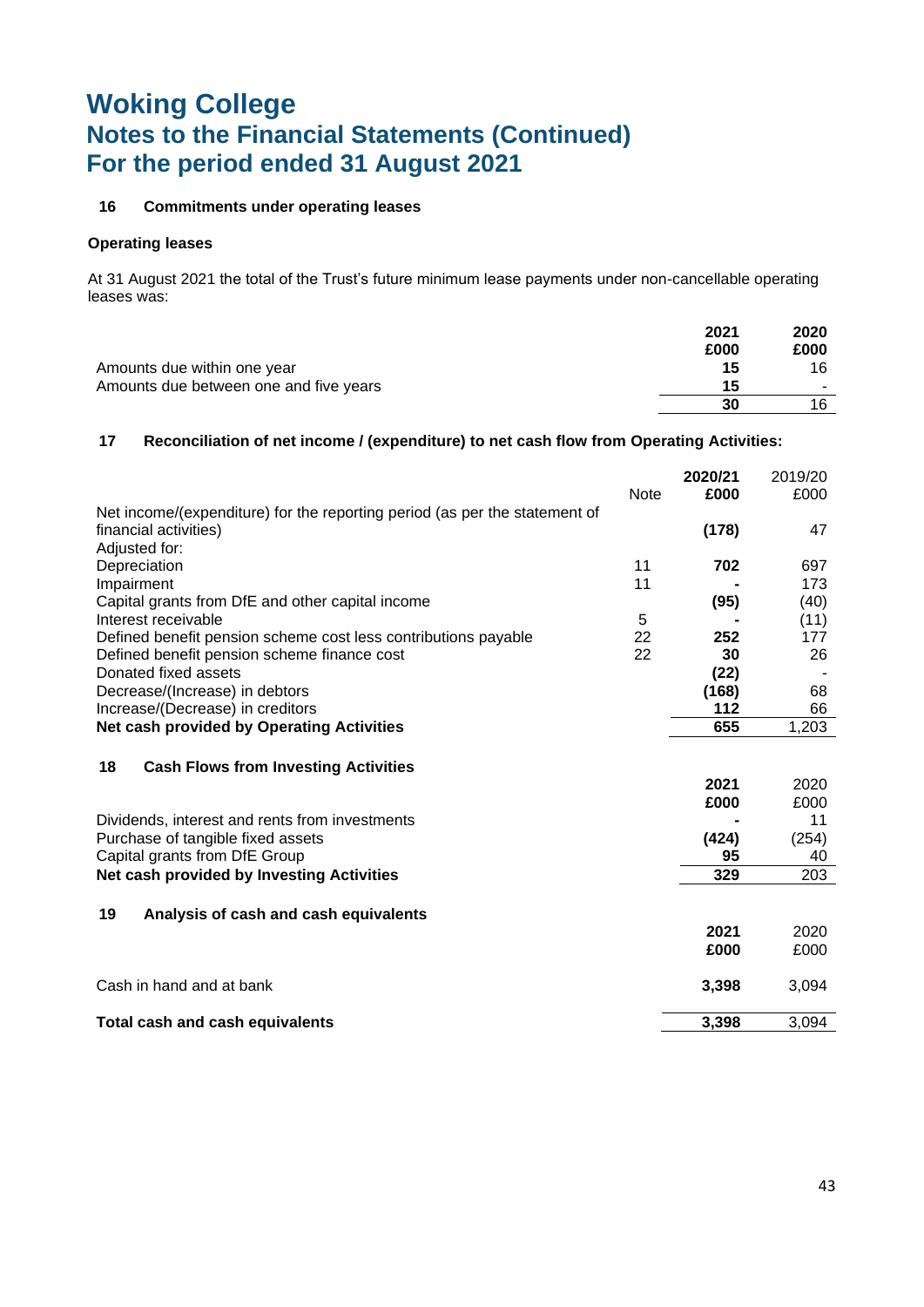### **20 Capital commitments**

|                                                              | 2021<br>£000 | 2020<br>£000 |
|--------------------------------------------------------------|--------------|--------------|
| Contracted for, but not provided in the financial statements | 58           |              |

## **21 Members liability**

Each member of the charitable company undertakes to contribute to the assets of the company in the event of it being wound up while he/she is a member, or within one year after he/she ceases to be a member, such amount as may be required, not exceeding £10, for the debts and liabilities contracted before he/she ceases to be a member.

## **22 Pension and similar obligations**

The Trust's employees belong to two principal pension schemes: The Teachers' Pension Scheme England and Wales (TPS) for academic and related staff; and the Local Government Pension Scheme (LGPS) for nonteaching staff, which is managed by Surrey County Council. Both are multi-employer defined benefit schemes. The pension costs are assessed in accordance with the advice of independent qualified actuaries. The latest actuarial valuation of the TPS related to the period ended 31 March 2016, and that of the LGPS related to the period ended 31 March 2019.

Contributions amounting to £108k were payable to the schemes at 31 August 2021 (2020: £106k) and are included within creditors.

## **Teachers' Pension Scheme**

The Teachers' Pension Scheme (TPS) is a statutory, contributory, defined benefit scheme, governed by the Teachers' Pension Scheme Regulations 2014. Membership is automatic for teachers in academies. All teachers have the option to opt-out of the TPS following enrolment.

The TPS is an unfunded scheme to which both the member and employer makes contributions, as a percentage of salary - these contributions are credited to the Exchequer. Retirement and other pension benefits are paid by public funds provided by Parliament.

### **Valuation of the Teachers' Pension Scheme**

The Government Actuary, using normal actuarial principles, conducts a formal actuarial review of the TPS in accordance with the Public Service Pensions (Valuations and Employer Cost Cap) Directions 2014 published by HM Treasury every 4 years. The aim of the review is to specify the level of future contributions. Actuarial scheme valuations are dependent on assumptions about the value of future costs, design of benefits and many other factors. The latest actuarial valuation of the TPS was carried out as at 31 March 2016. The valuation report was published by the Department for Education on 5 March 2019. The key elements of the valuation and subsequent consultation are:

- employer contribution rates set at 23.68% of pensionable pay (including a 0.08% administration levy)
- total scheme liabilities (pensions currently in payment and the estimated cost of future benefits) for service to the effective date of £218,100 million and notional assets (estimated future contributions together with the notional investments held at the valuation date) of £196,100 million, giving a notional past service deficit of £22,000 million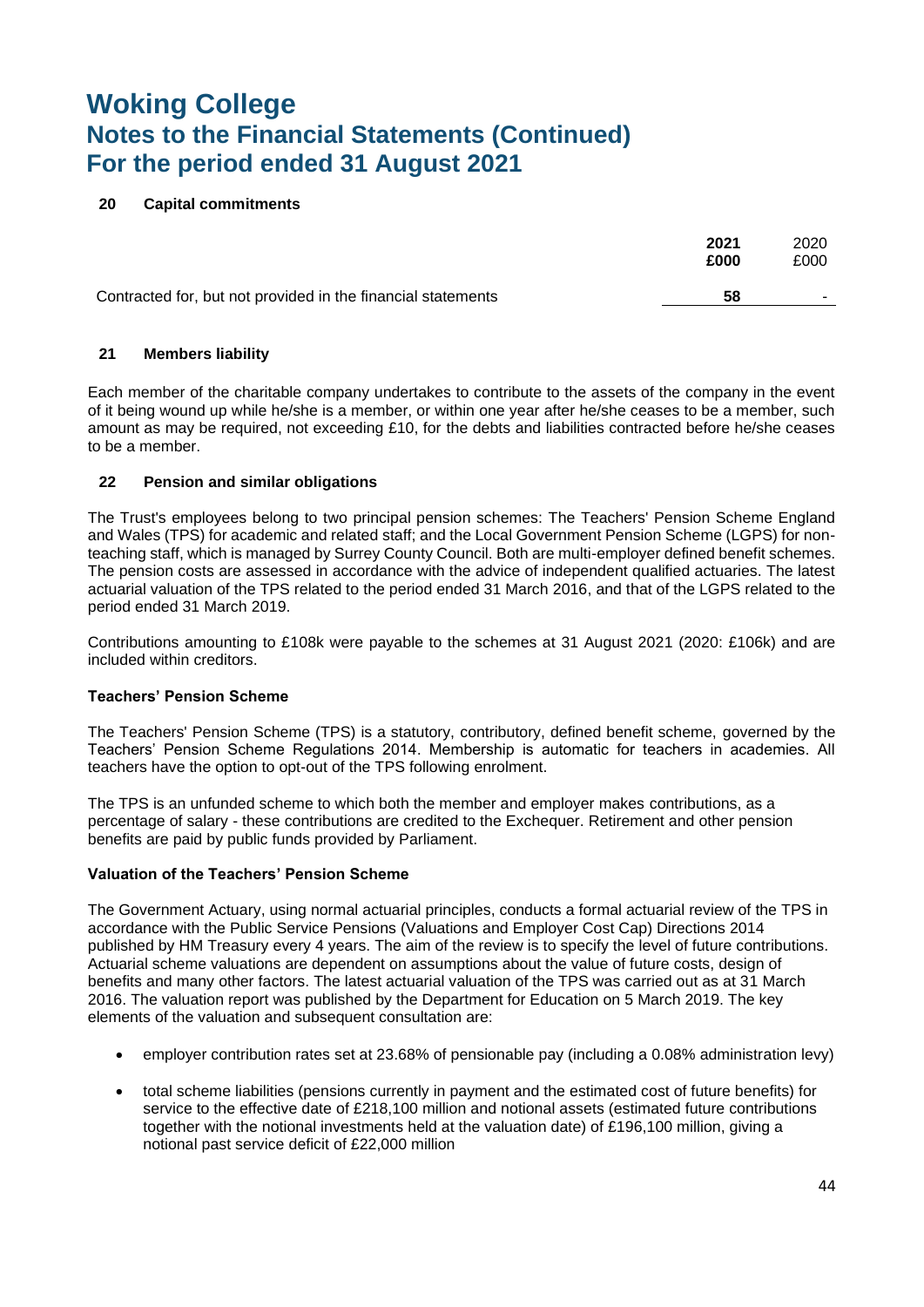## **22 Pension and similar obligations (Continued)**

### **Valuation of the Teachers' Pension Scheme (Continued)**

• the SCAPE rate, set by HMT, is used to determine the notional investment return. The current SCAPE rate is 2.4% above the rate of CPI. assumed real rate of return is 2.4% in excess of prices and 2% in excess of earnings. The rate of real earnings growth is assumed to be 2.2%. The assumed nominal rate of return including earnings growth is 4.45%.

The next valuation result is due to be implemented from 1 April 2023.

The employer's pension costs paid to TPS in the period amounted to £769k (2020: £750k).

A copy of the valuation report and supporting documentation is on the Teachers' Pensions website.

Under the definitions set out in FRS 102, the TPS is an unfunded multi-employer pension scheme. The Trust has accounted for its contributions to the scheme as if it were a defined contribution scheme. The Trust has set out above the information available on the scheme.

#### **Local Government Pension Scheme**

The LGPS is a funded defined benefit pension scheme, with the assets held in separate trusteeadministered funds. The total contribution made for the year ended 31 August 2021 was £209k (2020: £169k), of which employer's contributions totalled £157k (2020: £129k) and employees' contributions totalled £52k (2020: £40k). The agreed contribution rates for future years are 18.5% per cent for employers and 5.5% - 12.5% per cent for employees.

Parliament has agreed, at the request of the Secretary of State for Education, to a guarantee that, in the event of a Trust closure, outstanding Local Government Pension Scheme liabilities would be met by the Department for Education. The guarantee came into force on 18 July 2013.

#### **Principal actuarial assumptions**

|                                                    | 2021               | 2020               |
|----------------------------------------------------|--------------------|--------------------|
|                                                    | %                  | %                  |
| Rate of increase in salaries                       | 3.8                | 3.2                |
| Rate of increase for pensions in payment/inflation | 2.9                | 2.3                |
| Discount rate for scheme liabilities               | 1.65               | 1.7                |
| Inflation assumption (CPI)                         | 2.9                | $2.3\,$            |
| Commutation of pensions to lump sums               | 25% pre-April 2008 | 25% pre-April 2008 |
|                                                    | service            | service            |
|                                                    | 63% post April     | 63% post April     |
|                                                    | 2008 service       | 2008 service       |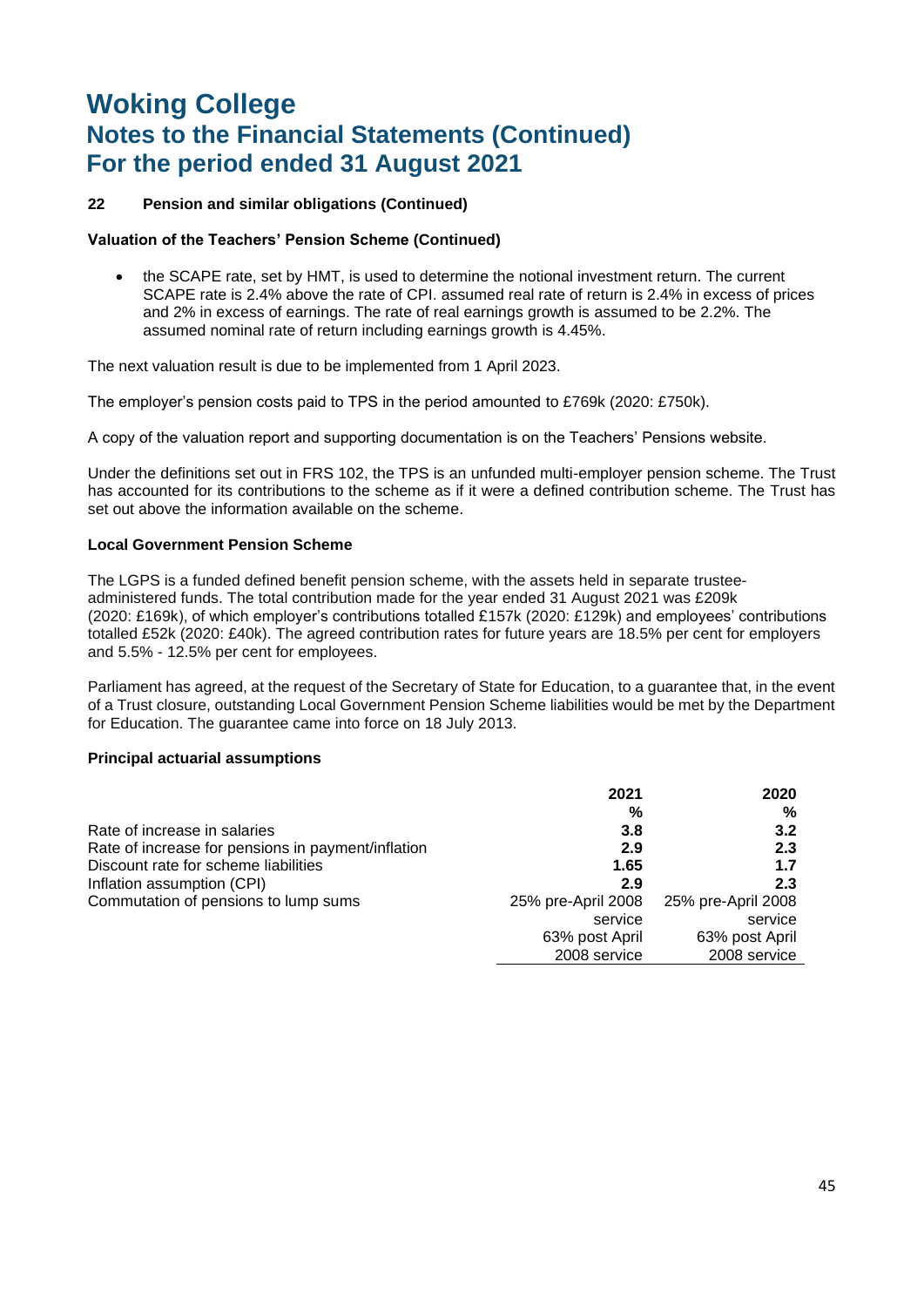## **22 Pension and similar obligations (Continued)**

The current mortality assumptions include sufficient allowance for future improvements in mortality rates. The assumed life expectations on retirement age 65 are:

|                                                             | 2021  | 2020  |
|-------------------------------------------------------------|-------|-------|
|                                                             | %     | %     |
| Retiring today                                              |       |       |
| Males                                                       | 22.3  | 22.1  |
| Females                                                     | 24.7  | 24.3  |
|                                                             |       |       |
| Retiring in 20 years<br>Males                               | 23.4  | 22.9  |
| Females                                                     | 26.4  | 25.7  |
|                                                             |       |       |
| Sensitivity analysis:                                       |       |       |
|                                                             | 2021  | 2020  |
|                                                             | %     | %     |
| Discount rate -0.1%                                         | 119   | 484   |
| Salary +0.1%                                                | 286   | 28    |
| CPI rate +0.1%                                              | 111   | 448   |
| Life expectancy +1yr                                        | 234   |       |
|                                                             |       |       |
| The Academy Trust's share of the assets in the scheme was:  | 2021  | 2020  |
|                                                             | £000  | £000  |
|                                                             |       |       |
| Equities                                                    | 2,904 | 2,187 |
| Corporate bonds                                             | 620   | 516   |
| Property                                                    | 271   | 243   |
| Cash and other assets                                       | 77    | 92    |
| <b>Total market value of assets</b>                         | 3,872 | 3,038 |
| The actual return on scheme assets was £157k (2020: £150k). |       |       |
|                                                             | 2021  | 2020  |
|                                                             | £000  | £000  |
| Current service cost                                        | (409) | (327) |
| Past service cost                                           |       |       |
| Interest income                                             | 53    | 57    |
| Interest cost                                               | (83)  | (83)  |

Benefit changes, gains / (loss) on curtailment and gain / (loss) on settlement **(41)** (67) **Total income recognised in the SOFA (480)** (420)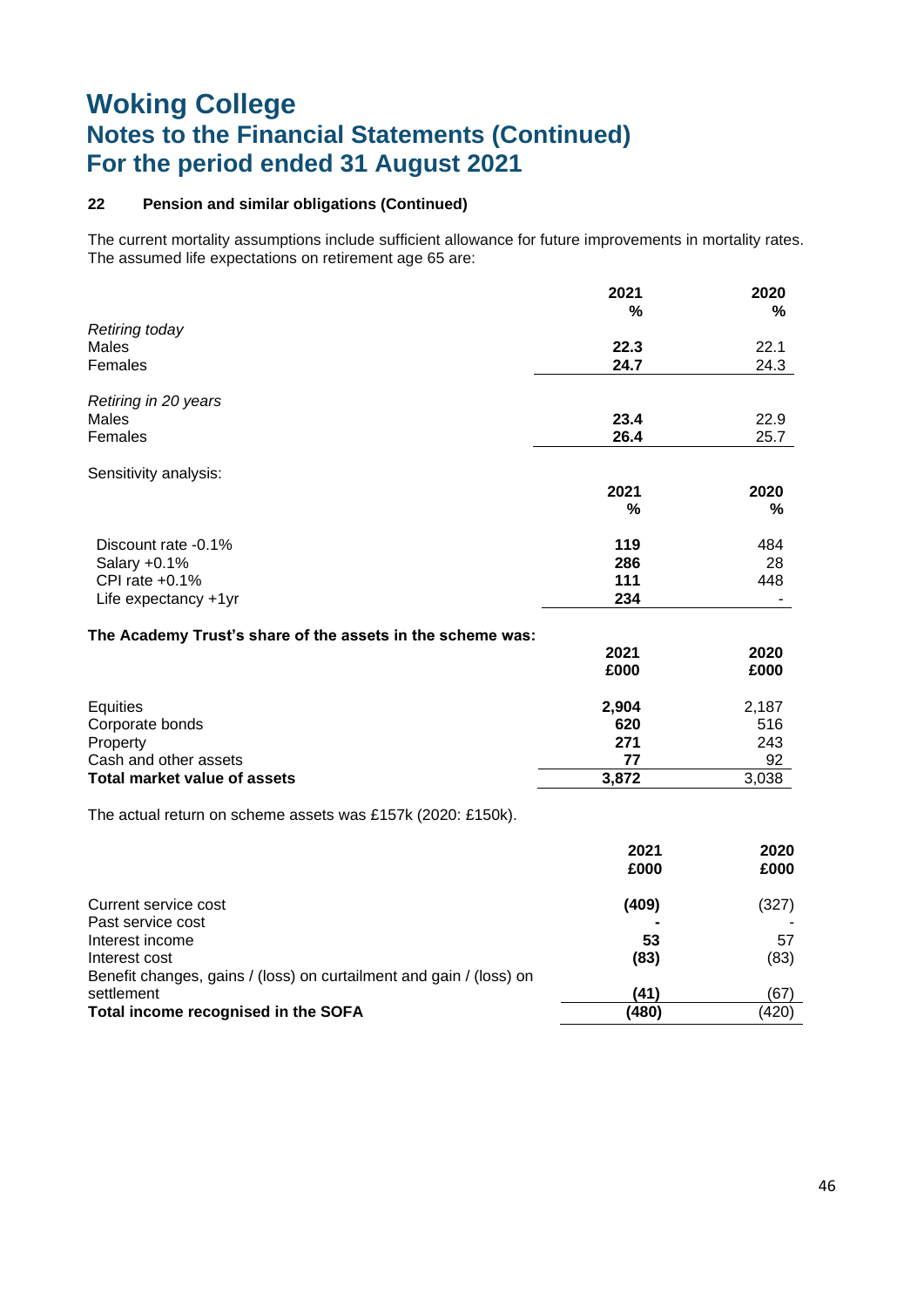## **22 Pension and similar obligations (Continued)**

**Changes in the present value of defined benefit obligations were as follows:**

|                          | 2021<br>£000 | 2020<br>£000 |
|--------------------------|--------------|--------------|
| At 1 September 2020      | 4,684        | 4,469        |
| Current service cost     | 409          | 327          |
| Past service cost        |              |              |
| Interest cost            | 83           | 83           |
| Employee contributions   | 52           | 40           |
| Actuarial (gain)/loss    | 689          | (154)        |
| Benefits paid            | (76)         | (81)         |
| <b>At 31 August 2021</b> | 5,841        | 4,684        |

**Changes in the fair value of Academy Trust's share of scheme assets:**

|                                    | 2021<br>£000 | 2020<br>£000 |
|------------------------------------|--------------|--------------|
| At 1 September 2020                | 3,038        | 3,093        |
| Interest income                    | 53           | 57           |
| Scheme participants' contributions | 52           | 40           |
| Employer contributions paid        | 157          | 150          |
| Benefits paid                      | (76)         | (81)         |
| Actuarial gain/(loss)              | 648          | (221)        |
| <b>At 31 August 2021</b>           | 3.872        | 3,038        |

## **23 Related Party Transactions**

Owing to the nature of the Academy Trust and the composition of the Board of Trustees being drawn from local public and private sector organisations, transactions may take place with organisations in which the Trustees have an interest. All transactions involving such organisations are conducted in accordance with the requirements of the Academies Financial Handbook and with the Academy Trust's financial regulations and normal procurement procedures relating to connected and related party transactions.

No related party transactions took place in the period of account, other than certain Trustees' remuneration and expenses already disclosed in note 9.

## **24 Agency Arrangements**

|                                  | 2021<br>£000   | 2020<br>£000 |
|----------------------------------|----------------|--------------|
| Balance at 1 September           | $\blacksquare$ | 17           |
| Funding body grants              | 147            | 146          |
| <b>Disbursed to Students</b>     | (148)          | (163)        |
| Administration costs             | $\blacksquare$ |              |
| Balance overspend at 31st August |                |              |

The Trust distributes 16-19 bursary funds to students as an agent for ESFA. In the account period ending 31 August 2021 the Trust received £147k and disbursed £148k from the fund. Comparatives for the accounting period ending 31 August 2020 are £146k received, £163k disbursed.